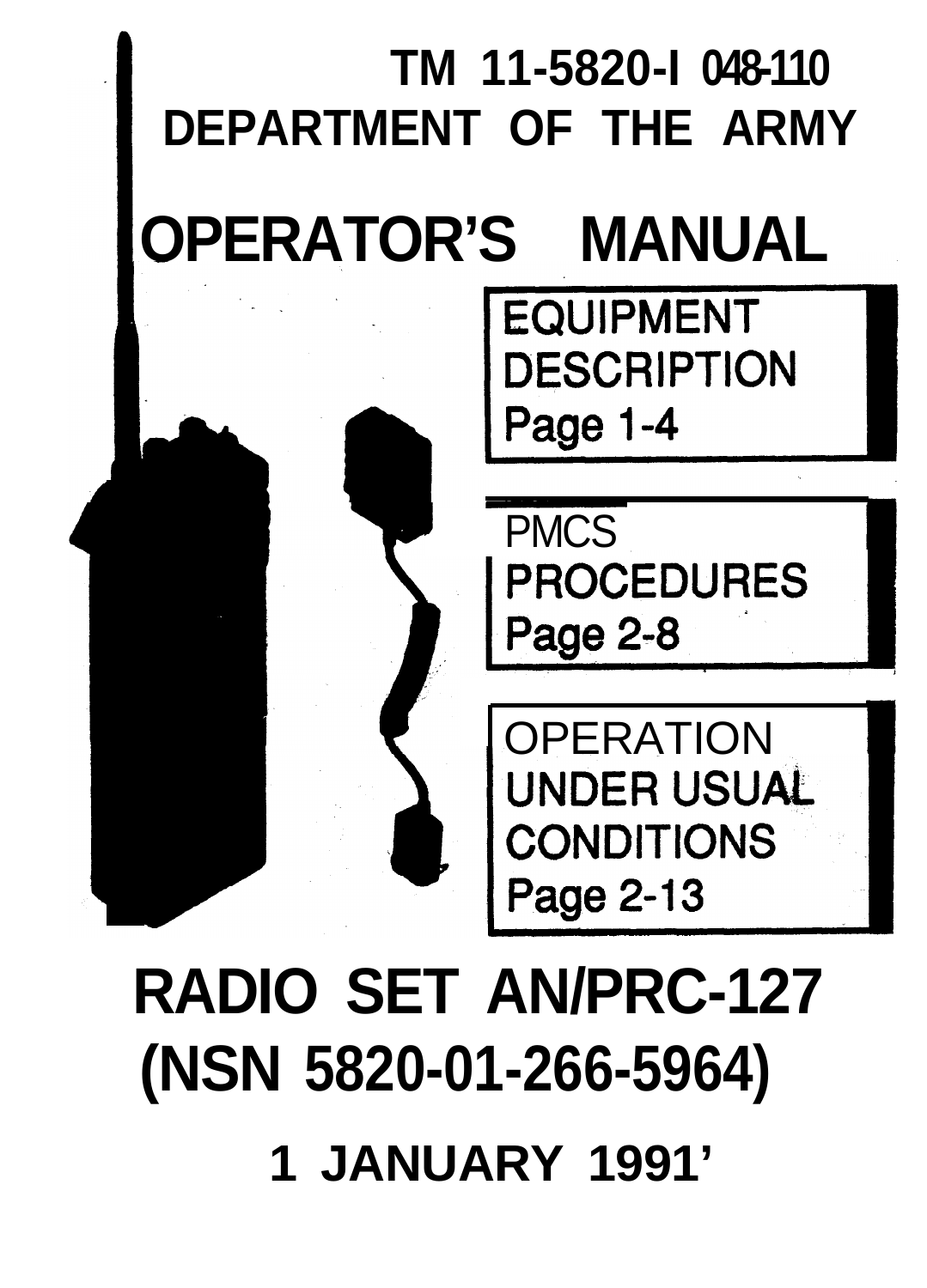Distribution authorized to the Department of Defense and DOD contractors only for official use or for administrative or operational purposes. This determination was made on 1 January 1891. Other requests for this document will be referred to Commander, US Army Communications-Electronics Command and Fort Monmouth, ATTN: AMSEL-LC-LM-LT, Fort Monmouth, NJ 0770345000.

DESTRUCTION NOTICE - Destroy by any method that will prevent disclosure of contents or reconstruction of the document.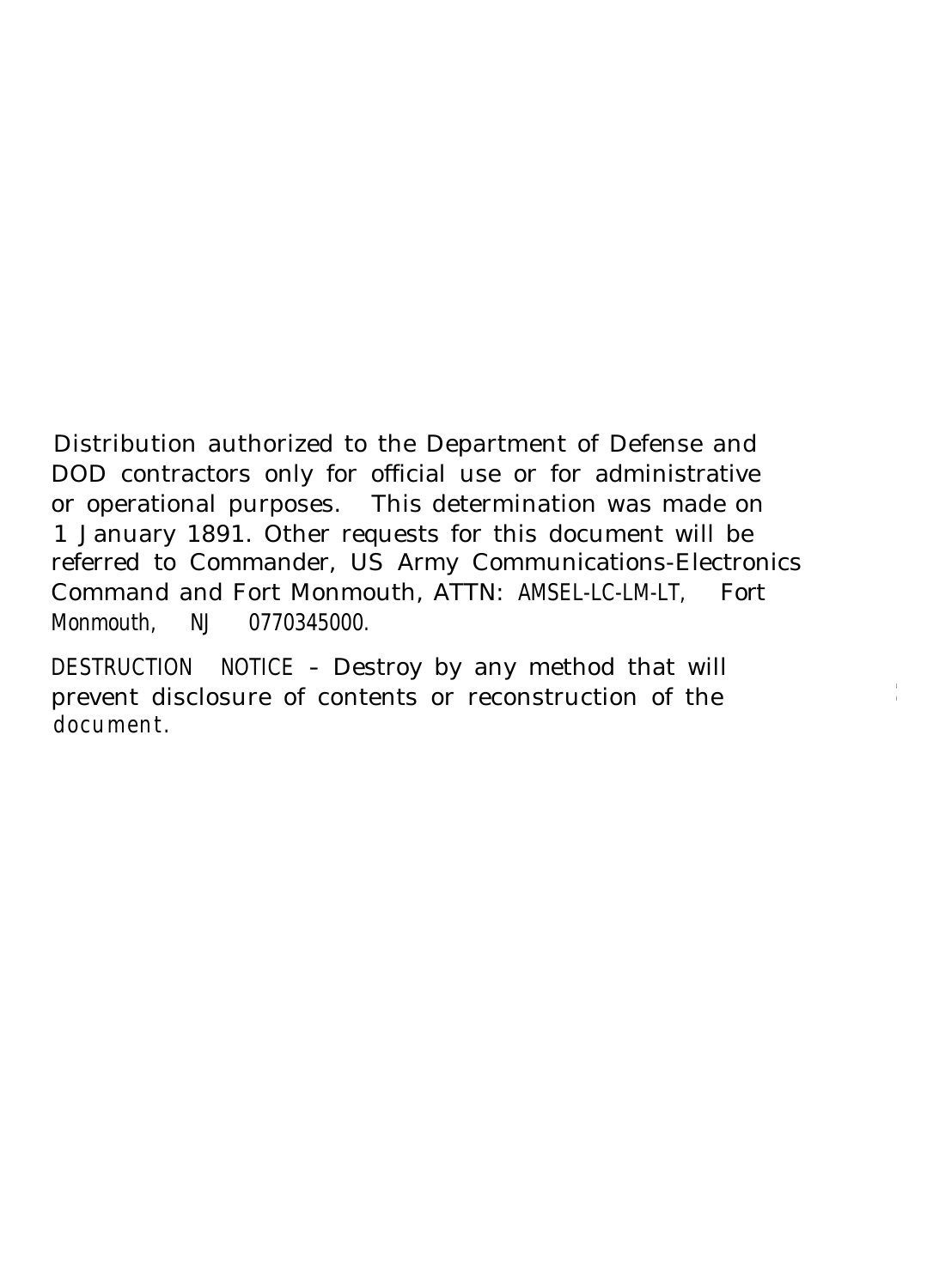### **WARNING**

Batteries can explode if exposed to extreme heat. Do not store battery packs with other hazardous materials. Store in a cool lless than 130°F (54°C)l. drv. wellventilated area to prevent injury to personnel or damage to equipment.

#### **WARNING**

Batteries contain corrosive material that can cause injury to personnel. Do not crush, puncture, mutilate, or disassemble battery packs.

### **WARNING**

Do not dispose of alkaline batteries in fire. Do not recharge batteries, put in backwards, or mix with used or other battery types. Alkaline batteries may explode, leak, and cause injury to personnel or damage to equipment.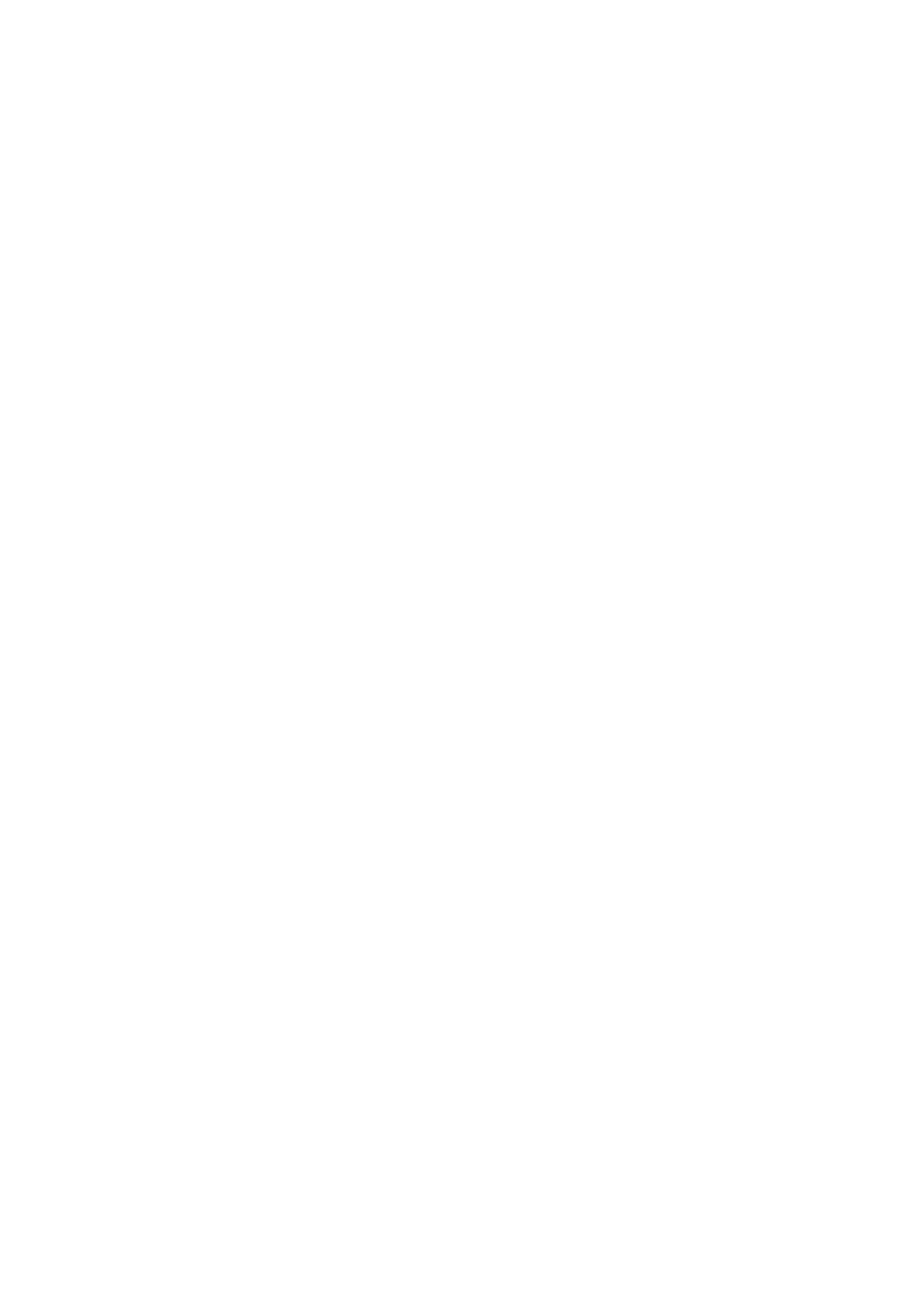**\*TM 1 l-5820-1048-10**

**TECHNICAL MANUAL Headquarters,**

**Department of the Army**

**NO. 11-5820-1048-10 Washington, DC, 1 January 1991**

#### **Operator's Manual RADIO SET AN/PRC-127 (NSN 5820-01-266-5964)**

#### **REPORTING ERRORS AND RECOMMENDING IMPROVEMENTS**

**You can help improve this manual. If you find any mistakes or if you know of a way to improve the procedures, please let us know. Mail your letter or DA Form 2028 (Recommended Changes to Publications and Blank Forms) direct to Commander, US Army Communications-Electronics Command and Fort Monmouth, ATTN: AMSEL-LC-LM-LT, Fort Monmouth, New Jersey 077034000. A reply will be furnished to you .**

**\*This manual supersedes TM 1 l-5820-1048-10, dated 1 February 1990, which shall be destroyed in accordance with applicable security regulations.**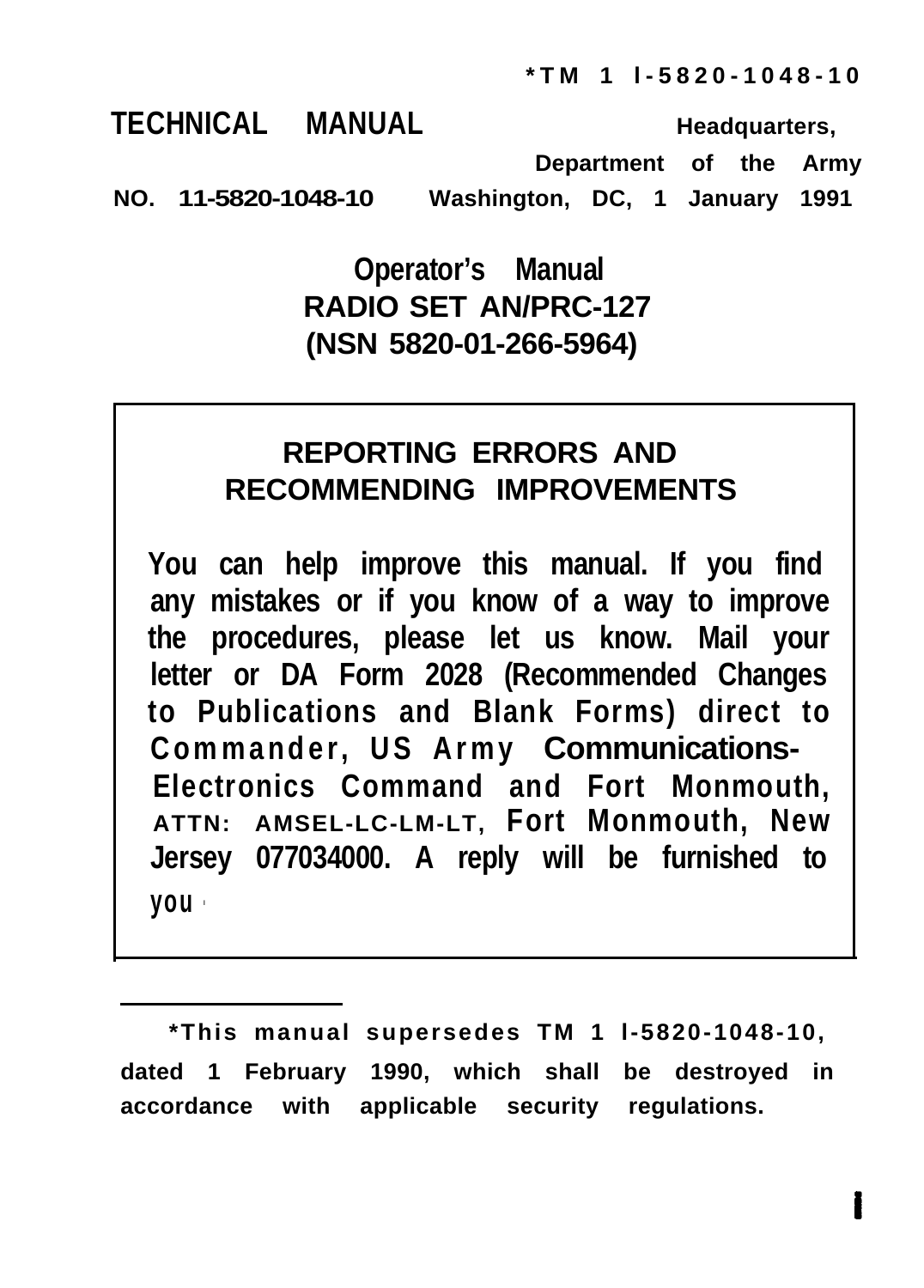### **Page**

| HOW TO USE THIS MANUAL                                                                                         | vi      |
|----------------------------------------------------------------------------------------------------------------|---------|
| <b>CHAPTER 1 INTRODUCTION</b>                                                                                  |         |
| Section 1.                                                                                                     |         |
| I-2 Maintenance Forms,                                                                                         |         |
| Records, and Reports 1 - 2<br><b>1-3 Reporting Equipment</b>                                                   |         |
| Improvement Recom-<br>mendations (EI Rs) $\dots\dots\dots\dots\dots$ 1 - 2<br>WarrantyInformation 1 - 3<br>1-4 |         |
| Nomenclature Cross-<br>$1-5$                                                                                   |         |
| Equipment Description    1-4<br>Section II.                                                                    |         |
| Purpose and Use of Radio<br>1-6<br>Set AN/PRC-127                                                              | $1 - 4$ |
| Location and Description<br>I-7                                                                                |         |
| of Major Components 1 - 5<br>R/T Unit and Battery<br>1-8                                                       |         |
| Pack Data                                                                                                      | 17      |
| Battery Charger Data 1-8<br>I-9                                                                                |         |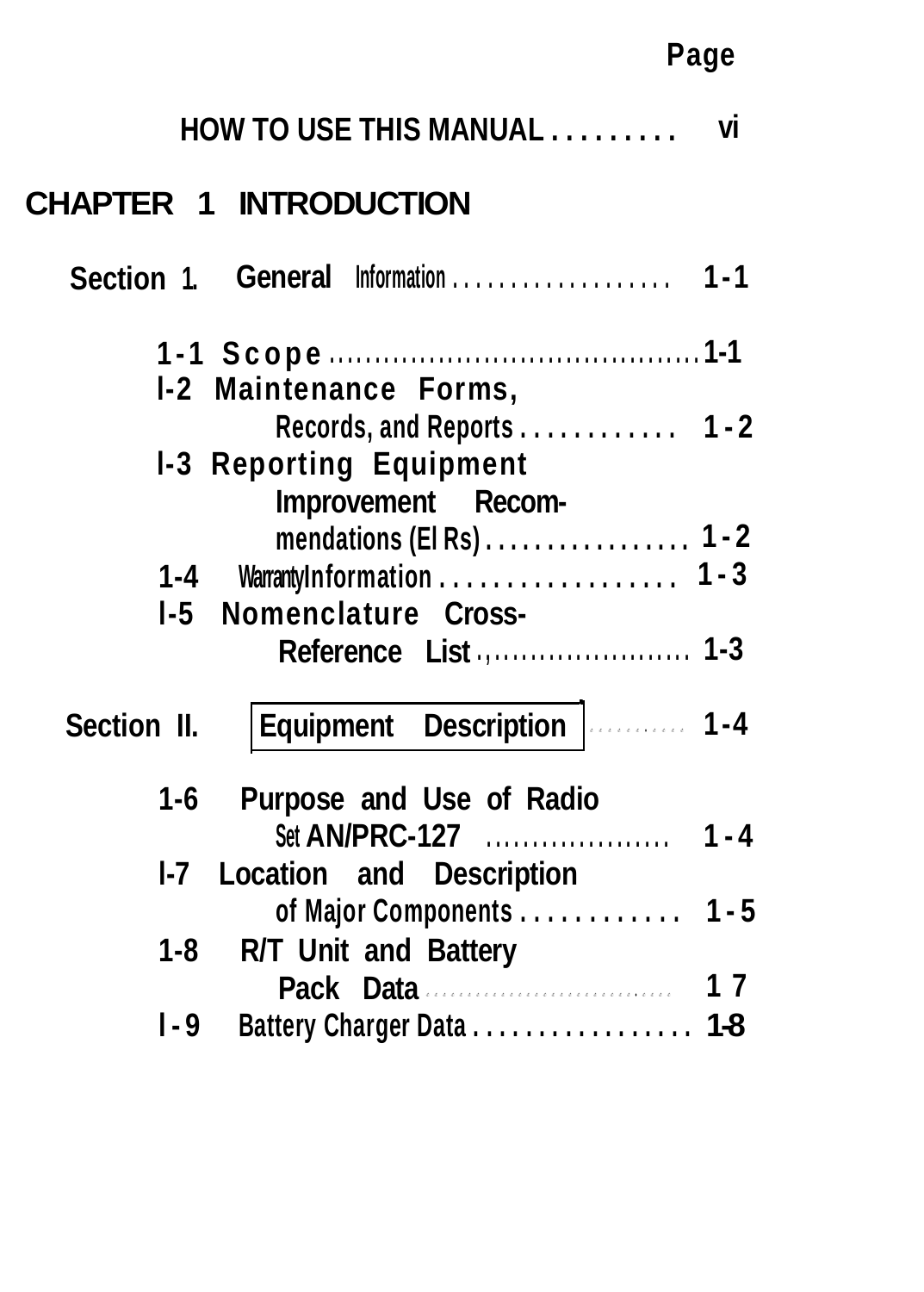# **Page**

| Section Ill      | <b>Technical Principles</b>                                     |          |
|------------------|-----------------------------------------------------------------|----------|
| $1 - 10$         | Receiver/Transmitter<br>RT/ 1594/PRC-127                        | $1-9$    |
| $1 - 11$         | Antenna AS-3960/PRC-127                                         | $1-1$ 0  |
| $1-12$           |                                                                 | $1 - 10$ |
| $1 - 13$         | Speaker/Microphone                                              | 111      |
| $1 - 14$         | Speaker/Microphone Cover                                        | $1 - 11$ |
| $1 - 15$         |                                                                 | $1 - 11$ |
| $I-16$           | Battery Charger                                                 | $1 - 12$ |
| <b>CHAPTER 2</b> | <b>OPERATING INSTRUCTIONS</b>                                   |          |
| Section 1        | Description and Use of<br>Operator's Controls<br>and Indicators | $2 - 1$  |
| $2 - 1$          |                                                                 | 21       |
| $2 - 2$          | Controls and Indicators                                         | $2 - 1$  |
| Section II.      | Preventive Maintenance<br>Checks and Services                   | 2-8      |
| $2 - 3$          |                                                                 |          |
|                  |                                                                 |          |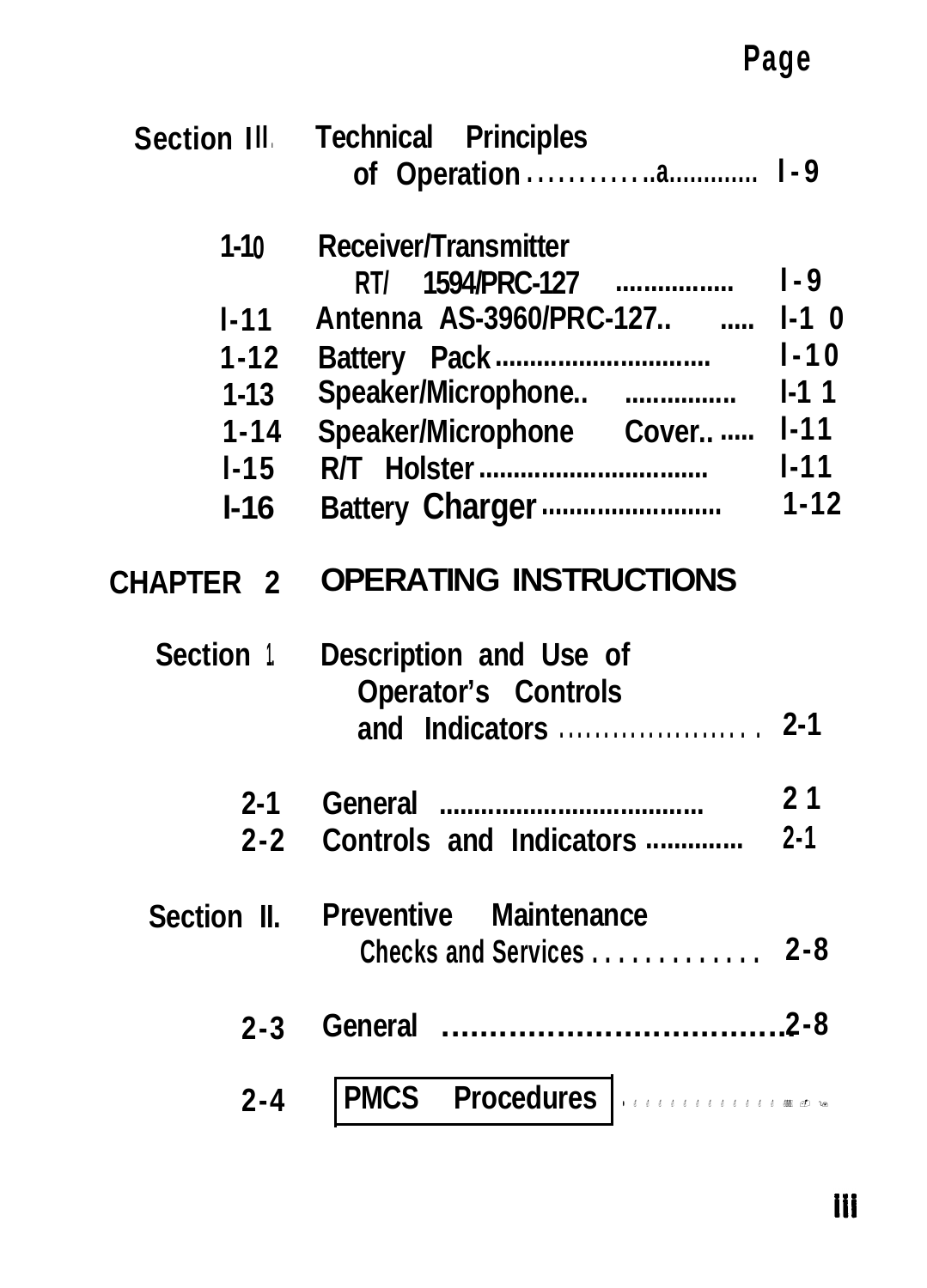### Page

| Section | III.        | <b>Operation Under Usual</b><br>Conditions            |          |
|---------|-------------|-------------------------------------------------------|----------|
|         | 25          | Assembly and Preparation                              |          |
|         |             |                                                       | $2 - 13$ |
|         | $2 - 6$     | Battery Pack Installation/                            |          |
|         | $2 - 7$     | <b>Batteries</b><br>Alkaline                          |          |
|         |             | Installat ion/Removal  2-17                           |          |
|         | $2 - 8$     | Speaker/Microphone                                    |          |
|         |             | Installation/Removal  2-2 1                           |          |
|         | $2 - 9$     | Antenna Installation/                                 | $2 - 22$ |
|         | $2 - 10$    | Door Cover Installation/                              |          |
|         |             | Removal a* 2-23                                       |          |
|         | 2-11        |                                                       |          |
|         | $2 - 12$    | Battery Charger Operation 2-26                        |          |
|         | Section IV. | Operation Under Unusual                               |          |
|         |             |                                                       | $2 - 28$ |
|         |             | 2-13 Operation at Low                                 |          |
|         |             |                                                       |          |
|         |             | 2-14 Operation at High                                |          |
|         |             |                                                       |          |
|         |             | 2-15 Operation in Tropical                            |          |
|         | 2-16        | Climates<br>. 2-29 .<br>Operation During Jamming 2-29 |          |
|         |             |                                                       |          |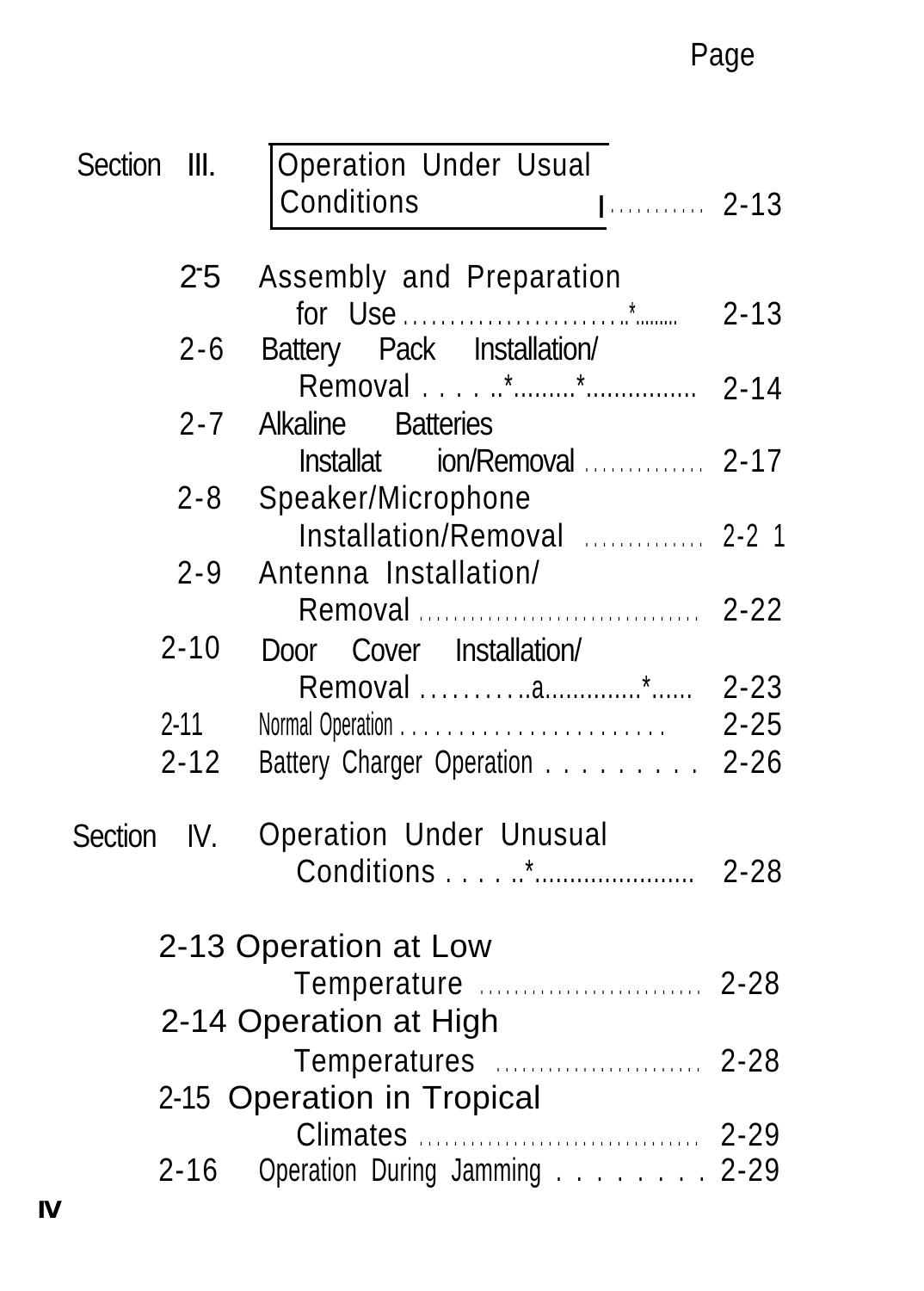### **CHAPTER 3 MAINTENANCE INSTRUCTIONS**

| Section I. Lubrication Instructions                      |                                                     | $3 - 1$ |
|----------------------------------------------------------|-----------------------------------------------------|---------|
| II. Troubleshooting                                      | Procedures                                          | $3 - 1$ |
| III. Maintenance                                         | Procedures <i>manufactures</i>                      | $3 - 1$ |
| APPENDIX A. REFERENCES*<br>APPENDIX B. COMPONENTS OF END | <b>ITEM AND BASIC ISSUE</b>                         | $A-I$   |
| APPENDIX C. ADDITIONAL AUTHORI-                          | <b>ITEMS</b> LIST**<br>ZATION LIST (Not applicable) | $B-1$   |
| APPENDIX D. EXPENDABLE/DURABLE                           | SUPPLIES AND MATERIALS                              |         |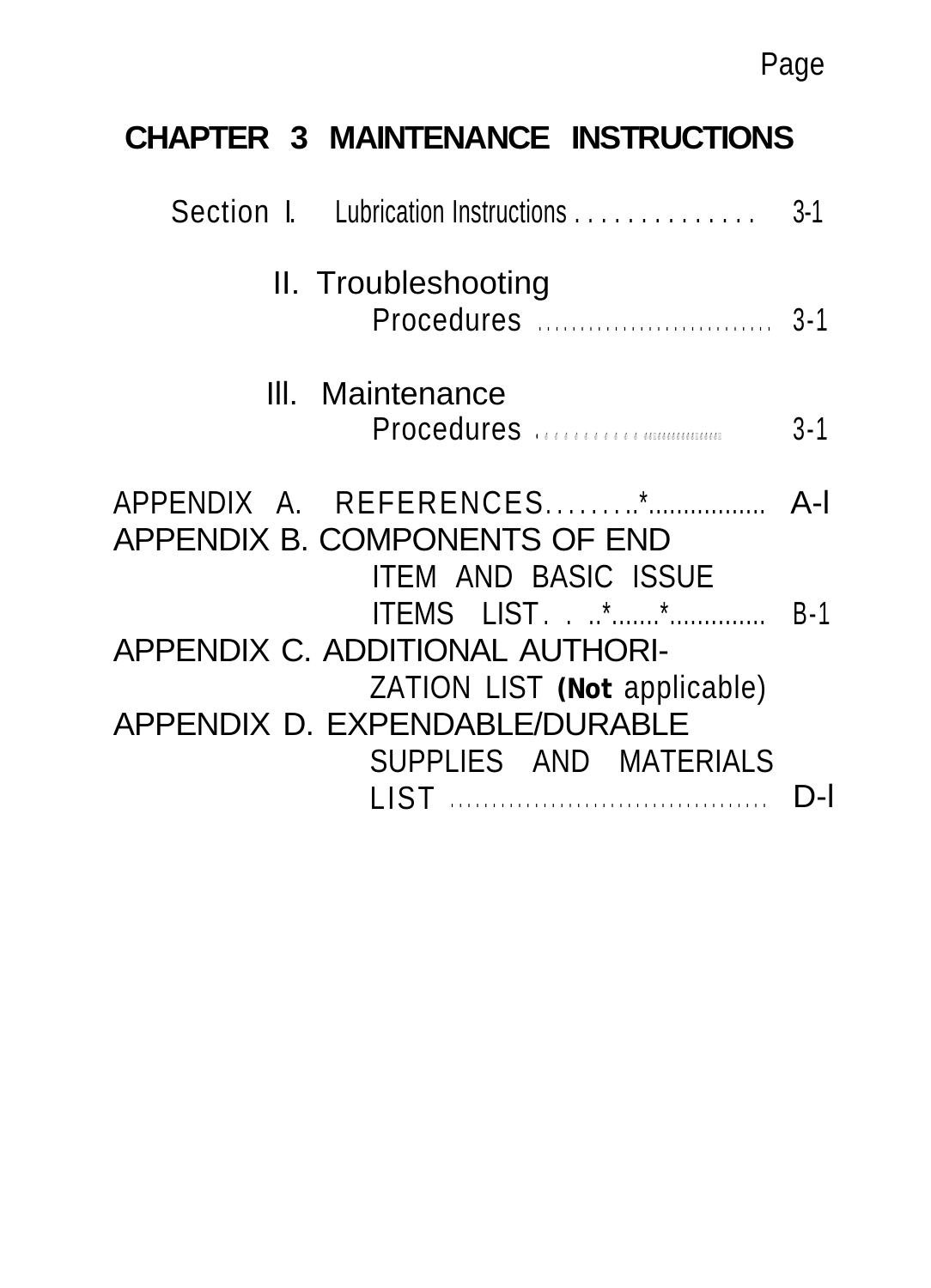# HOW TO USE THIS MANUAL

**This is a quick reference manual that has been written just for you. Become familiar with its contents so that you will be able to find what you need quickly.**

**This manual will show you how to:**

**o OPERATE**

**o MAINTAIN**

### **YOUR RADIO SET AN/PRC-127**

**It is small enough to fit in your pocket so you can always have it ready for quick reference. After you have had some time to use it, take a moment to let us know what you think about it.**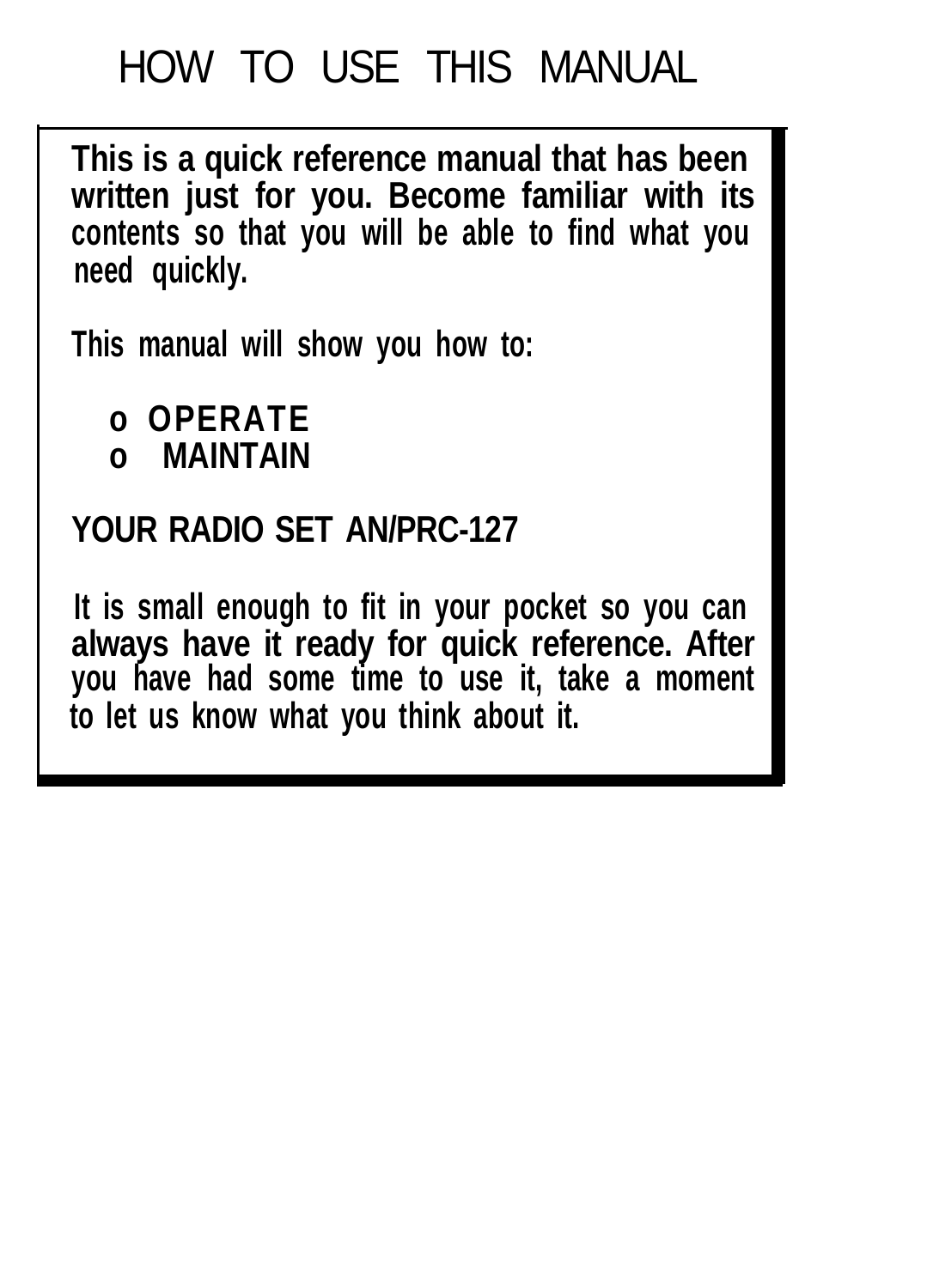# **CHAPTER** 1 **INTRODUCTION**

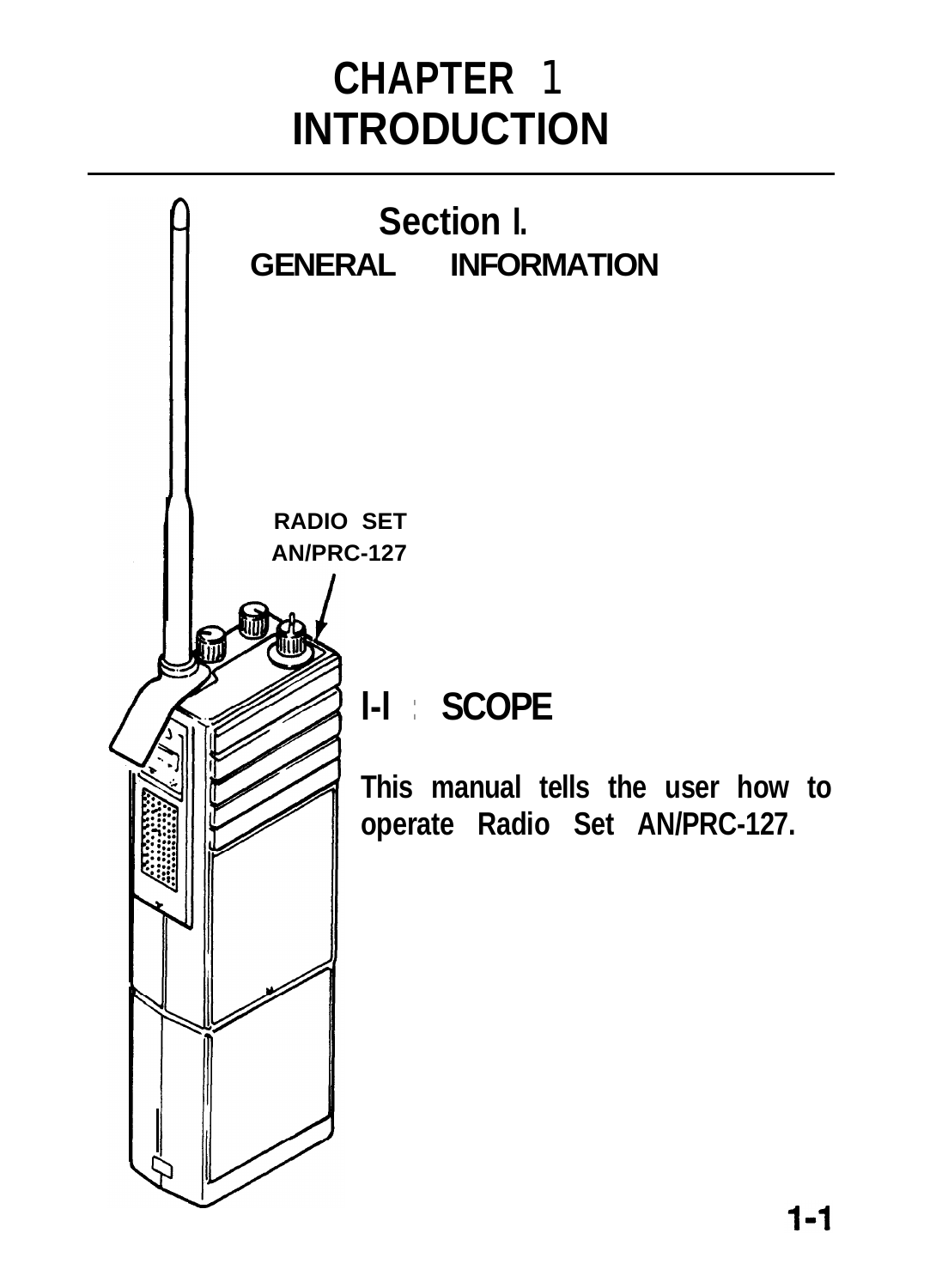### **1-2 MAINTENANCE FORMS, RECORDS, AND REPORTS**

*a. Reports of Maintenance and Unsatisfactory Equipment.* **Department of the Army forms and procedures used for equipment maintenance will be those prescribed by DA Pam 738-750, as contained in Maintenance Management Update.**

*b. Report of Item Packaging Discrepancies.* **Fill out and forward SF 364 [Report of Discrepancy (ROD)] as prescribed in AR 735-11-2/DLAR 414O.55/ SECNAVINST 4355.18/AFR 400-54/MC04430.3J.**

*c . Transportation Discrepancy Report (TDR) (SF* **367). Fill out and forward Transportation Discrepancy Report (TDR) (SF 361) as prescribed in AR 55-38/NAVSUPINST 4610.33C/AFR 75-1 8/MCO P4610.19D/DLAR 4500.15.**

### **1-3 REPORTING EQUIPMENT IMPROVEMENT RECOMMENDATIONS (EIRs)**

**If your Radio Set AN/PRC-127 needs improvement, let us know. Send us an EIR. You, the user, are the only one who can tell us what you don't like about your equipment. Let us know why you don't like the design or performance. Put it on an SF 368 (Product Quality Deficiency Report). Mail it to: Commander, US Army**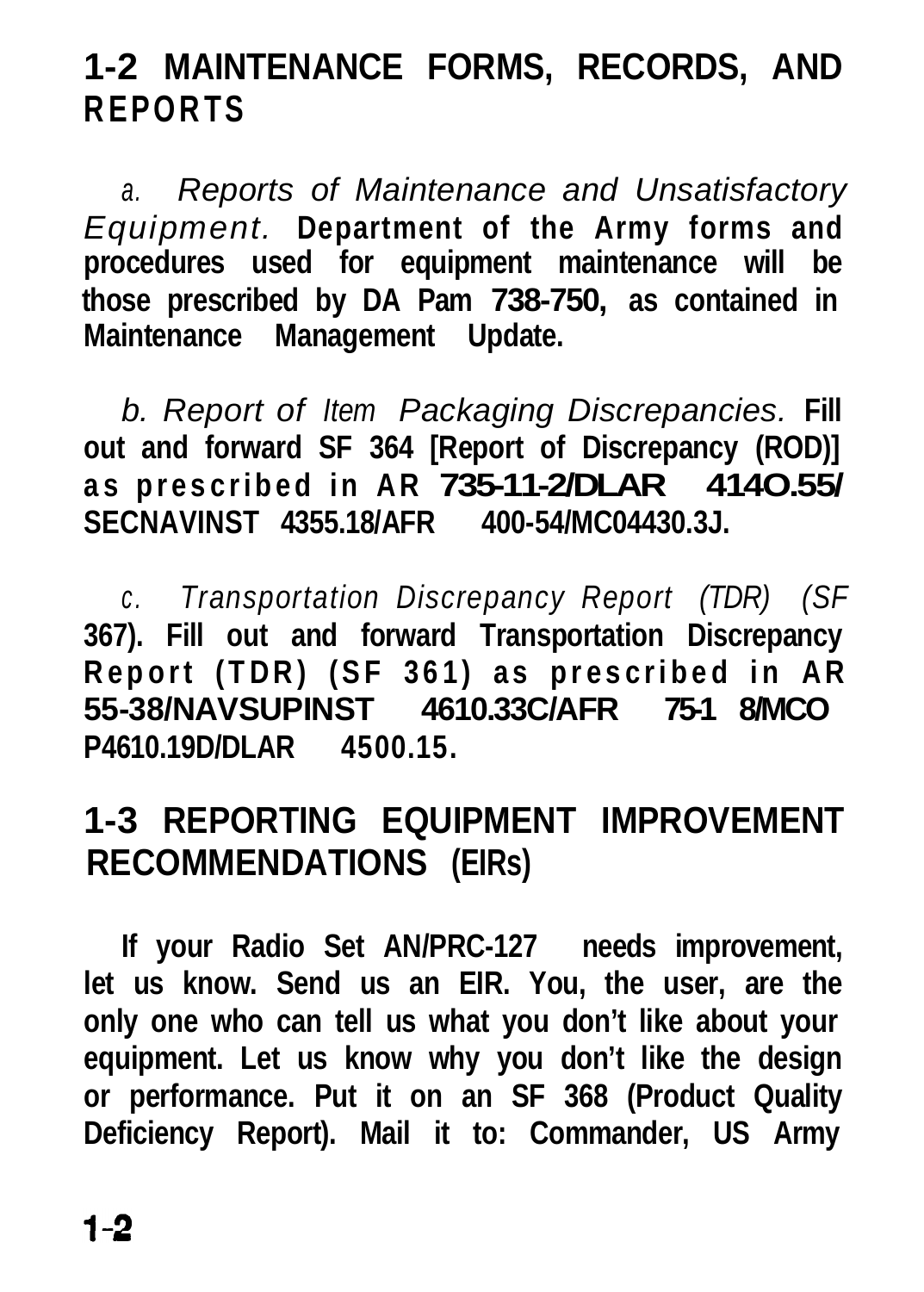**Communications-Electronics Command and Fort** Monmouth, ATTN: AMSEL-ED-WI, Fort Monmouth, **New Jersey, 07703-5000. We'll send you a reply.**

### **1-4. WARRANTY INFORMATION**

**The Receiver/Transmitter RT- 1594/PRC-127 is warranted by the King Radio Corporation for 24 months from acceptance as evidenced by the signing of DD Form 250 by an authorized Government representative of acceptance for the equipment or 12 months after handoff to a field unit, whichever occurs first. Report all defects in material or workmanship to your supervisor, who will take appropriate action through your unit maintenance shop.**

### 1-5 **NOMENCLATURE CROSS-REFERENCE LIST**

**Common names will be used when following major components are mentioned in this manual.**

| Common Name | Official Nomenclature                   |
|-------------|-----------------------------------------|
| radio set   | Radio Set AN/PRC-127                    |
| R/T         | Receiver/Transmitter<br>RT-1594/PRC-127 |
| antenna     | Antenna AS-3960/PRC-127                 |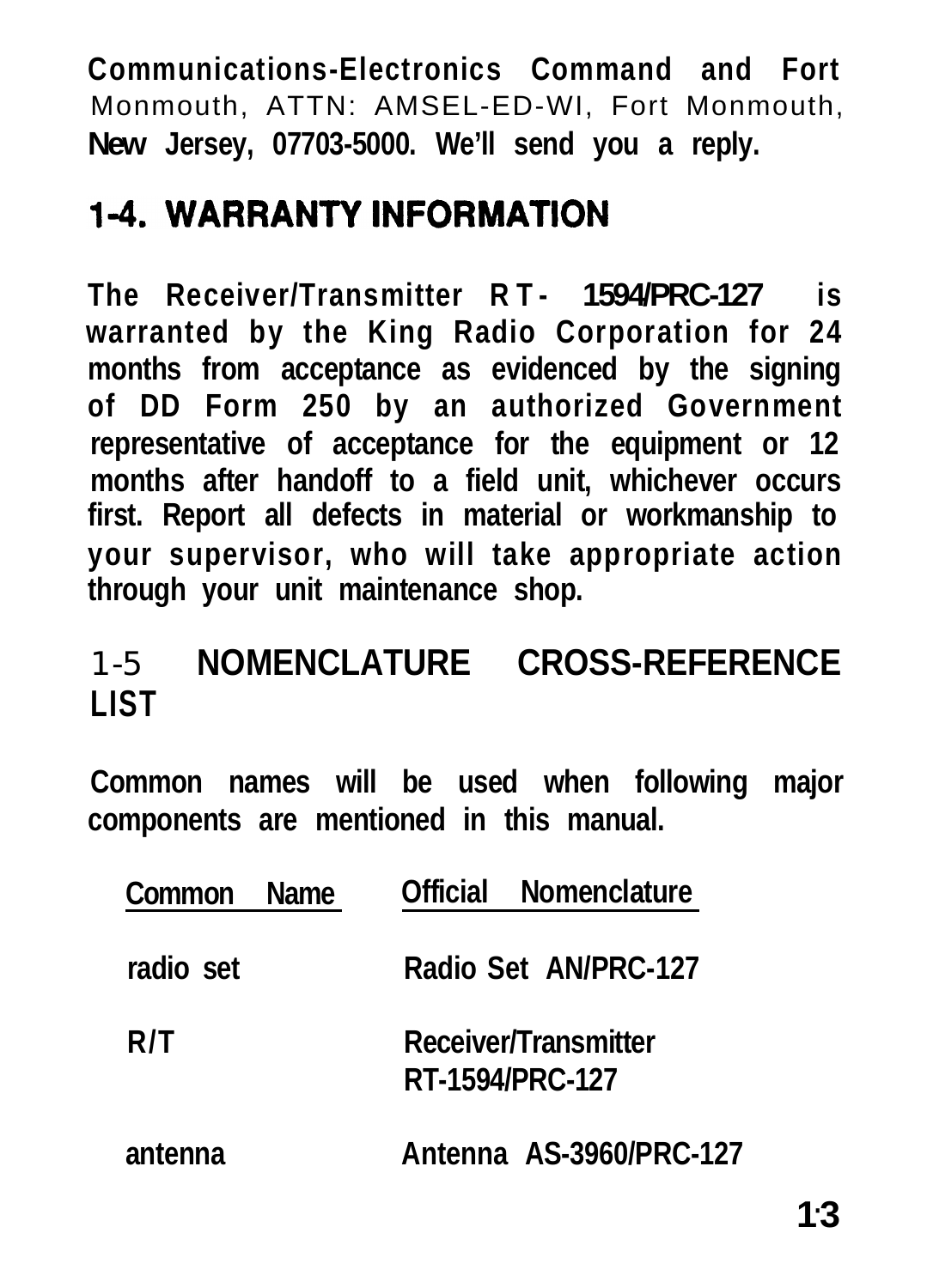#### **Section II. EQUIPMENT DESCRIPTION**

### **1-6 PURPOSE AND USE OF RADIO SET AN/PRC-127**

**The radio set is a hand-held, 14-channel receiver/transmitter that provides two-way radio communications in the 136 to 160 MHz frequency range. DC power is provided by a detachable battery pack. The radio set consists of an R/T, an antenna, two rechargeable nickel-cadmium (Ni-Cd) battery packs and one nonrechargeable alkaline battery pack, a speaker/microphone, a speaker/microphone cover, door microphone, a speaker/microphone cover, door cover, an R/T holster, and a battery charger. These major components are described in paragraph 1-7**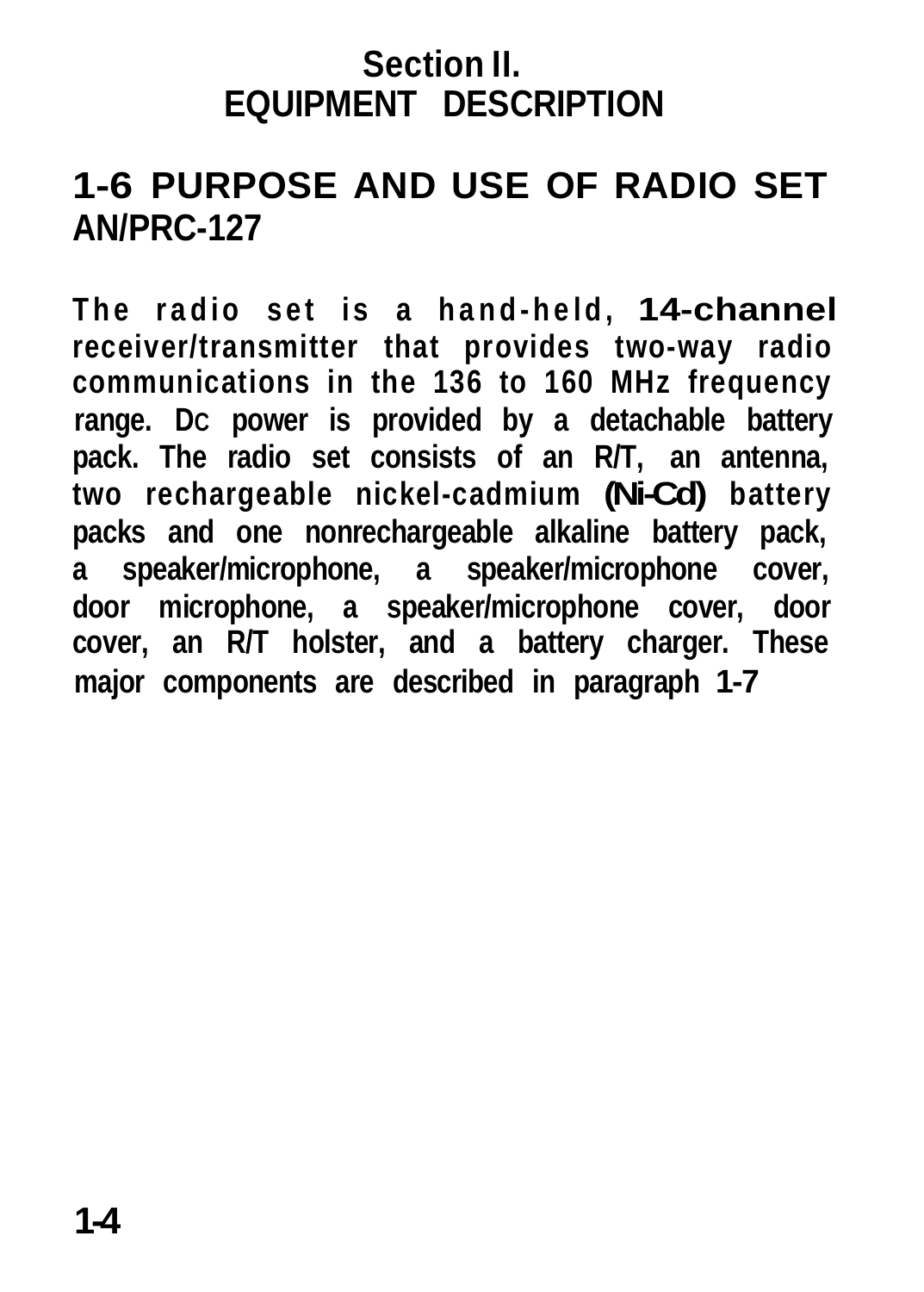### **1-7 LOCATION AND DESCRIPTION OF MAJOR COMPONENTS**

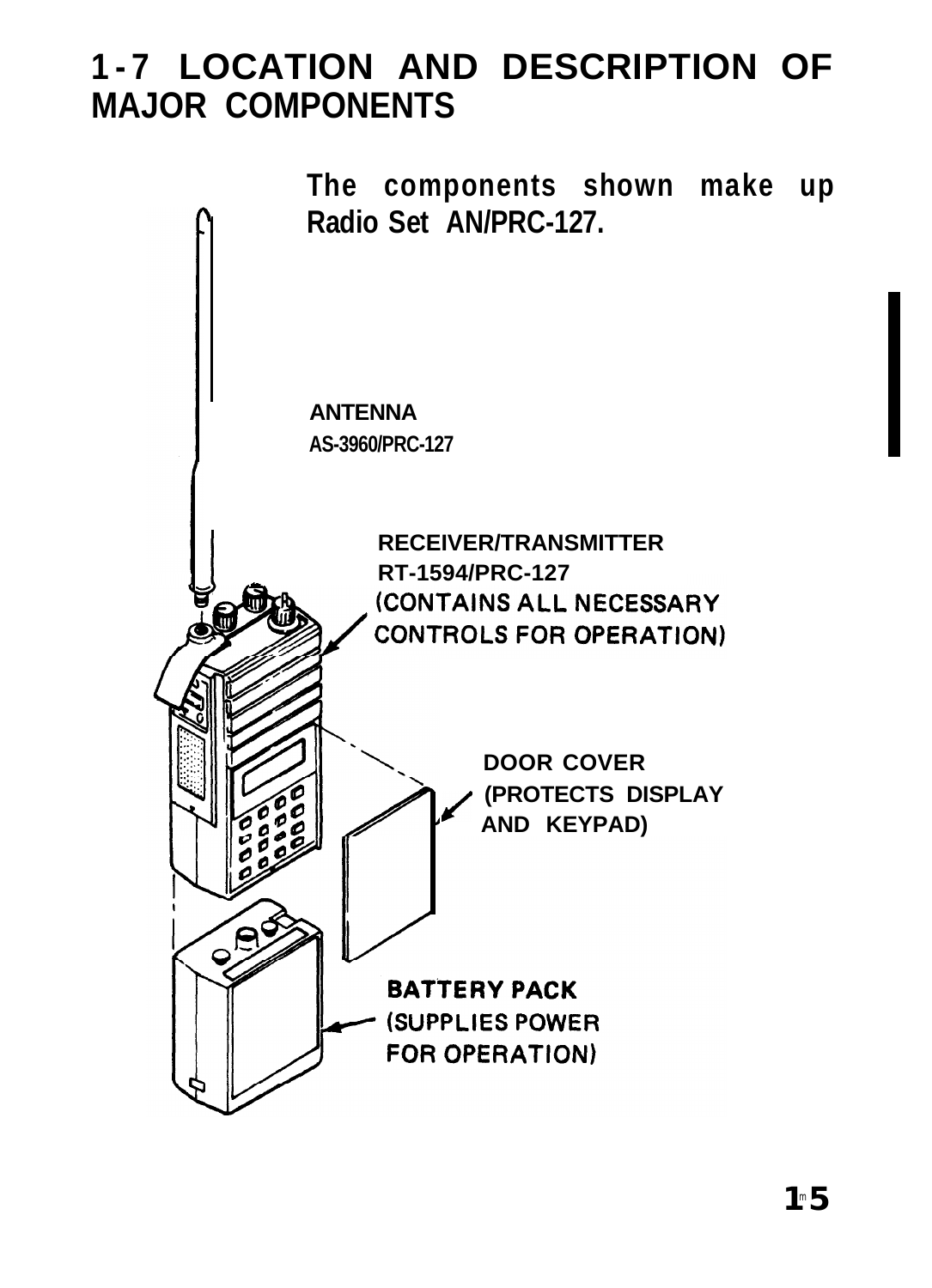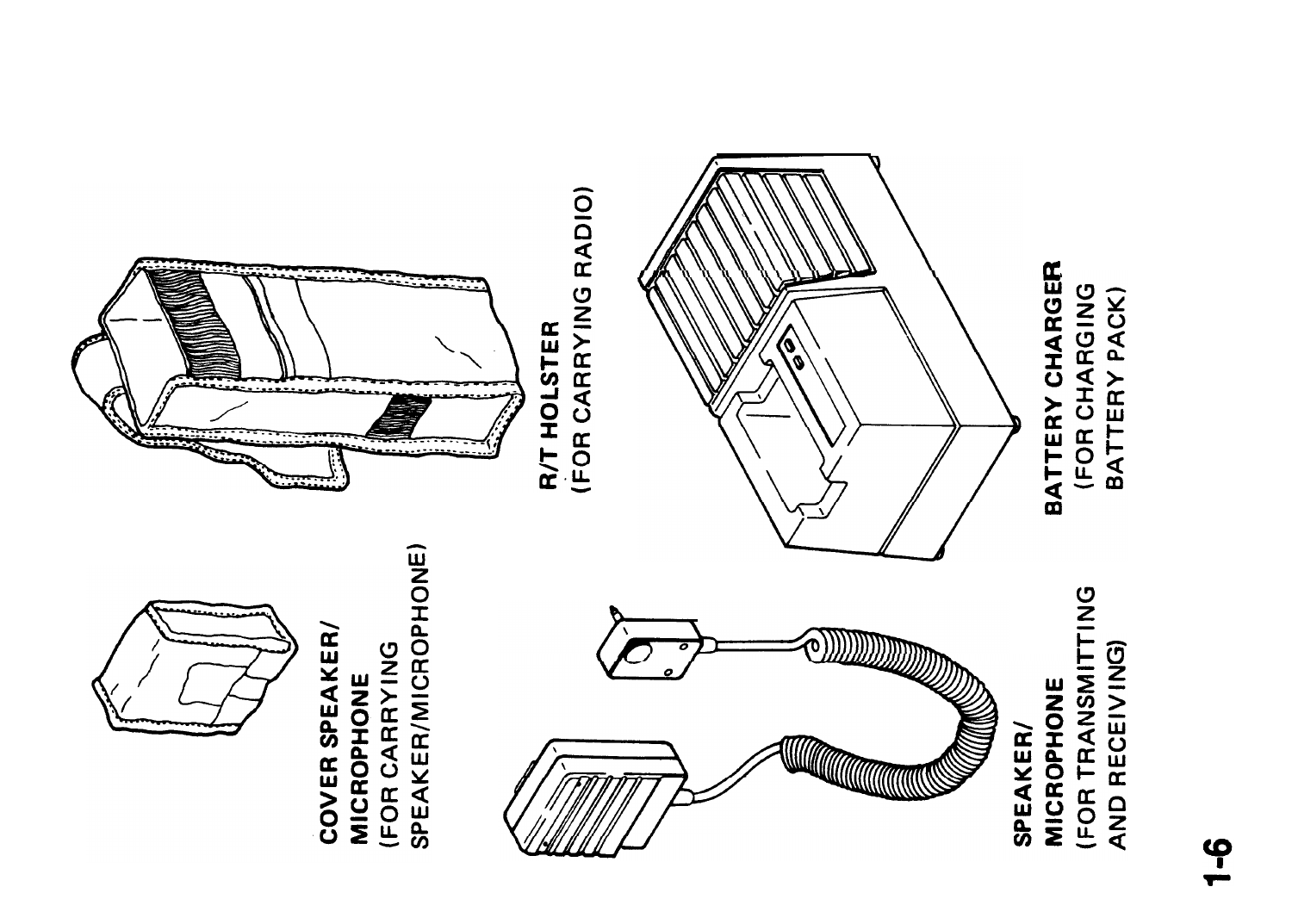### **l-8. R/T UNIT AND BATTERY PACK DATA**

### General

| Battery operating time                                                            |                            | 3000 meters                               | - 14<br>6 hours |
|-----------------------------------------------------------------------------------|----------------------------|-------------------------------------------|-----------------|
|                                                                                   |                            |                                           | 6 hours<br>2 w  |
|                                                                                   |                            |                                           |                 |
| Physical                                                                          |                            |                                           |                 |
| Weight (including battery and<br>Size R/T unit including battery  7.80 in. (198.1 | mm) x 2.50 in. (63.5 mm) x | 1.52 in. (38.6 mm)                        |                 |
| Environmental                                                                     |                            |                                           |                 |
| Operating temperature                                                             |                            | $(-24^{\circ}C \text{ to } +44^{\circ}C)$ |                 |
|                                                                                   |                            |                                           |                 |
|                                                                                   |                            |                                           |                 |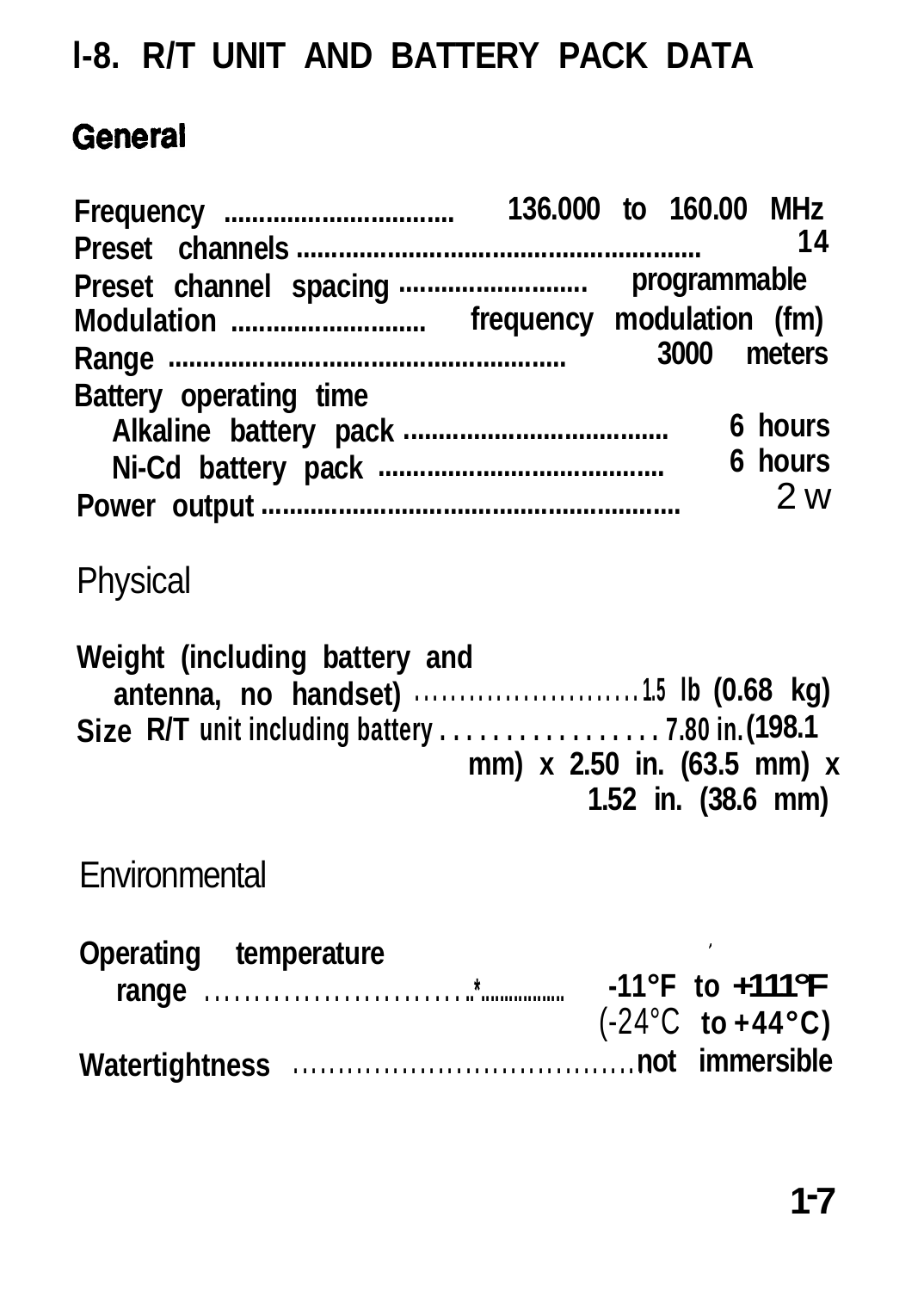### **1-9. BATTERY CHARGER DATA**

#### **General**

| Input voltage  115 Vac/230 Vac (selectable) |  |
|---------------------------------------------|--|
|                                             |  |
| Charge current                              |  |
| Slow Charge rate                            |  |
|                                             |  |
|                                             |  |
| Fast charge rate                            |  |
|                                             |  |
|                                             |  |

### **Physical**

Weight . . . . . . . . . . . . . . . . . . . . . . . . . . . . . . . . . . . . . . . . . . . . . . . . . . **3.25** lb (1.47 kg) Size **. . . . . . . . . . . . . . . . 6.75** in. (171.5 mm) x 3.25 in. (82.6 mm) **x 3.37** in. (85.6 mm)

### **Environmental**

Operating temperature range . . . . . . . . . . . . . . . . . . . . . +32°F to +140°F (O°C to +60°C) Humidity . . . . . . . . . . . . . . . . . . 0 to 90% at ambient temperature of +95°F (+35°F)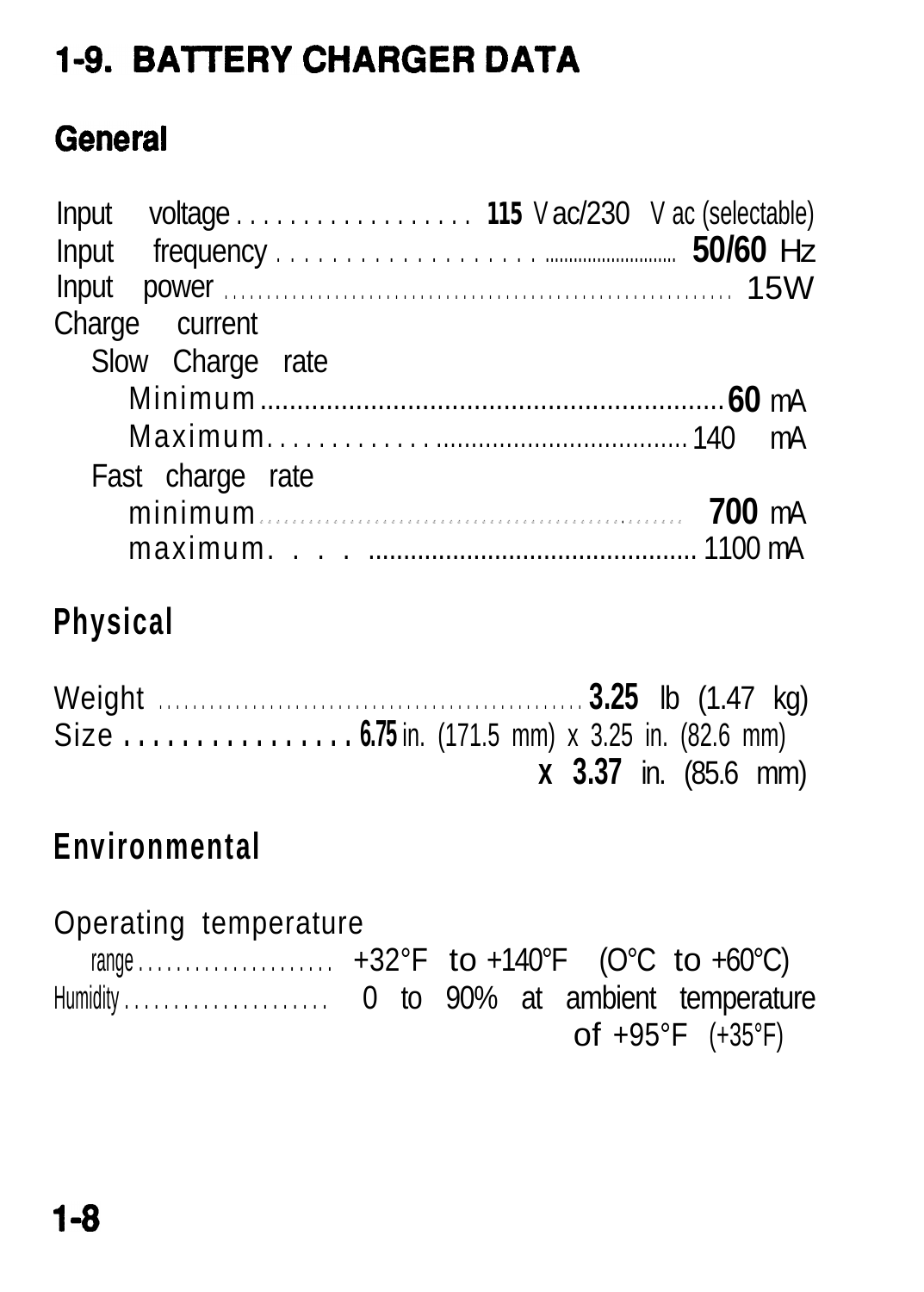### **Section III. TECHNICAL PRINCIPLES OF OPERATION**

### **l-l 0. RECEIVER/TRANSMITTER RT-1594/PRC-127**

**The R/T contains the circuitry to receive and transmit voice signals over a distance of 3000 meters using any one of up to 14 preset channels. Each of the 14 channels is preset to a specific frequency. A volume control is provided to adjust the receive signal to a comfortable listening level. A squelch control is provided to inhibit noise and unwanted receiver signals. A push-to-talk control is provided to key the transmitter. The control is pressed to talk and released to listen. A speaker/microphone is built into the R/T for use without an external speaker/microphone.**

#### **NOTE**

**The R/T preset operational channels are programmed as a maintenance function by unit maintenance support personnel.**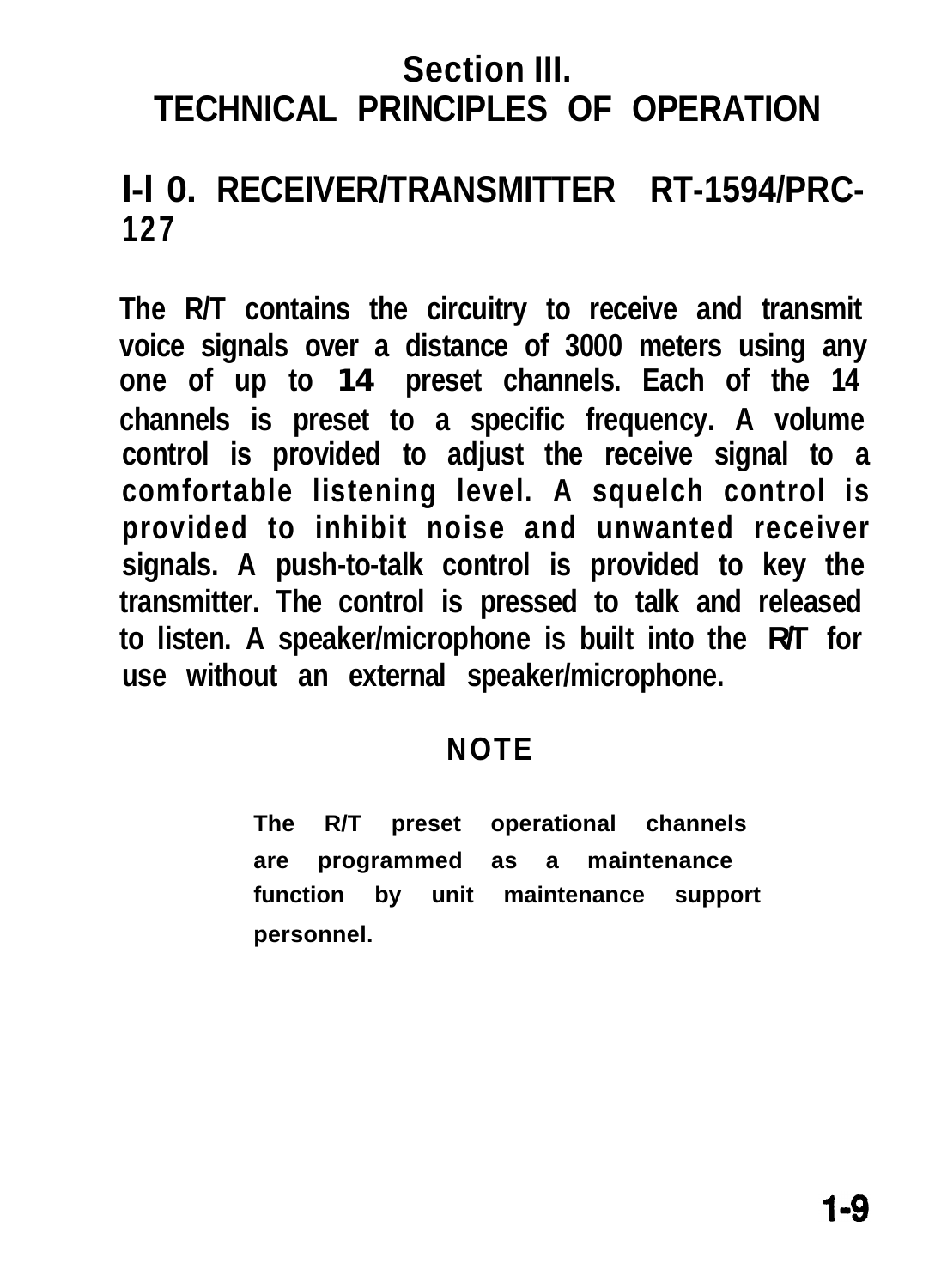### **l-1 1** l **ANTENNA AS-3960/PRC-127**

The antenna is used to interface the received and transmitted signals with the R/T. This omnidirectional, flexible antenna attaches to the R/T via a connector and can be detached for storage or shipment.

### **l-12. BATTERY PACK**

The battery pack supplies dc operating power to the R/T. The battery pack attaches to the bottom of the R/T and is held in place by a spring clip and bracket on the R/T and posts on the battery pack. The battery pack can be removed easily for replacement. Two types of battery packs are provided. One type is a rechargeable Ni-Cd battery pack. The second type contains nonrechargeable alkaline batteries. The Ni-Cd battery pack may be recharged while either attached or detached to/from the R/T.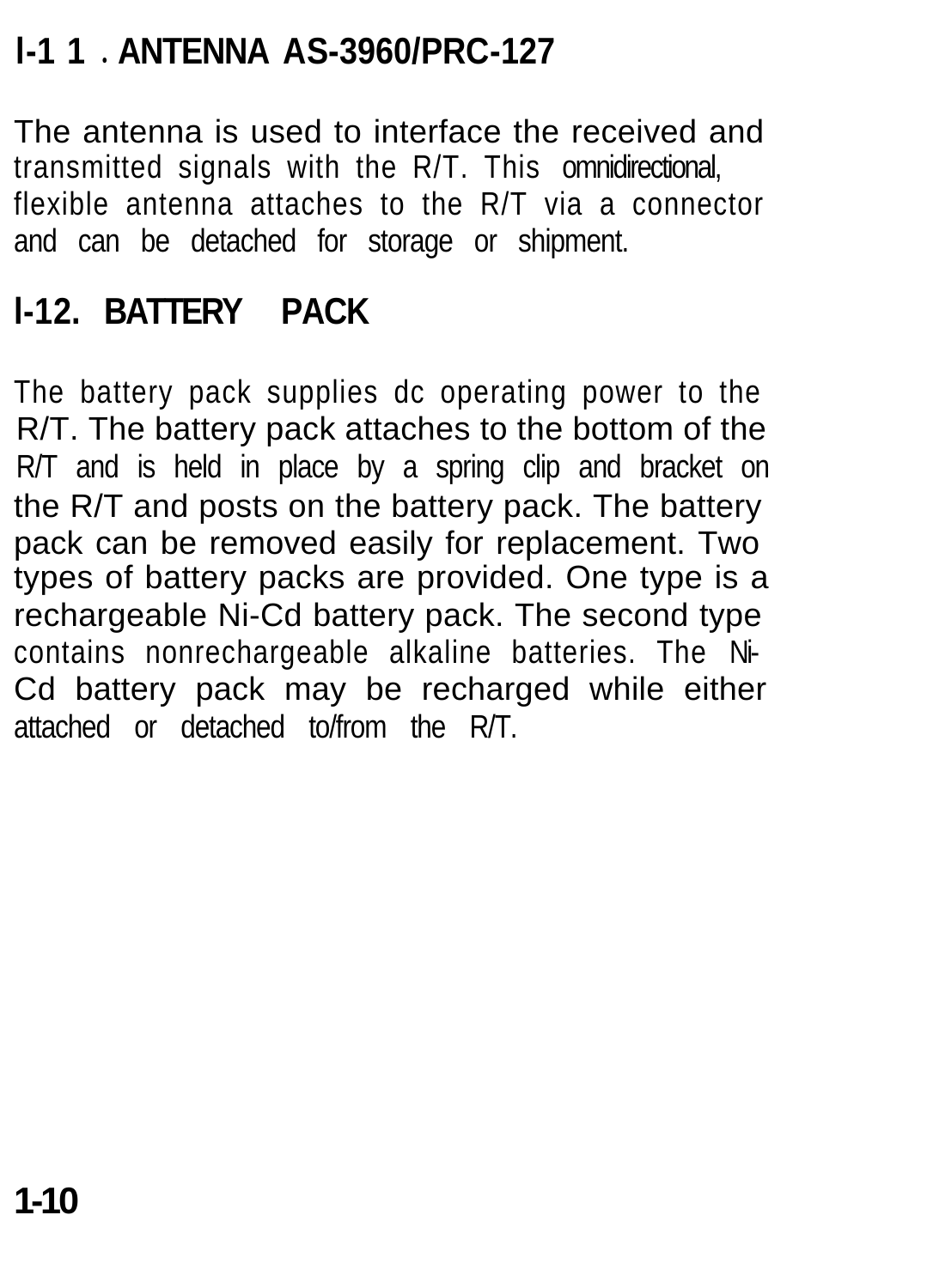### **1-13. SPEAKER/MICROPHONE**

The speaker/microphone clips securely to collar or lapel to provide communication without removing the R/T from the operator's belt. A built-in feature on the speaker/microphone allows the operator to speak directly into the microphone attached to the lapel while keying the transmitter using the push-to-talk control on the R/T attached to the belt. The speaker/microphone is attached to the R/T via connectors.

### **1-14. SPEAKER/MICROPHONE COVER**

The speaker/microphone cover is a nylon cover used to protect the speaker/microphone from the environment.

#### 1-l **5. R/T HOLSTER**

The R/T holster is a nylon cover used to carry and protect the R/T, with battery pack attached, from the environment. An opening in the holster flap allows the antenna to be attached while the R/T is in the holster. Hardware is provided to attach the holster to the operator's belt.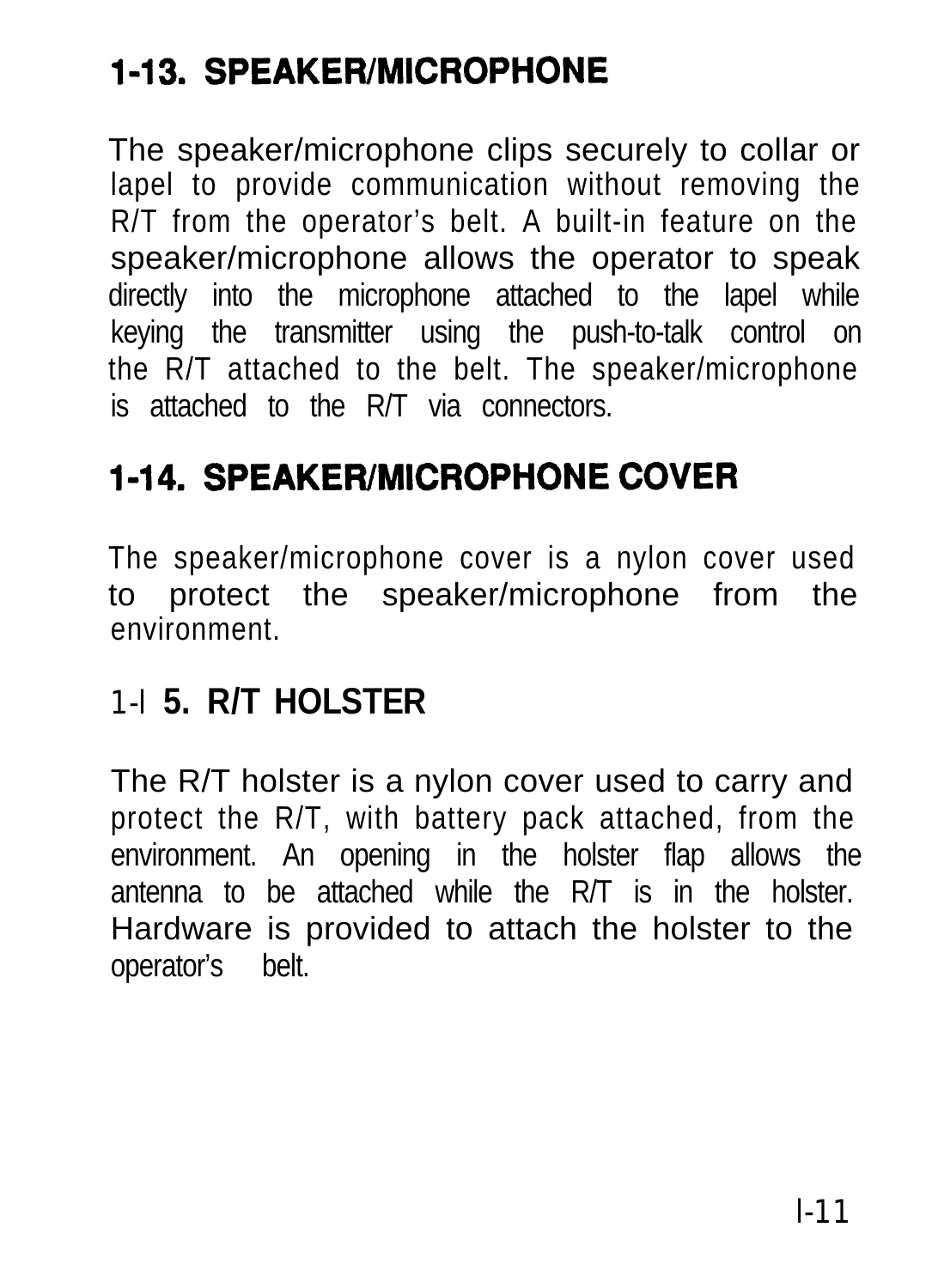#### **1-l 6. BATTERY CHARGER**

The battery charger is used to charge the Ni-Cd battery packs. The battery charger provided is a desk-type charger that charges to 90% of full charge in 1 hour. Once the charging function is complete, the unit will automatically switch to a trickle rate to maintain the charge without overheating the battery pack. The rate of charge in progress is indicated by lamps on the battery charger. A green lamp indicates the minimum rate of charge or trickle rate. **A** red lamp indicates the maximum rate of charge is in progress up to 90% full charge. The battery charger operates on either 115 V ac or 230 V ac source voltage. A switch on the underside of the battery charger must be set to the proper voltage before use. An adapter, suited to geographical location, is required for 230 V ac operation.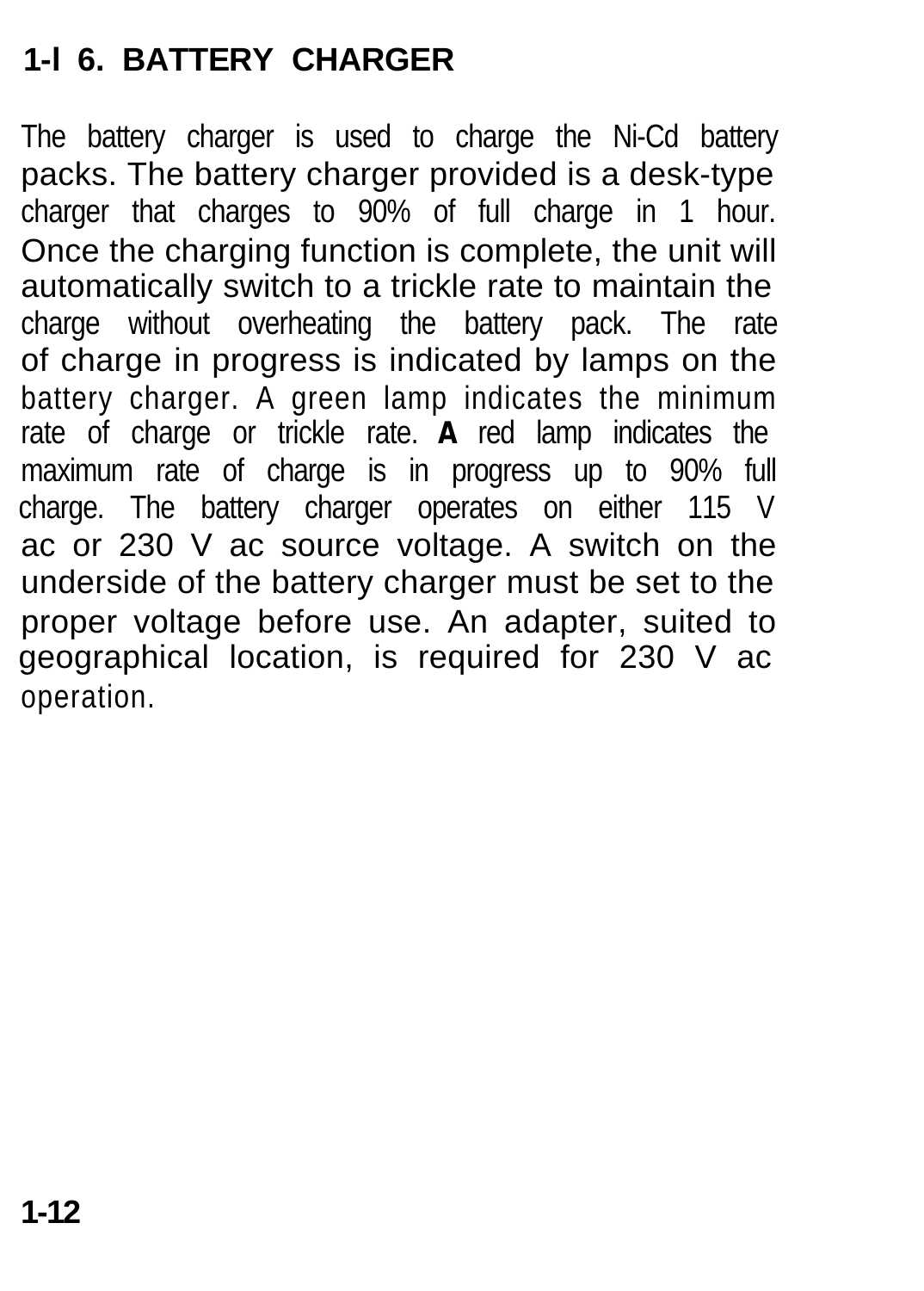# **CHAPTER 2 OPERATING INSTRUCTIONS**

### Section 1. **DESCRIPTION AND USE OF OPERATOR'S CONTROLS AND INDICATORS**

### **2-l** l **GENERAL**

**You should not attempt to operate the radio set until you fully understand the operation and function of the controls and indicators. The normal operating procedures are given in Section III of this Chapter.**

### **2-2. CONTROLS AND- INDICATORS**

**The following keyed illustrations and text serve to provide the operator with basic understanding of the radio set controls and indicators.**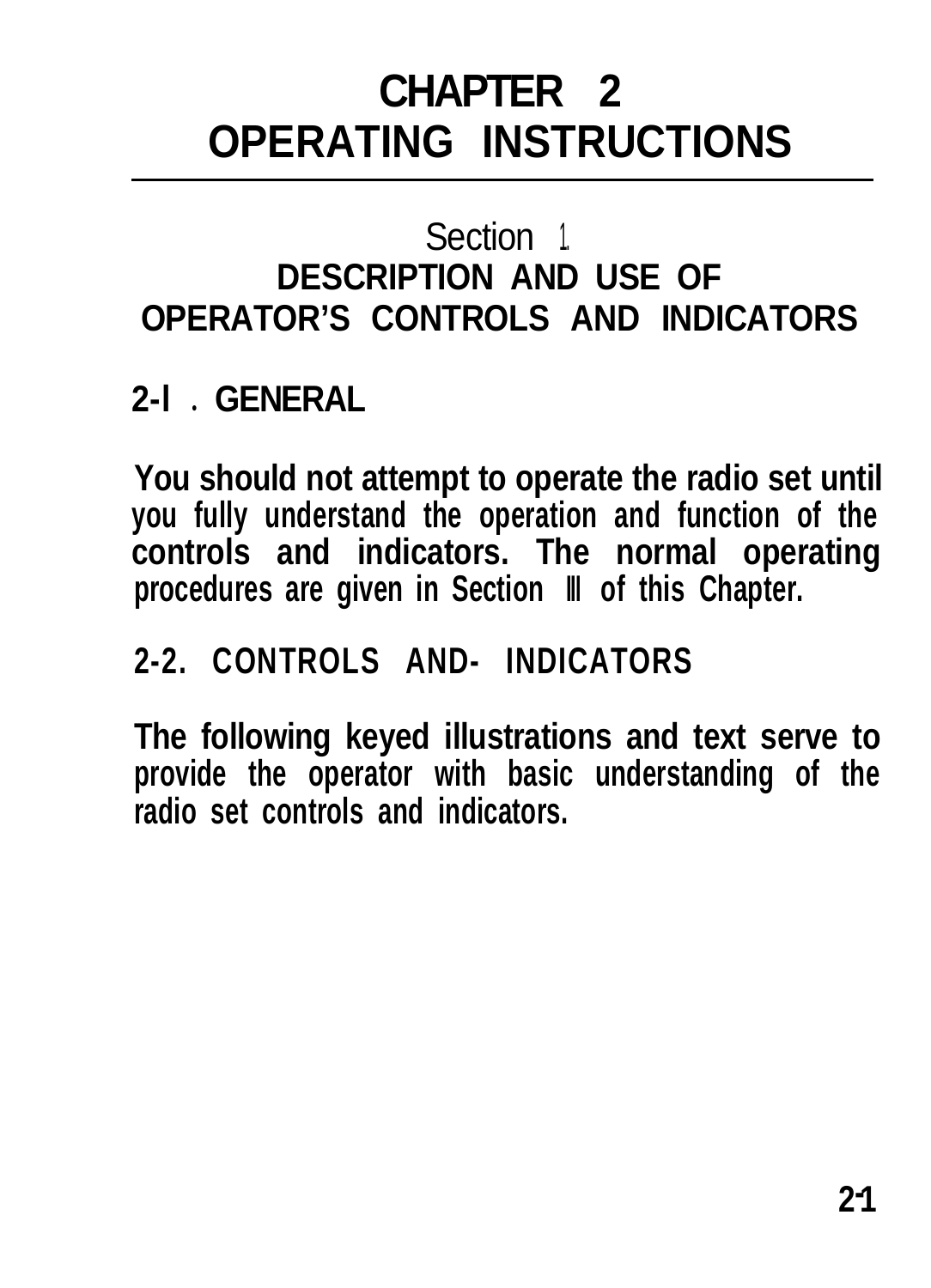

**NOTE: DOOR COVER REMOVED FOR ACCESS TO DISPLAY AND KEYPAD**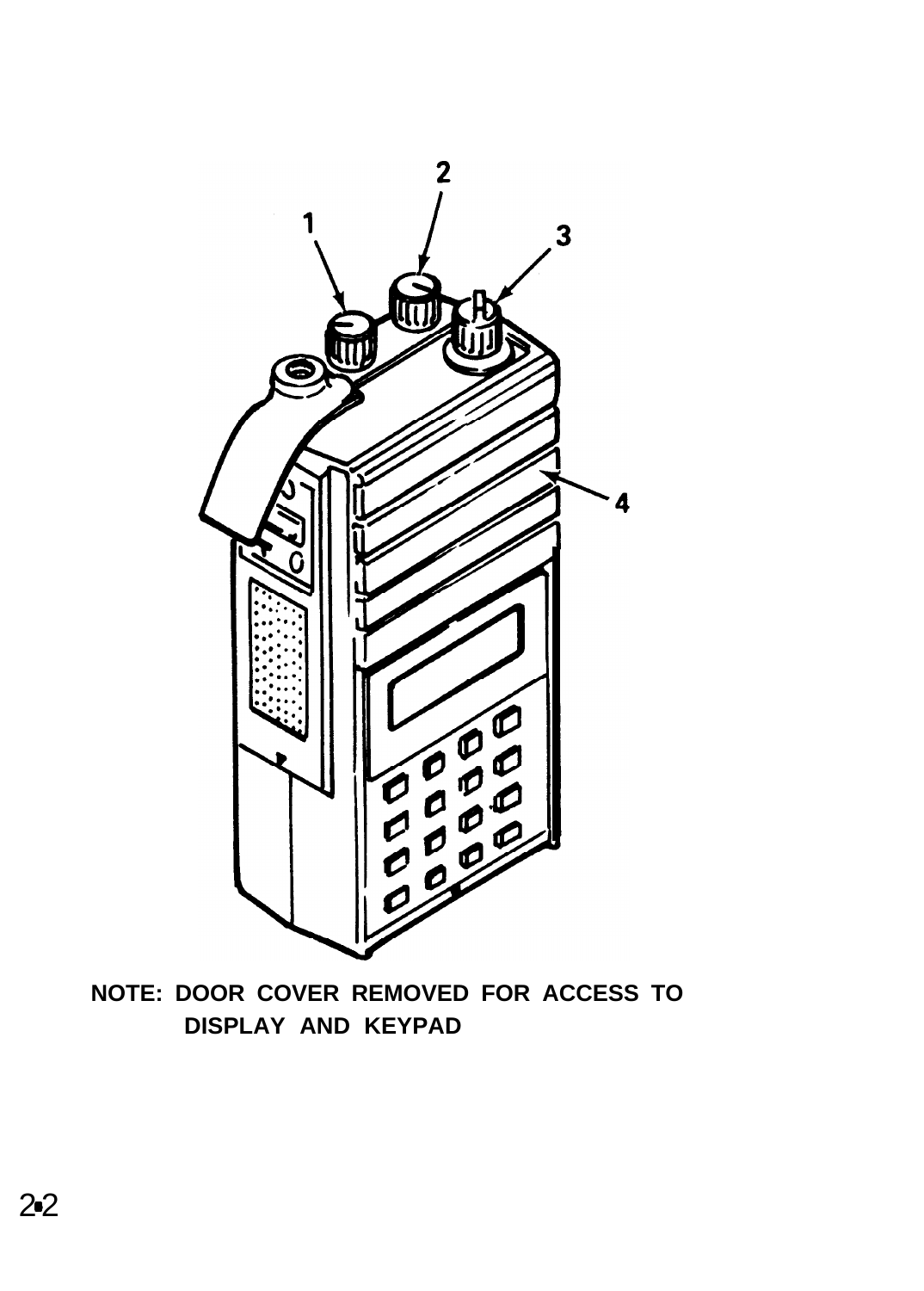### 2-2. CONTROLS AND INDICATORS - CONT

| Control or<br>Indicator      | Function                                                                                                                            |
|------------------------------|-------------------------------------------------------------------------------------------------------------------------------------|
| CG-SQ<br>control             | Provides CODE GUARD<br>operation not available on the<br>AN/PRC-127 and sets squelch<br>threshold level (cw) or off (full<br>ccw).  |
| OFF-VOL<br>control           | Turns radio set on (cw) or off<br>(full ccw). Adjusts level of<br>sound heard from radio set or<br>speaker/microphone.              |
| Channel<br>select<br>control | Selects one of 14 preset<br>operating<br>channels.                                                                                  |
| Speaker/<br>microphone       | Functions as built-in speaker<br>(receive) and microphone<br>(transmit) when external<br>speaker/microphone is<br>not<br>connected. |
|                              |                                                                                                                                     |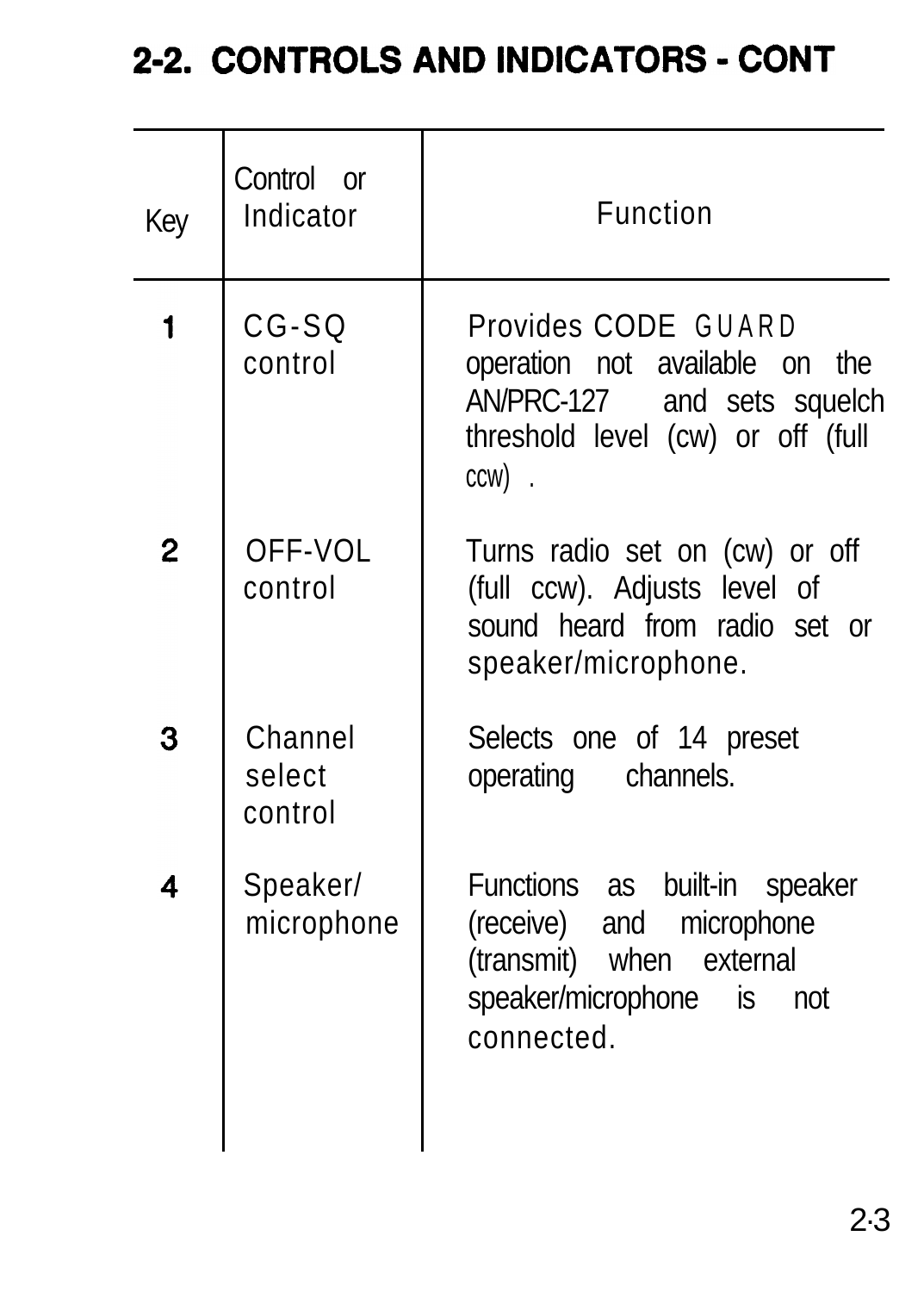

**NOTE: DOOR COVER REMOVED FOR ACCESS TO DISPLAY AND KEYPAD**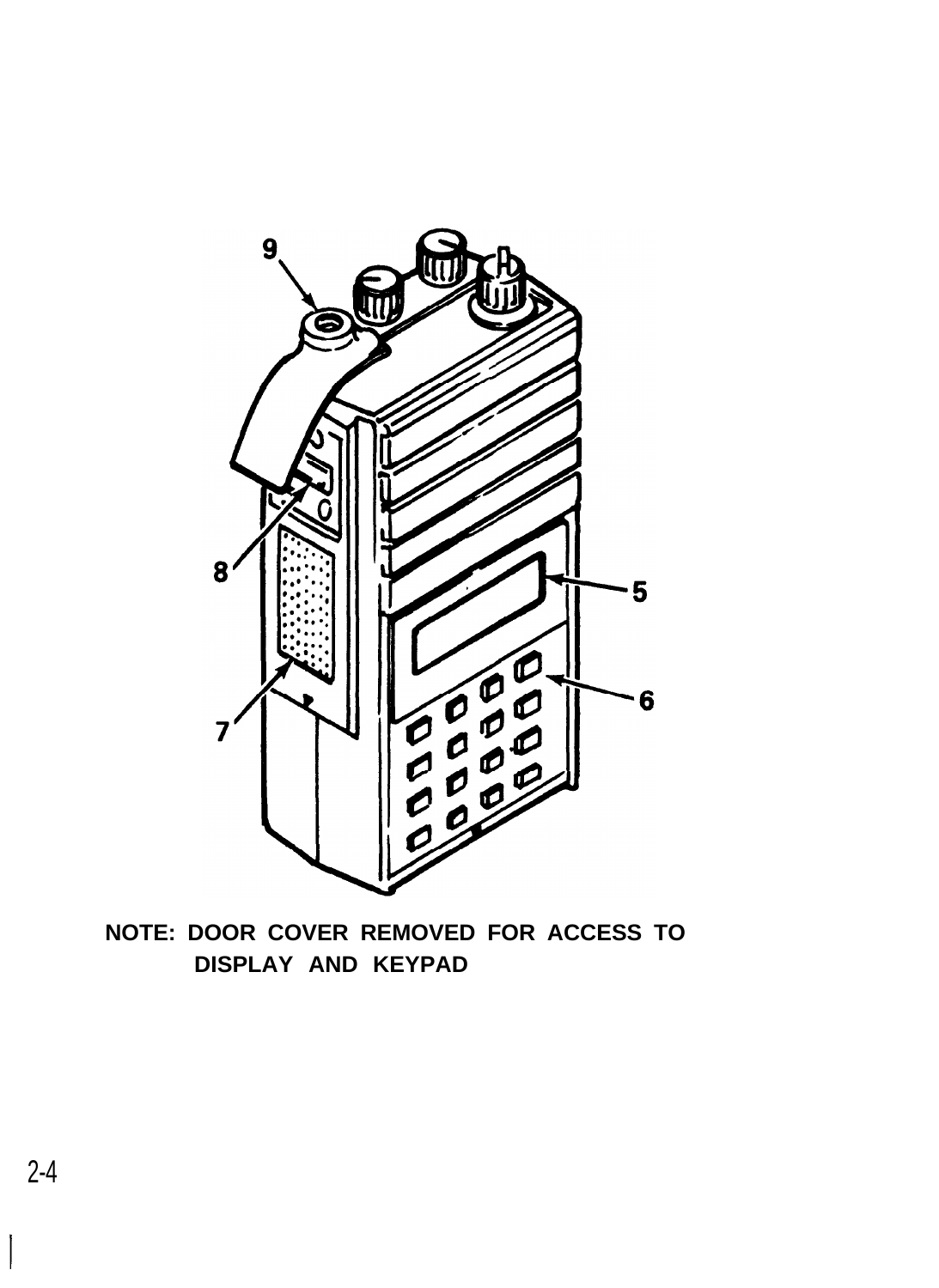### **2-2. CONTROLS AND INDICATORS - CONT**

| Key | Control or<br>Indicator                       | <b>Function</b>                                                                                                                          |
|-----|-----------------------------------------------|------------------------------------------------------------------------------------------------------------------------------------------|
| 5   | <b>Display</b>                                | Five-digit liquid crystal display<br>(LCD) used to indicate<br>selected preset channel and<br>maintenance. For unit<br>maintenance only. |
| 6   | Keypad                                        | Sixteen-pushbutton keypad for<br>unit maintenance level use<br>only .                                                                    |
| 7   | Push-to-<br>talk<br>control                   | Enables radio set to trans-<br>mit when pressed.                                                                                         |
| 8   | Speaker/<br>microphone<br>audio<br>connectors | Standard connectors for use<br>with external speaker/<br>microphone                                                                      |
| 9   | Antenna<br>connector                          | Connects antenna to radio<br>set.                                                                                                        |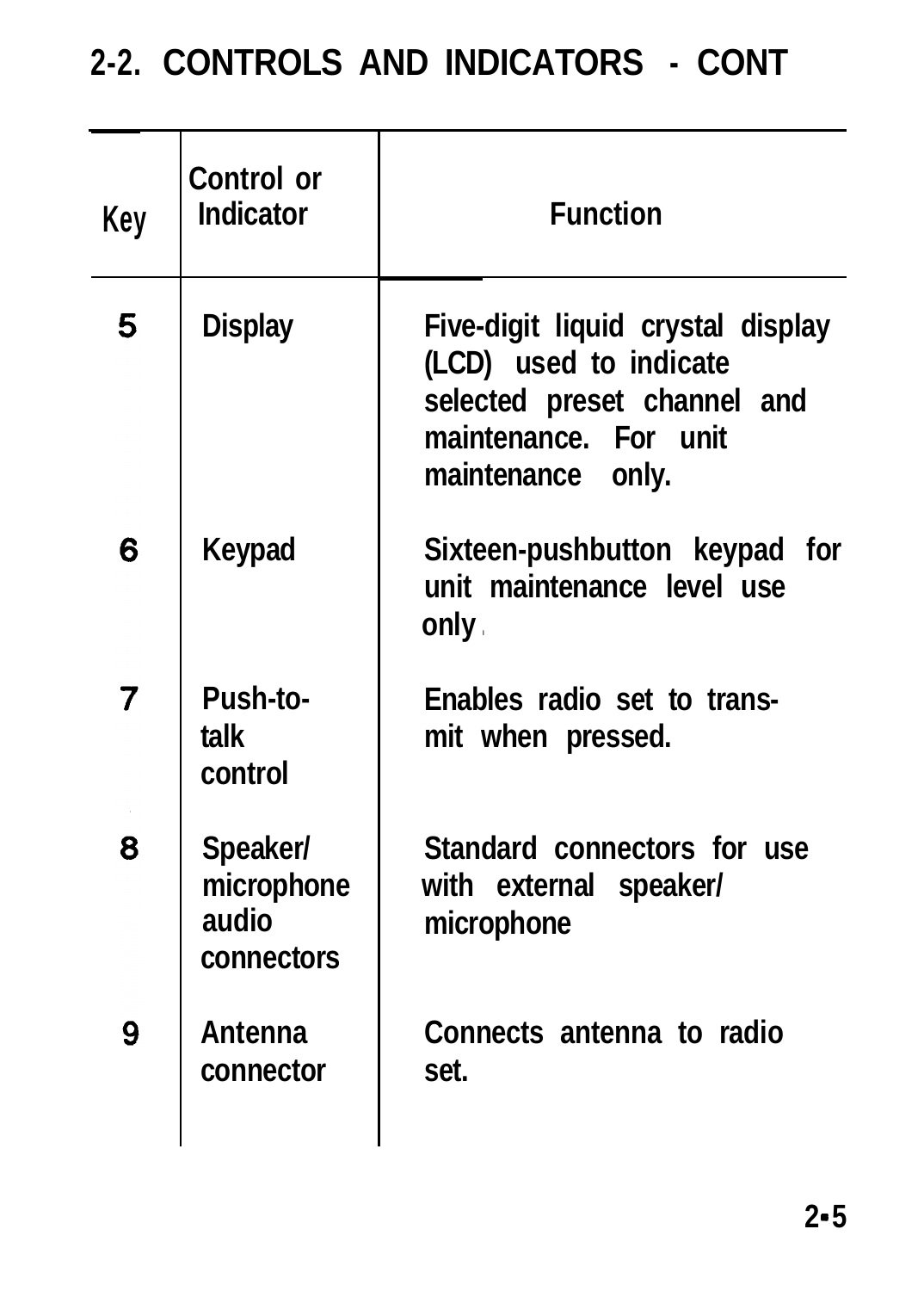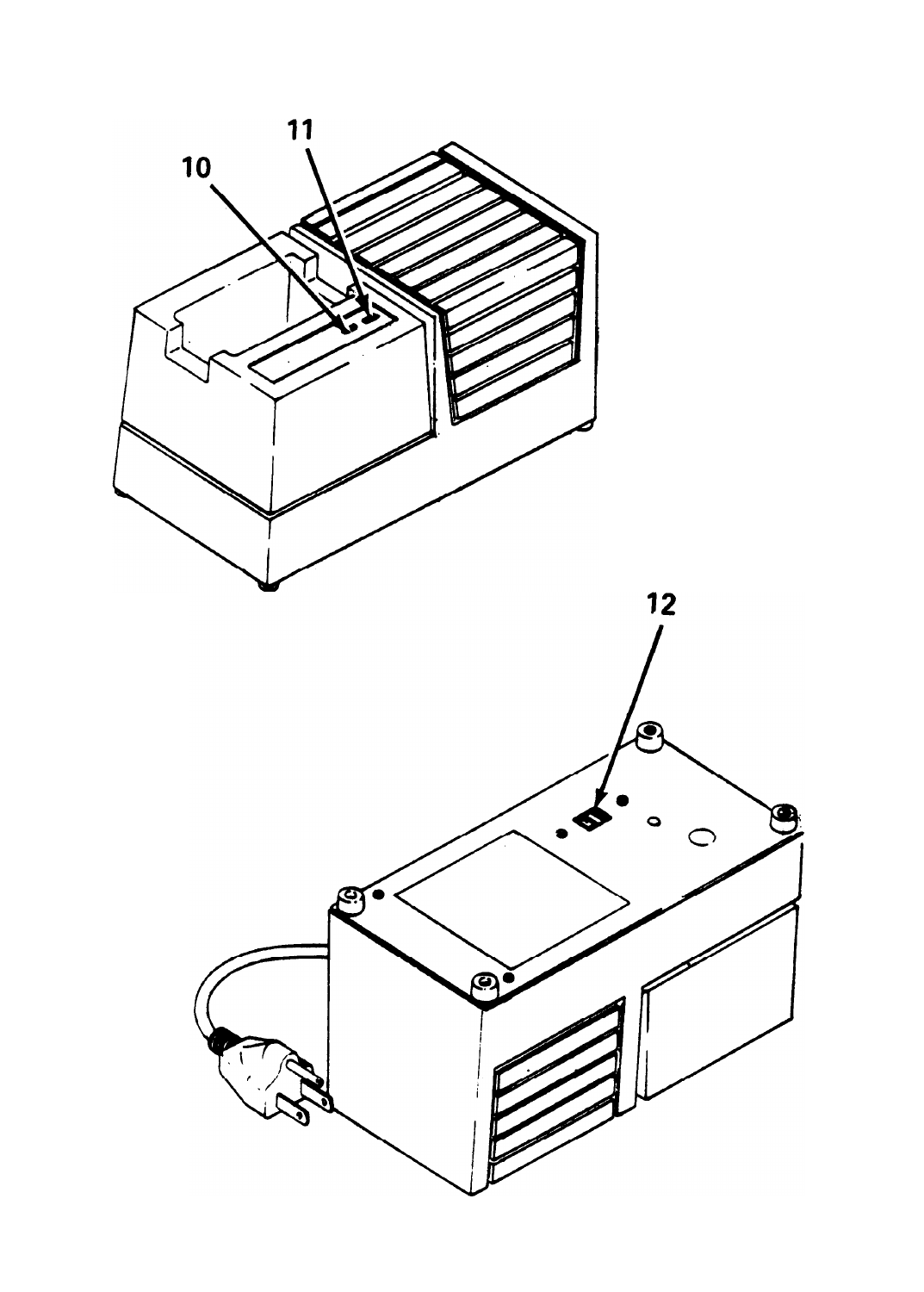### 2-2. CONTROLS AND INDICATORS - CONT

| Key | Control or<br>Indicator  | Function                                                                                                                            |
|-----|--------------------------|-------------------------------------------------------------------------------------------------------------------------------------|
| 10  | LOW<br>indicator         | Green lamp lights to indicate<br>slow charge (minimum rate).                                                                        |
| 11  | <b>HIGH</b><br>indicator | Red lamp lights to indi-<br>cate fast charge up to 90%<br>charge (maximum rate).                                                    |
| 12  | 115/230V<br>switch       | Selects 115 or 230 V ac<br>operation. For 230 V ac<br>operation, depending on<br>geographical location, an<br>adapter must be used. |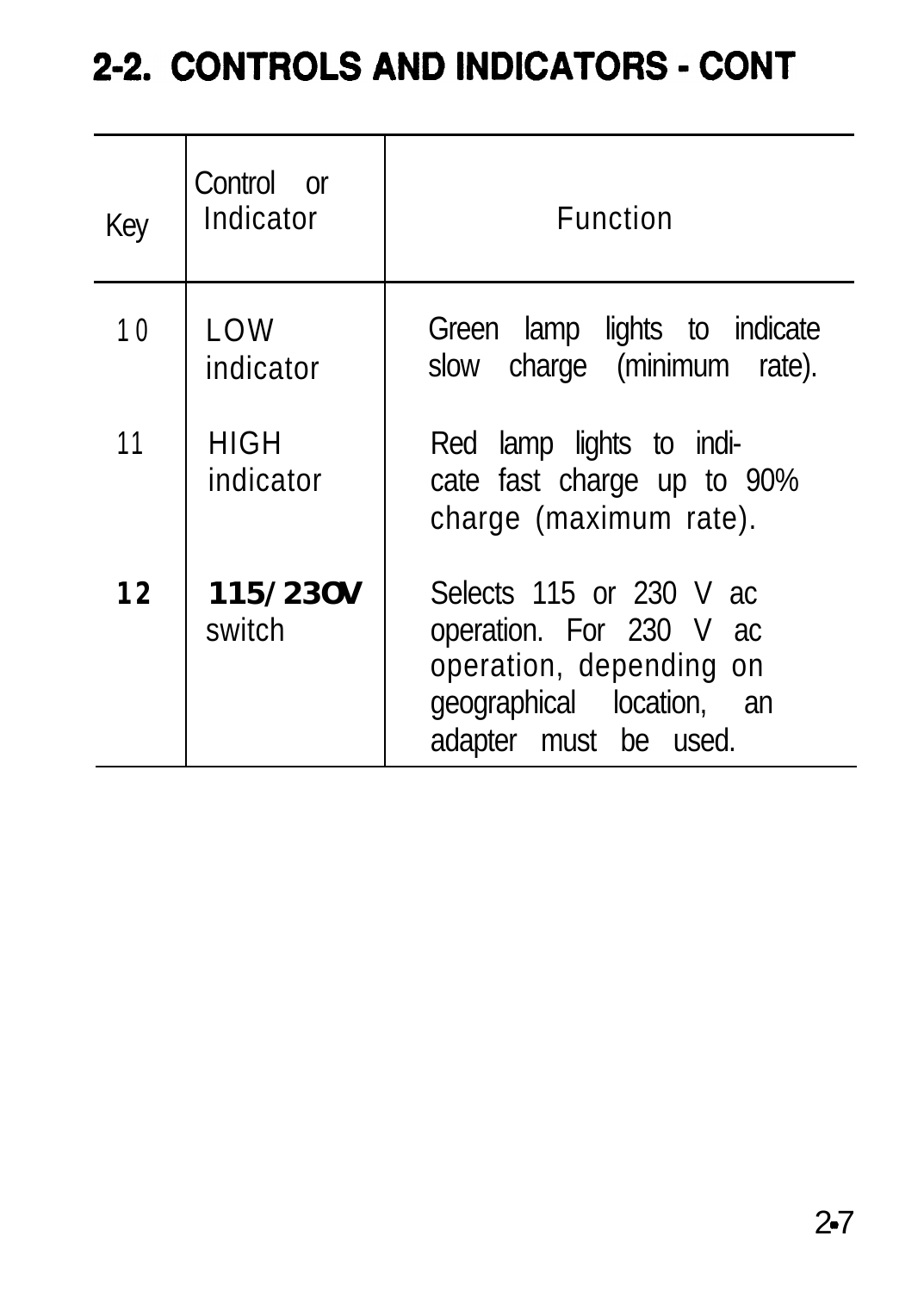#### **Section II. PREVENTIVE MAINTENANCE CHECKS AND SERVICES**

### **2-3. GENERAL**

**To ensure the radio set is always ready for operation, it must be inspected as required so that defects may be discovered and corrected before they cause serious damage or failure.**

*a. Before* **You Operate. Always keep in mind the CAUTIONS and WARNINGS. Perform the before (B) PMCS.**

**b. While You** *Operafe.* **Always keep in mind the CAUTIONS and WARNINGS. Perform the during (D) PMCS.**

### **2-4. PMCS PROCEDURES**

**The Preventive Maintenance Checks and Services are. required to keep your radio set in operating condition. If the radio set does not perform as required, report malfunctions or failures on DA Form 2404 or refer to DA Pam 738-750. An explanation of columns found in the PMCS chart is as follows:**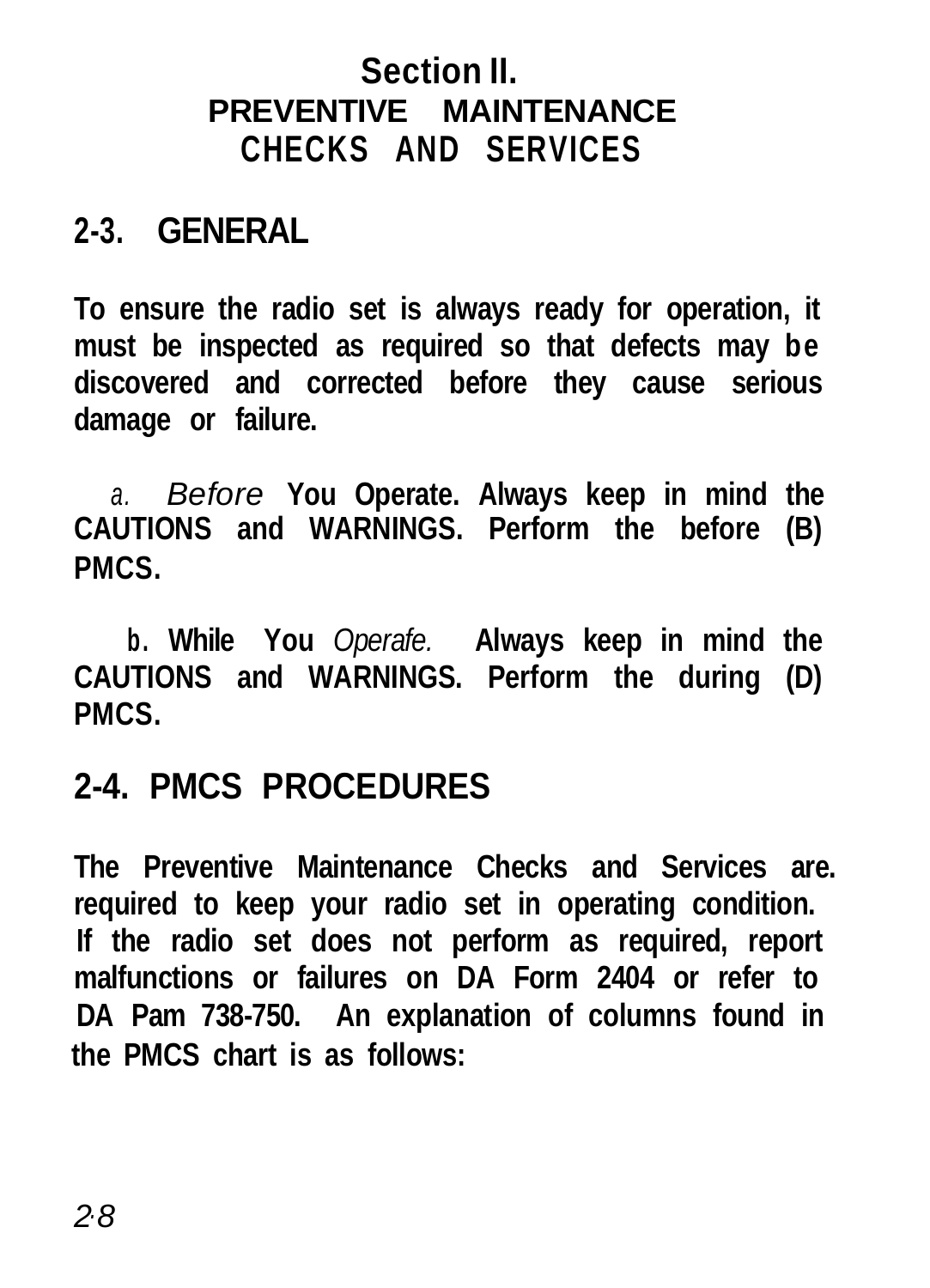- o Interval Column This column tells you when to do a certain check or service.
- o Items to be Inspected Column This column tells you what item to check or service.
- o Procedure Column This column tells you how to perform a service or check.
- o Equipment Not Ready/Available If Column This column tells you when and why the equipment cannot be used.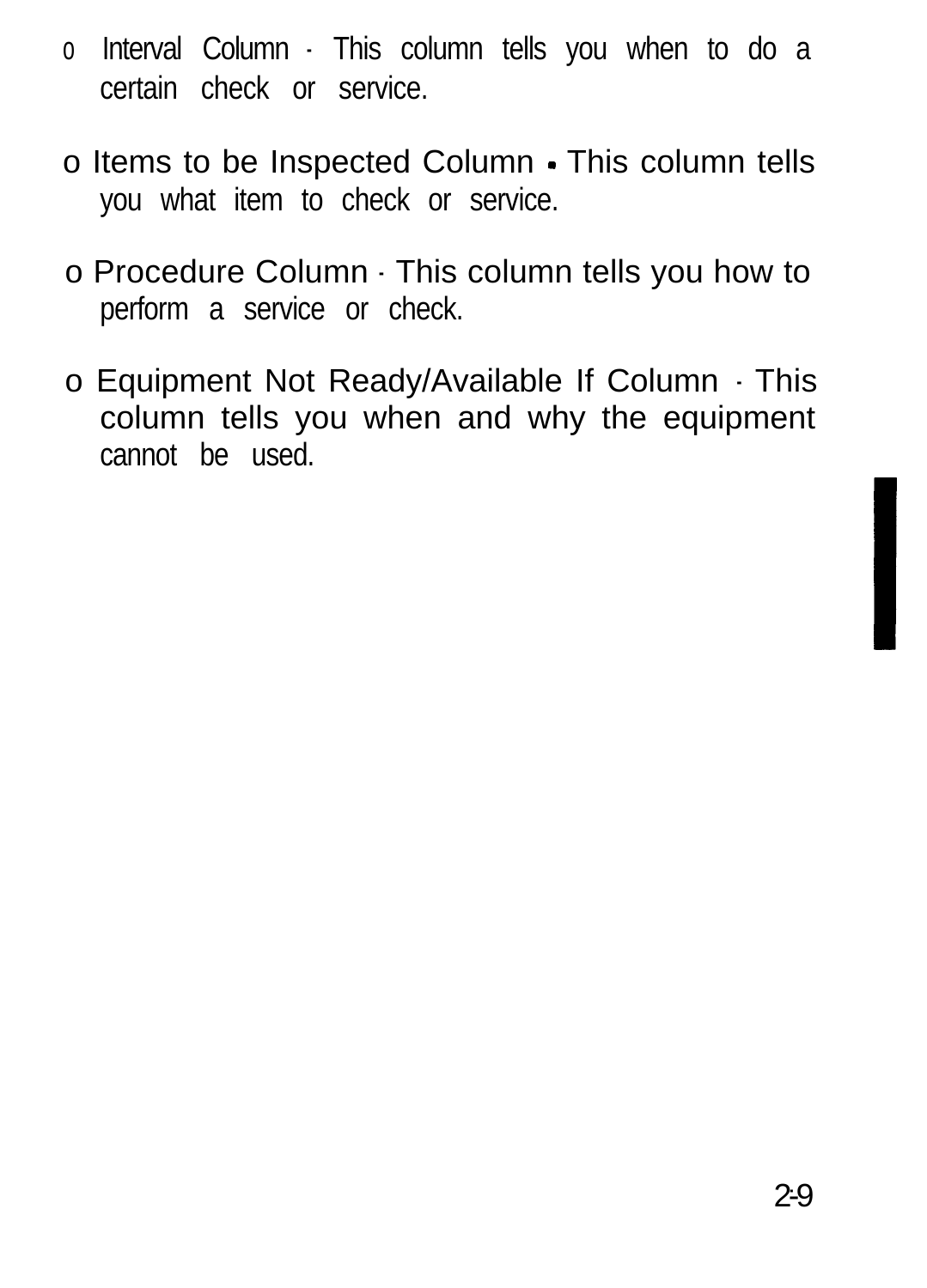#### OPERATOR PREVENTIVE MAINTENANCE CHECKS AND SERVICES (PMCS)

B-Before D-During

|                    |              | <b>PROCEDURES</b><br>INTER-<br>CHECK FOR AND<br><b>ITEM</b><br>VAL<br>HAVE REPAIRED |                           |                                                                        | FOR READINESS<br><b>REPORTING</b><br><b>EQUIPMENT</b> |  |
|--------------------|--------------|-------------------------------------------------------------------------------------|---------------------------|------------------------------------------------------------------------|-------------------------------------------------------|--|
| <b>ITEM</b><br>NO. | B            | D                                                                                   | TO BE<br><b>INSPECTED</b> | OR ADJUSTED<br>AS NECESSARY                                            | NOT READY/<br><b>AVAILABLE IF:</b>                    |  |
|                    | $\theta$     |                                                                                     | Antenna                   | Not broken,<br>firmly<br>secured.                                      | Broken, loose, or<br>missing.                         |  |
| $\mathbf{2}$       | $\mathbf{0}$ |                                                                                     | Operating<br>controls     | Not missing or<br>operate<br>loose,<br>smoothly<br>without<br>binding. | missing,<br>Loose,<br>0ľ<br>binding.                  |  |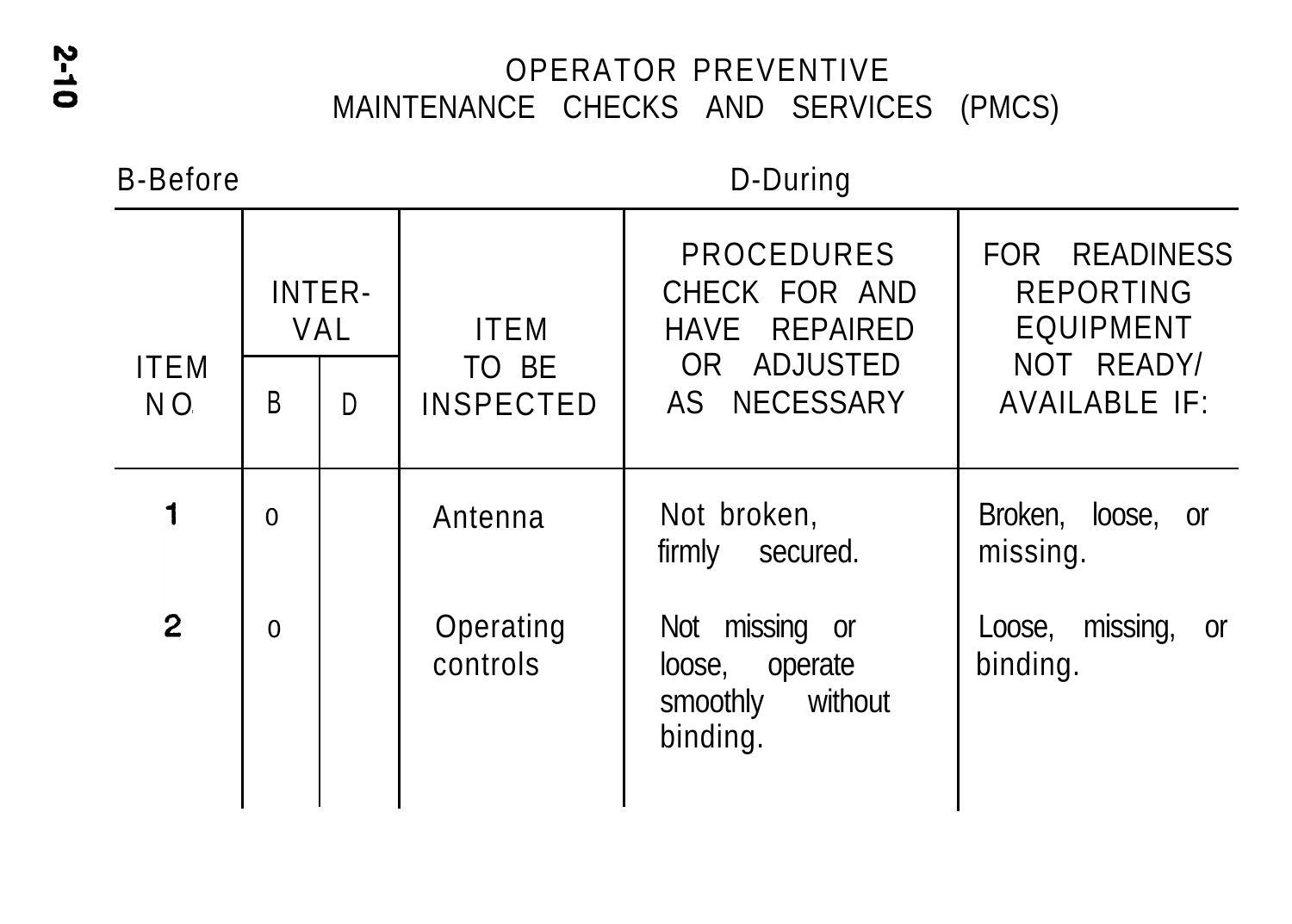#### **OPERATOR PREVENTIVE MAINTENANCE CHECKS AND SERVICES (PMCS) - CONT**

| <b>B-Before</b>    |          | D-During      |                           |                                                                                    |                                                                                      |
|--------------------|----------|---------------|---------------------------|------------------------------------------------------------------------------------|--------------------------------------------------------------------------------------|
|                    |          | INTER-<br>VAL | <b>ITEM</b>               | <b>PROCEDURES</b><br>CHECK FOR AND<br>REPAIRED<br>HAVE                             | FOR READINESS<br><b>REPORTING</b><br><b>EQUIPMENT</b>                                |
| <b>ITEM</b><br>NO. | B        | D             | TO BE<br><b>INSPECTED</b> | ADJUSTED<br>OR .<br>AS NECESSARY                                                   | NOT READY/<br><b>AVAILABLE IF:</b>                                                   |
| 3                  | $\Omega$ |               | Speaker/<br>microphone    | Not broken,<br>firmly<br>secured.                                                  | Broken, loose, or<br>missing.                                                        |
| 4                  |          | $\Omega$      | Basic<br>operation        | Unit on, set to<br>assigned channel,<br>communicate<br>with<br>distant<br>station. | Distant station<br>can-<br>not hear you or you<br>distant<br>cannot hear<br>station. |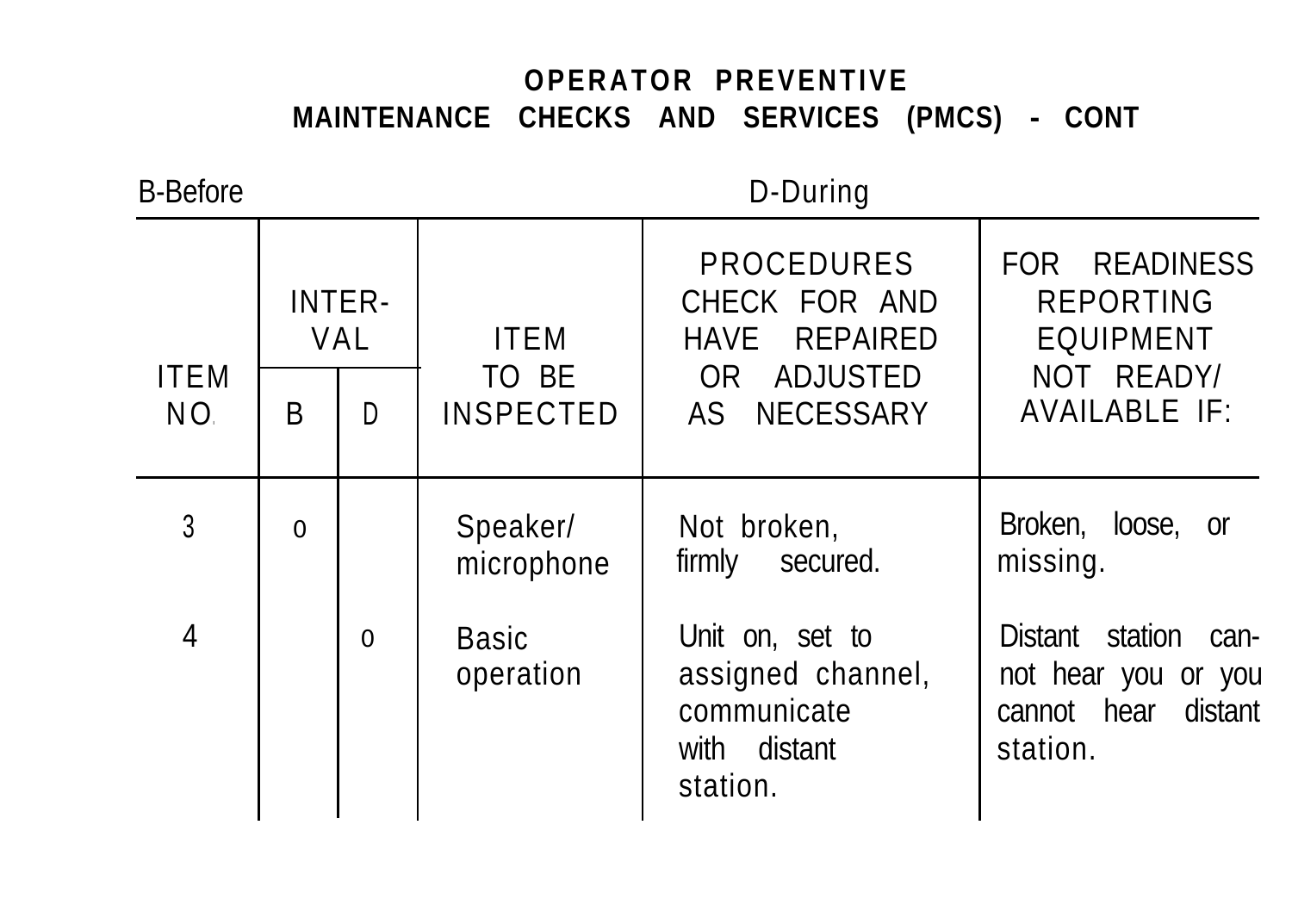#### **OPERATOR PREVENTIVE MAINTENANCE CHECKS AND SERVICES (PMCS) - CONT**

B-Before D-During

|                    |                            |              |                           | איייי איש                                           |                                                       |  |
|--------------------|----------------------------|--------------|---------------------------|-----------------------------------------------------|-------------------------------------------------------|--|
| <b>ITEM</b><br>NO. | <b>NTER-</b><br><b>VAL</b> |              | <b>ITEM</b>               | <b>PROCEDURES</b><br>CHECK FOR AND<br>HAVE REPAIRED | FOR READINESS<br><b>REPORTING</b><br><b>EQUIPMENT</b> |  |
|                    | в                          | D            | TO BE<br><b>INSPECTED</b> | OR ADJUSTED<br>AS NECESSARY                         | NOT READY/<br>AVAILABLE IF:                           |  |
| 5                  |                            | $\mathbf{0}$ | <b>Battery</b><br>pack    | Unit on, not<br>transmitting.                       | Will<br>not receive<br>transmit.<br>0ľ                |  |
| 6                  |                            | $\mathbf{0}$ | <b>Battery</b><br>charger | Unit on, not<br>charging.                           | HIGH or LOW<br>not lighted.<br>lamps                  |  |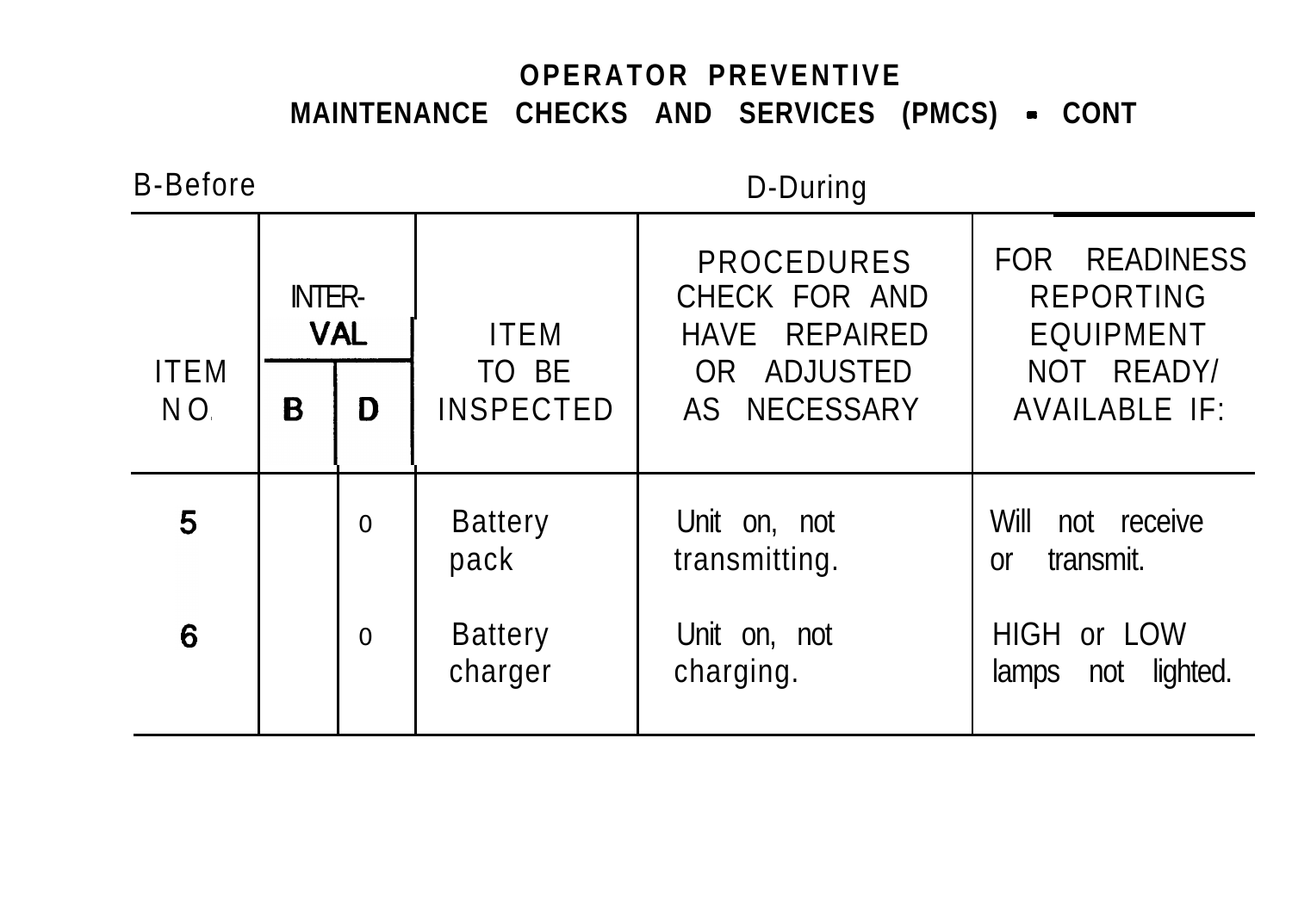#### Section III **OPERATION UNDER USUAL CONDITIONS**

#### **2-5. ASSEMBLY AND PREPARATION FOR USE**

**This radio set was carefully inspected both mechanically and electrically before shipment. It should be physically free of mars or scratches. Upon receipt, inspect the radio set as follows:**

- **a. During unpacking, inspect the radio set for physical damage that may have occurred during shipment. If the equipment has been damaged, report the damage on SF 364, Report of Discrepancies (ROD).**
- **b . Check the radio and supplied accessories against the packing slip to ensure the shipment is complete.**
- **c. Assemble radio set as required in accordance with paragraphs 2-6 thru 2-10.**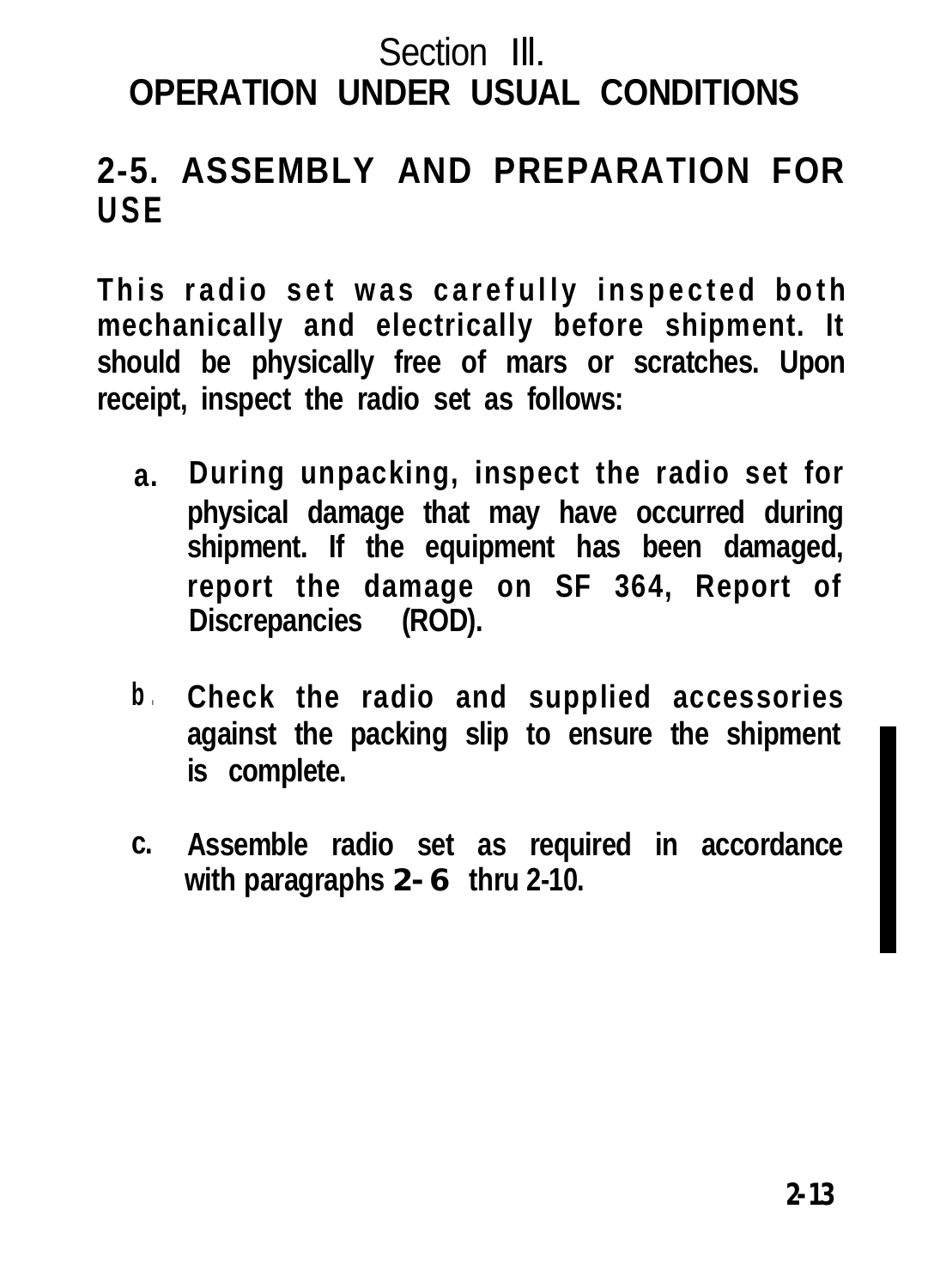### **2-6. BATTERY PACK INSTALLATION/ REMOVAL**

### **WARNING**

- **Batteries can explode if exposed to extreme heat. Do not store battery packs with other hazardous materials. Store in a cool [less than 130°F (54°C)], dry, wellventilated area to prevent injury to personnel or damage to equipment.**
- **Batteries contain corrosive material that can cause injury to personnel. Do not crush, puncture, mutilate, or disassemble battery packs.**

#### **CAUTION**

**To prevent damage to R/T, only use battery packs (item 1 or 2, Appx D) authorized for this equipment.**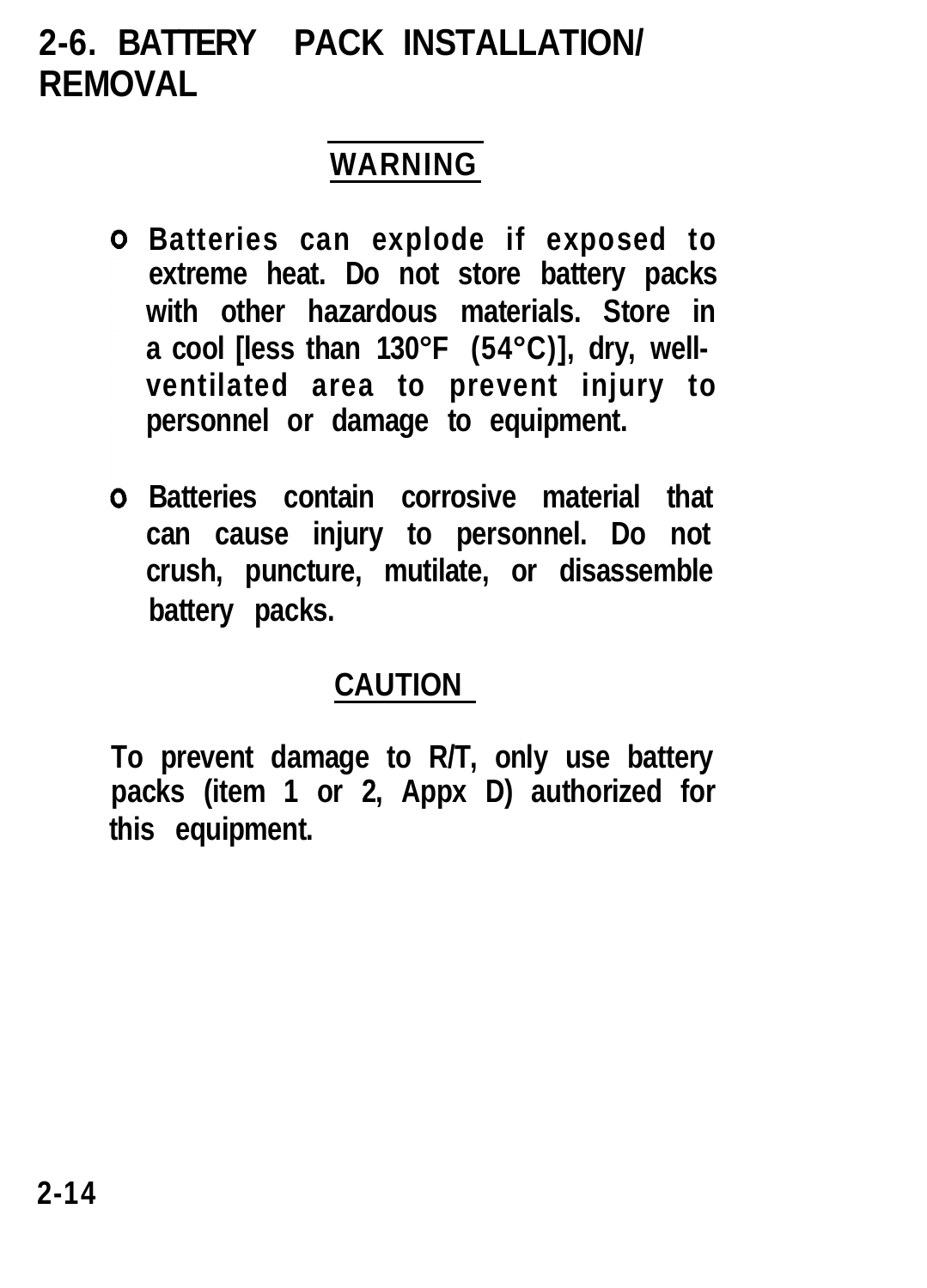#### *a. Installation*

- **(1) Locate center hub on R/T base and place it in recess of battery pack.**
- **(2) Position battery pack at 30 degrees, seating two metal studs in their recesses.**
- **(3) Apply upward pressure to battery pack while twisting battery pack clockwise to its original position.**
- **(4) The metal tab on side of R/T will click, locking battery pack into position.**

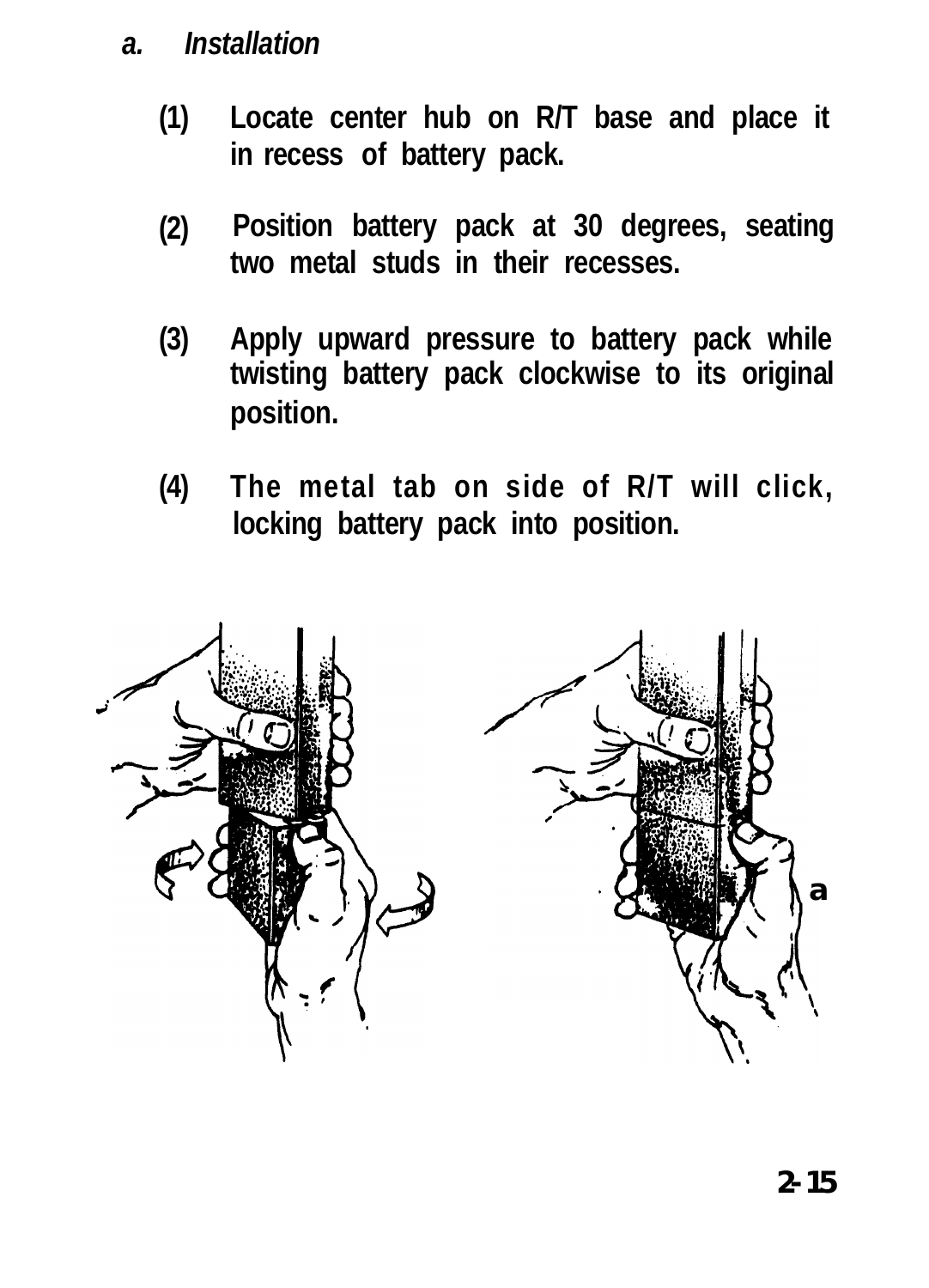#### *b. Removal*

- **(1)** Ensure OFF-VOL control is set to OFF.
- (2) Push metal tab on side of R/T upward while twisting battery pack counterclockwise approximately 30 degrees.
- (3) Remove battery pack from R/T
- **(4)** Check contacts on bottom of battery pack for dirt or corrosion. Dirt may prevent a good electrical contact with the battery charger.

#### **NOTE**

Rechargeable battery packs can be charged separately or while attached to the R/T.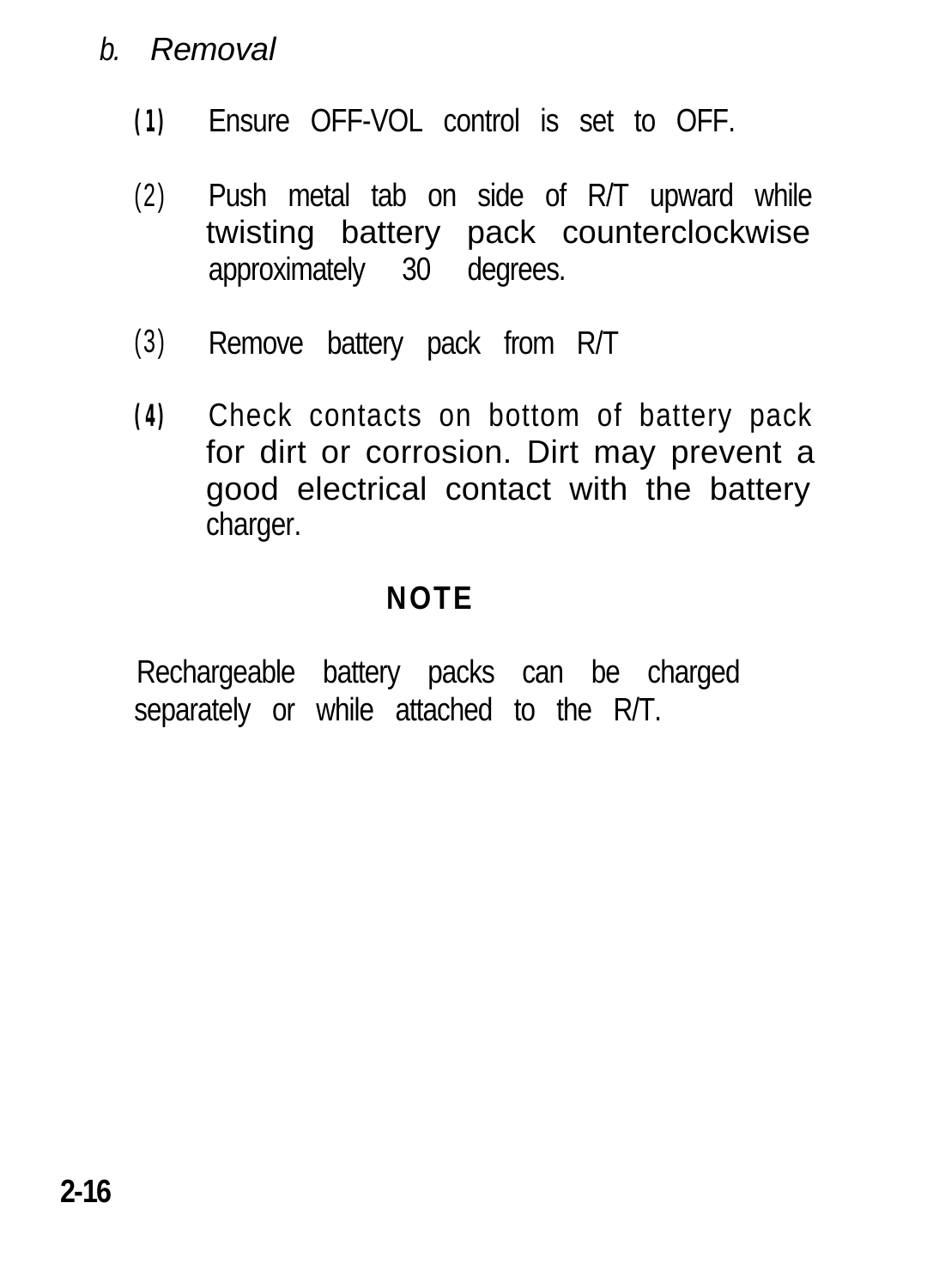### **2-7. ALKALINE BATTERIES INSTALLATION/ REMOVAL**

#### **WARNING**

Do not dispose of alkaline batteries in fire. Do not recharge batteries, put in backwards, or mix with used or other battery types. Alkaline batteries may explode, leak, and cause injury to personnel or damage to equipment.

- *a. Battery Pack Cover Removal*
	- (1) While holding battery pack, press down on two metal studs to release battery tray.
	- *(2)* Remove battery pack cover.

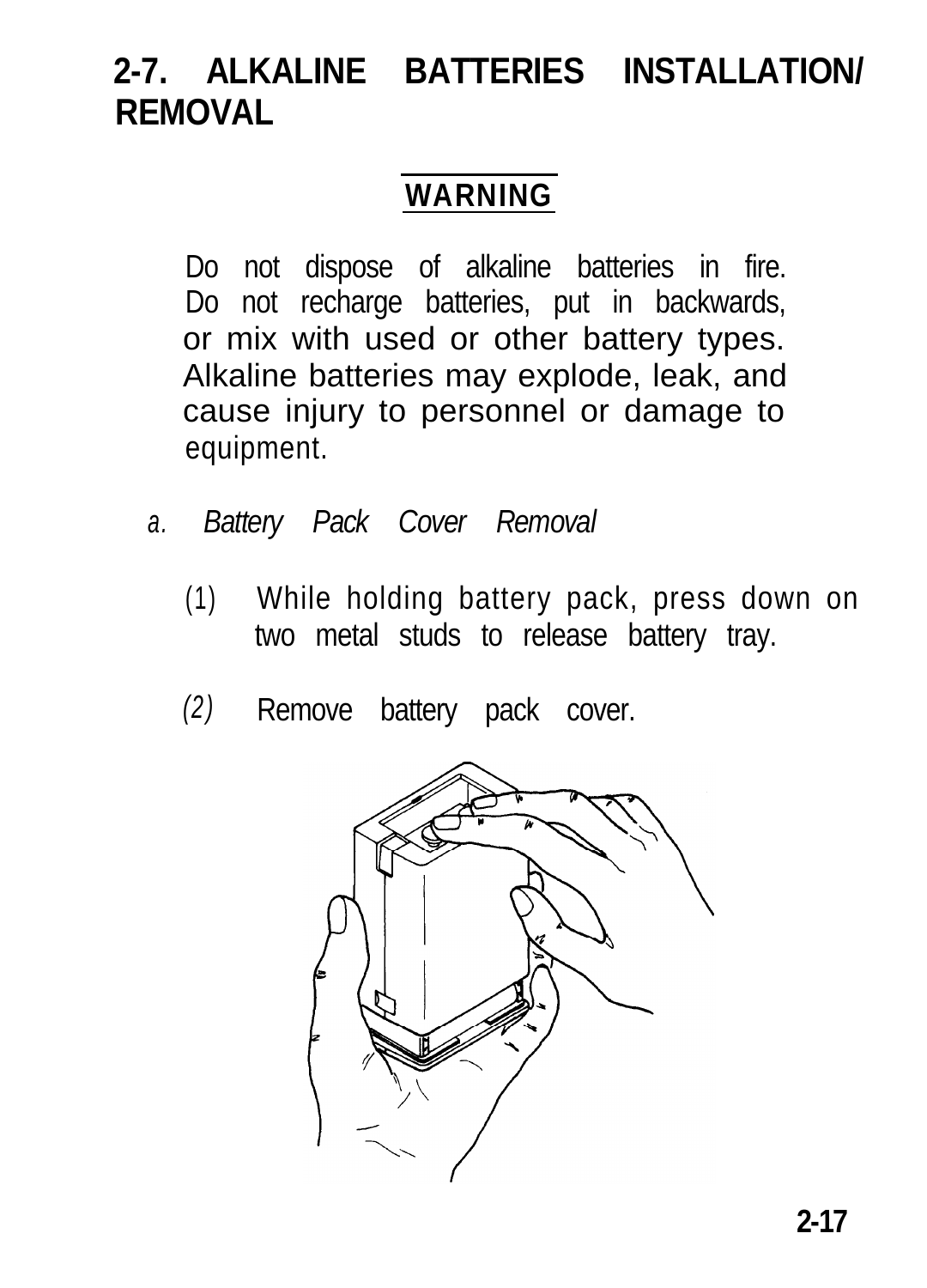#### **CAUTION**

To prevent damage to equipment, alkaline batteries must be installed in the same direction for each side of the battery tray.

- (1) Lay ribbon flat and install five alkaline batteries in direction shown in battery tray.
- (2) Turn battery tray over and repeat step (1) for five remaining batteries.

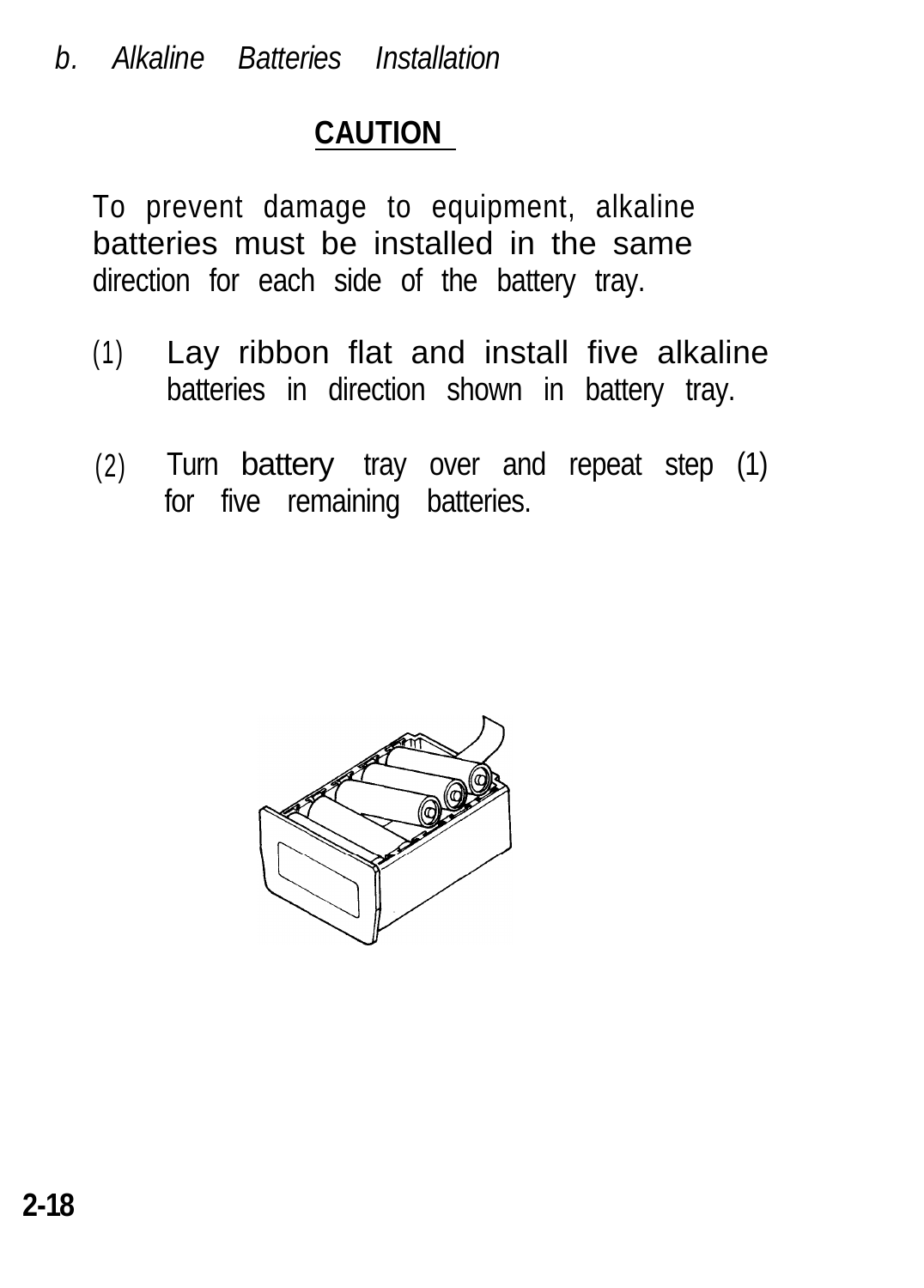#### *c. Alkaline Batteries Removal*

- **(1) While holding battery tray flat, slowly pull on ribbon and remove five batteries.**
- (2) **Turn battery tray over and repeat step (1).**

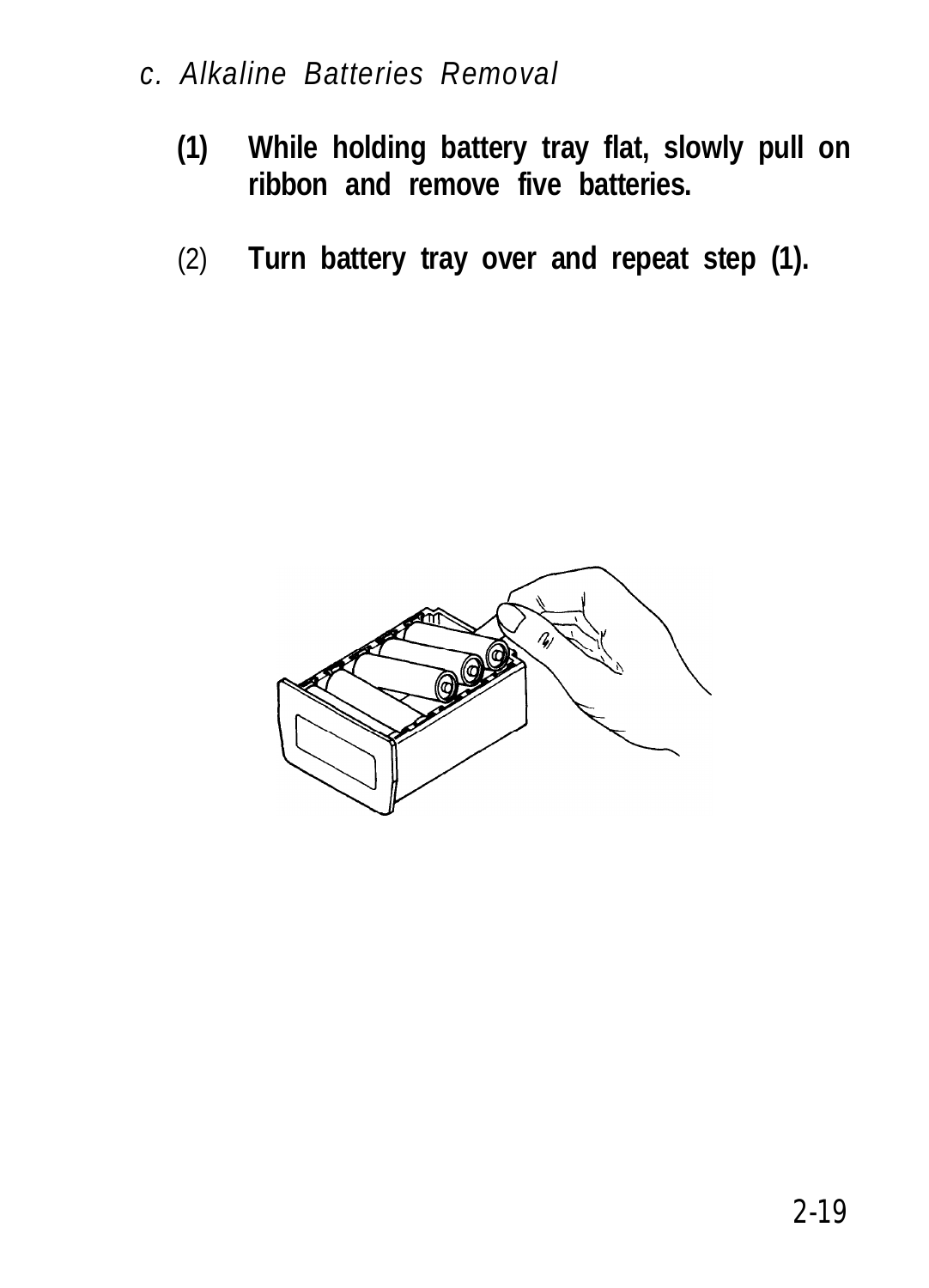*d . Battery Pack Cover lnstallation*

#### **NOTE**

There is a long and a short shoulder on the battery tray. The long shoulder aligns with the long shoulder of the battery pack cover.

- (1) Install battery pack cover over battery tray.
- (2) Push down on battery pack cover until it locks in place on battery tray.

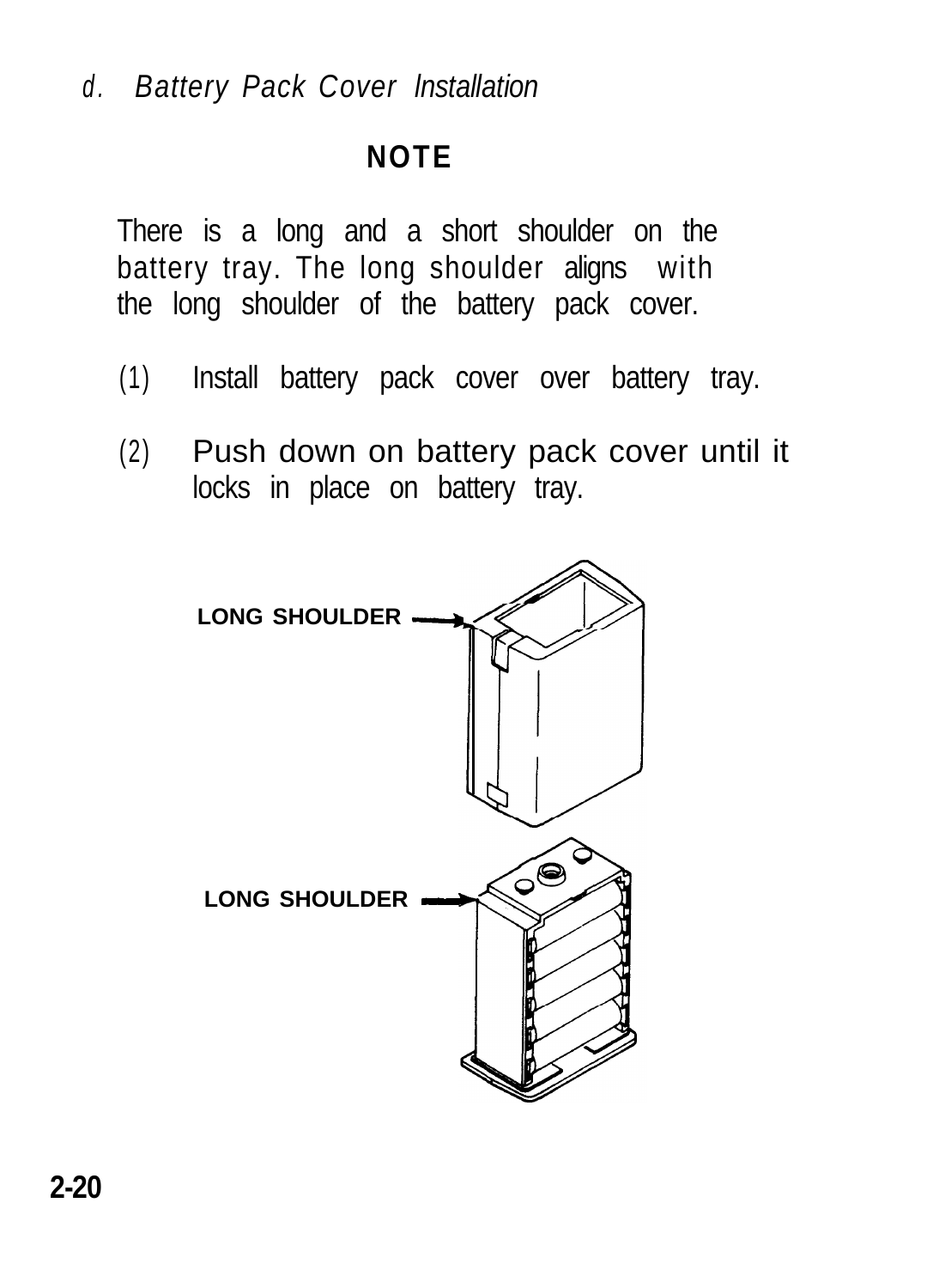### **2-8. SPEAKER/MICROPHONE INSTALLATION/ REMOVAL**

- *a. Installation*
	- **(1)** Disengage cover from R/T speaker/ microphone audio connectors.
	- **(2)** Mate speaker/microphone cable connector to R/T speaker/microphone audio connector.
	- (3) Secure speaker/microphone cable connector to R/T with **connector screw.**
- *b. Removal*
	- (1) Loosen **cable connector screw.**
	- (2) Separate speaker/microphone cable connector from R/T.
	- (3) Secure cover on R/T speaker/microphone audio connectors.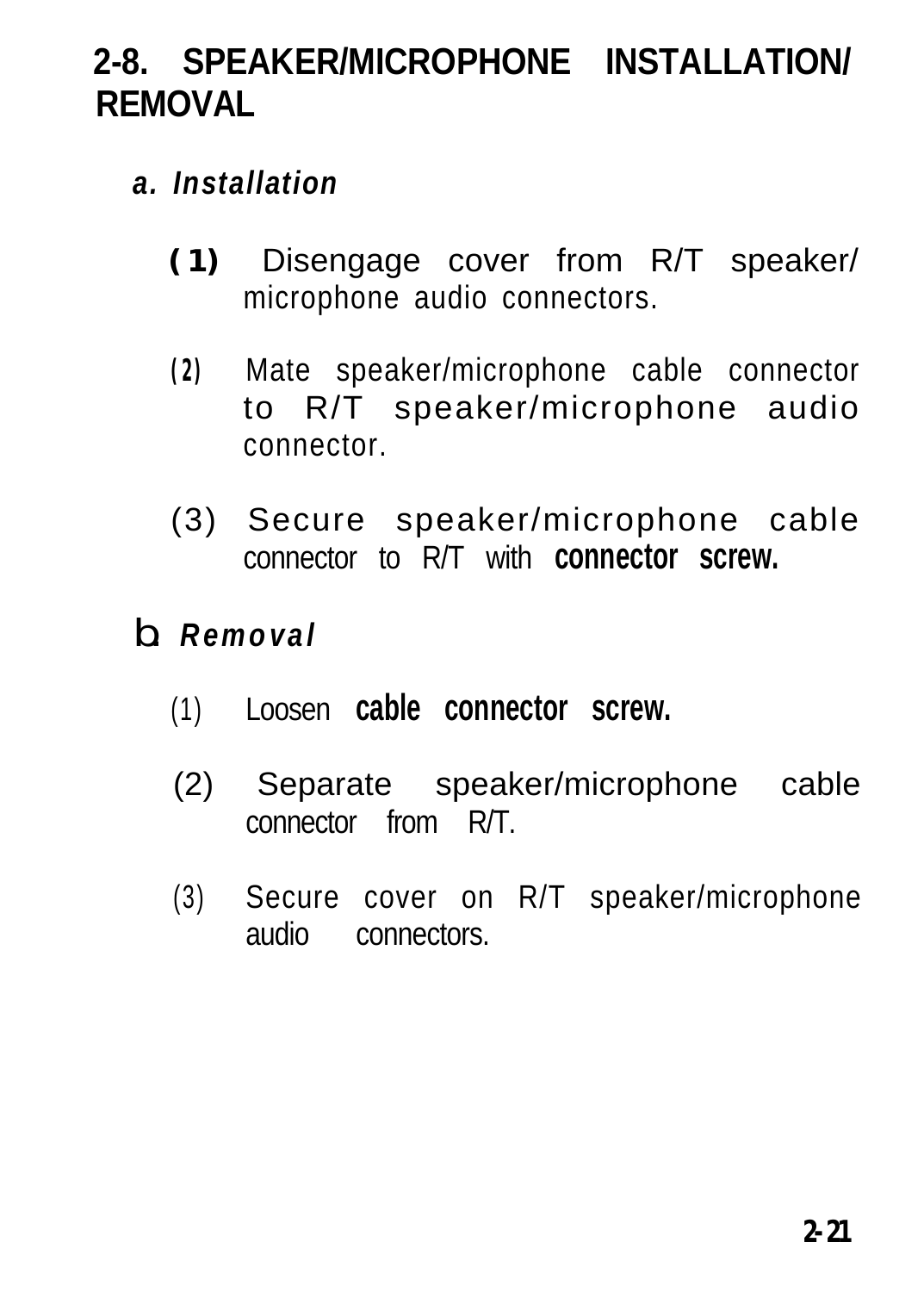### 2-9. ANTENNA INSTALLATION/REMOVAL

- *a. Installation*
	- (1) Mate antenna connector with antenna connector on radio set.
	- (2) Rotate antenna connector clockwise until secure (hand tight).
- *b. Removal*
	- (1) Grasp antenna where connectors **mate.**
	- (2) Rotate antenna connector counterclockwise until connectors separate.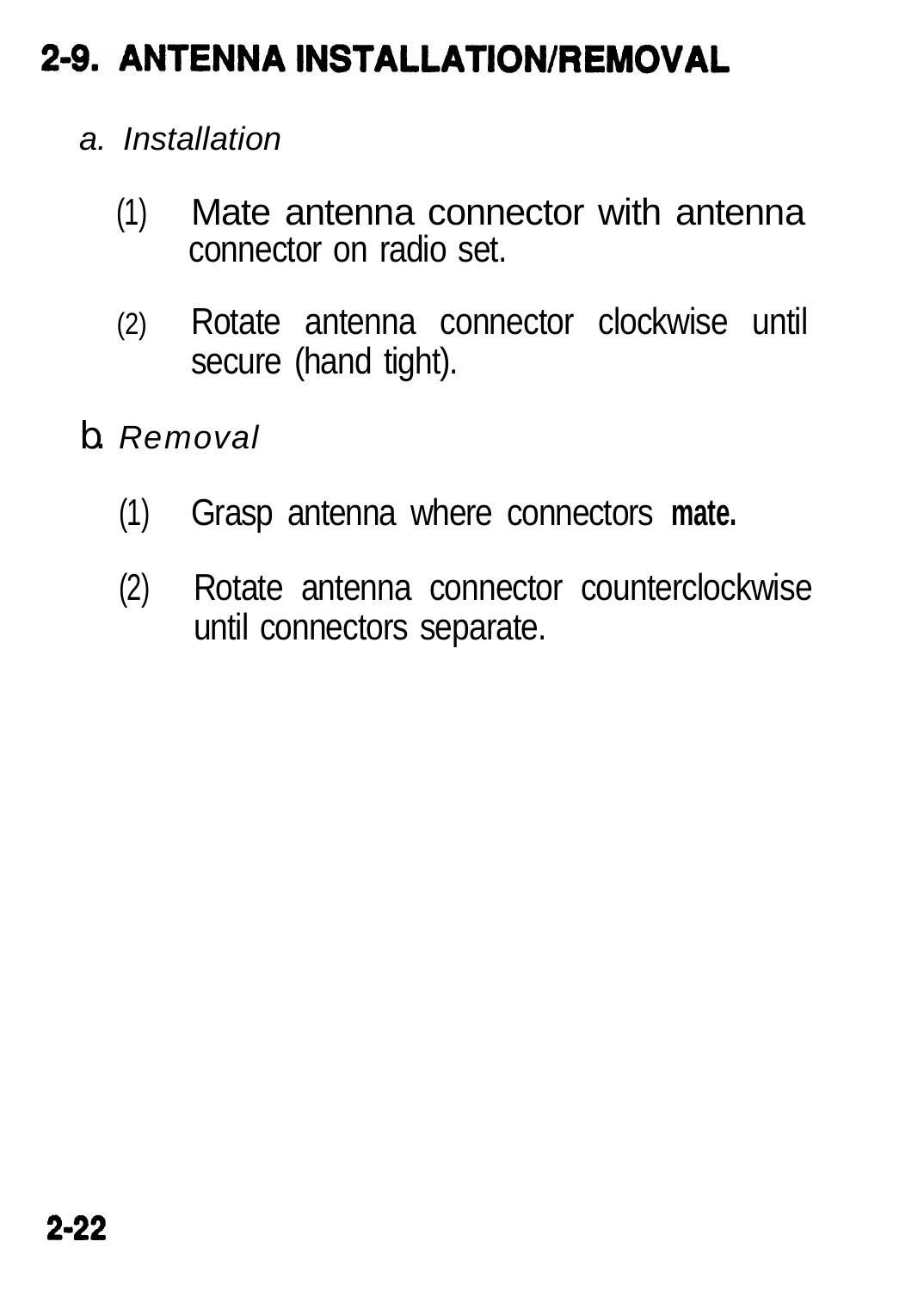### **2-10. DOOR COVER INSTALLATION/REMOVAL**

#### **CAUTION**

To prevent damage to door cover, avoid rough handling. When attempting to install, ensure edges of door cover are properly aligned with mounting grooves. Do not force door covers onto R/T.

- *a. Installation*
	- $(1)$ Remove battery pack from R/T as described in paragraph 2-6.
	- (2) Locate mounting tab on door cover.
	- (3) With mounting tab down, **aline** door cover with mounting grooves on R/T and slide door cover upward until stopped by mounting tab against bottom edge of R/T.
	- (4) Lift up gently on bottom edge of door cover and slide door cover upward until stopped against top edge of display.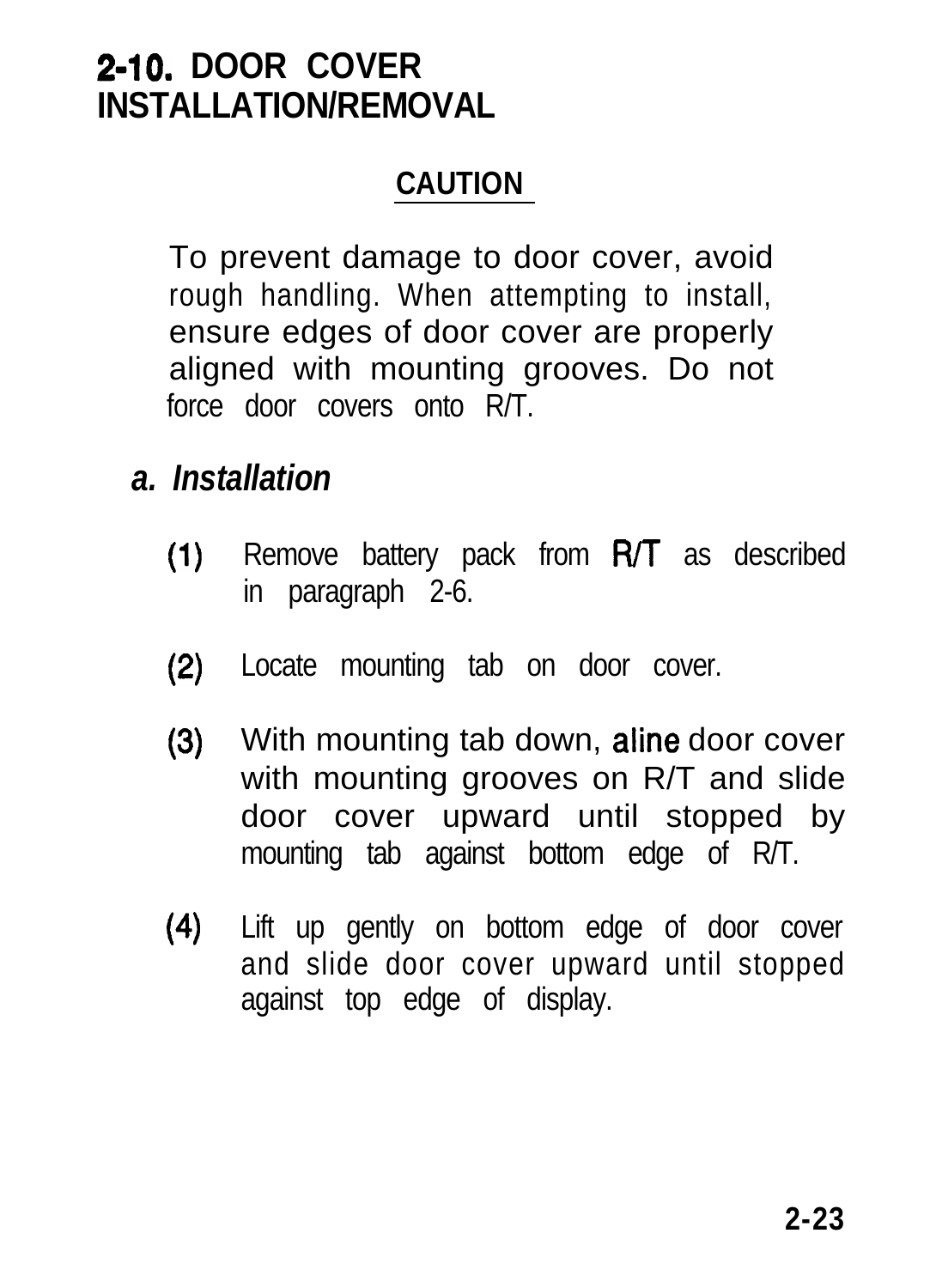- **(5) Release door cover and gently press down and upward to seat mounting tab into depression on R/T.**
- *6. Removal*
	- **(1) Remove battery pack from R/T as described in paragraph 2-6.**
	- **(2) On R/T, gently lift up on bottom edge of door cover to clear mounting tab.**
	- **(3) While continuing to lift up on door cover, slide door cover downward to clear mounting grooves.**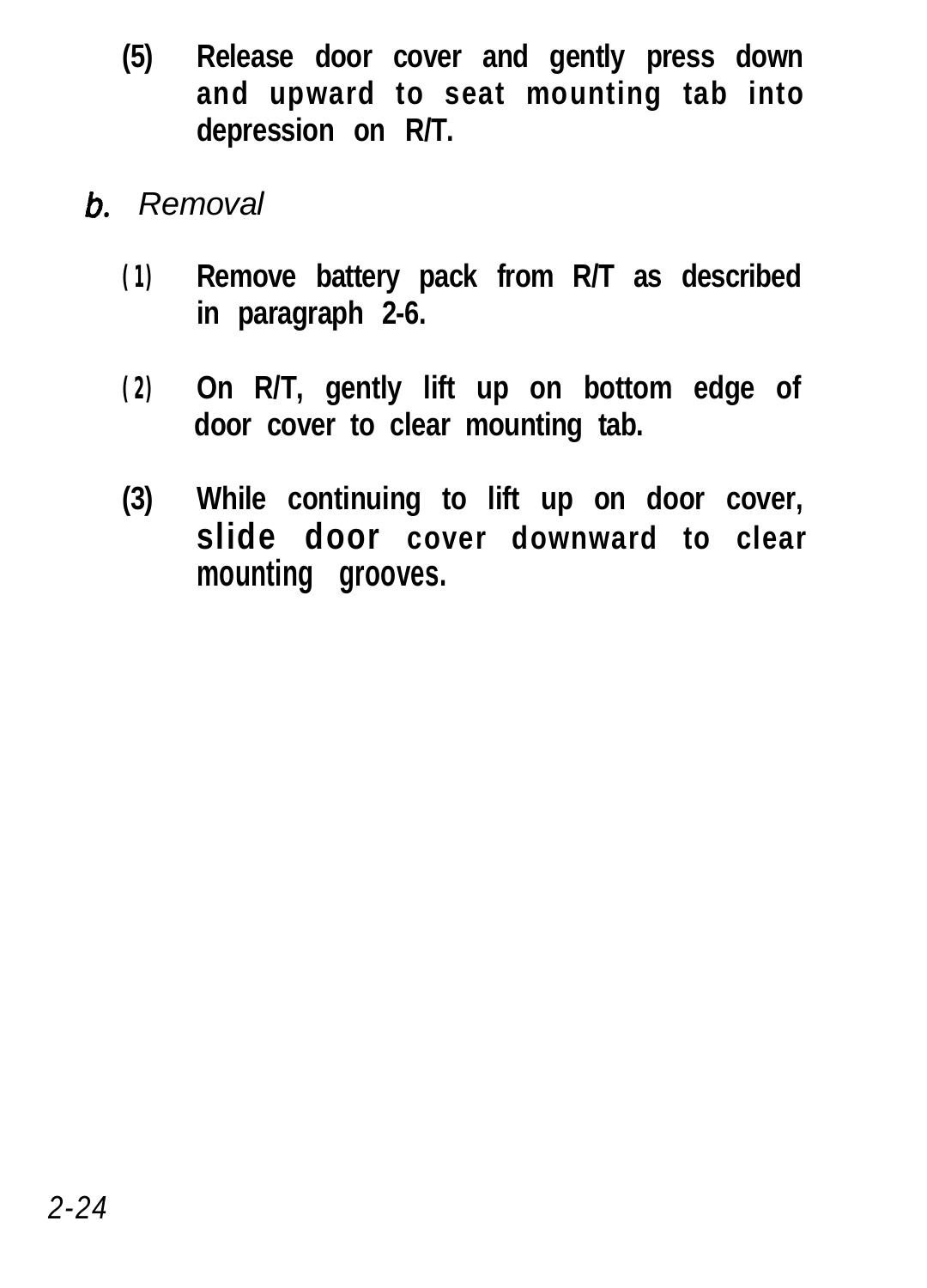### **2-l 1. NORMAL OPERATION**

- a. Turn power on by rotating OFF-VOL control clockwise past OFF detent.
- b . Select appropriate channel 1 thru 14 using channel select control.
- c . Rotate **CG-SQ** control clockwise past **CG** detent until rushing noise is heard.
- d . Adjust **OFF-VOL control for comfortable level.**
- e. **Rotate** CG-SQ **control counterclockwise until rushing noise stops. This is called squelch** threshold setting.

#### **NOTE**

Warning beep will sound if transmitting on a channel that is not programmed with a valid frequency.

- f. Press push-to-talk control and speak into built-in speaker/microphone to transmit.
- g. Release push-to-talk control to listen.
- h. To turn off radio set, rotate OFF-VOL control fully counterclockwise.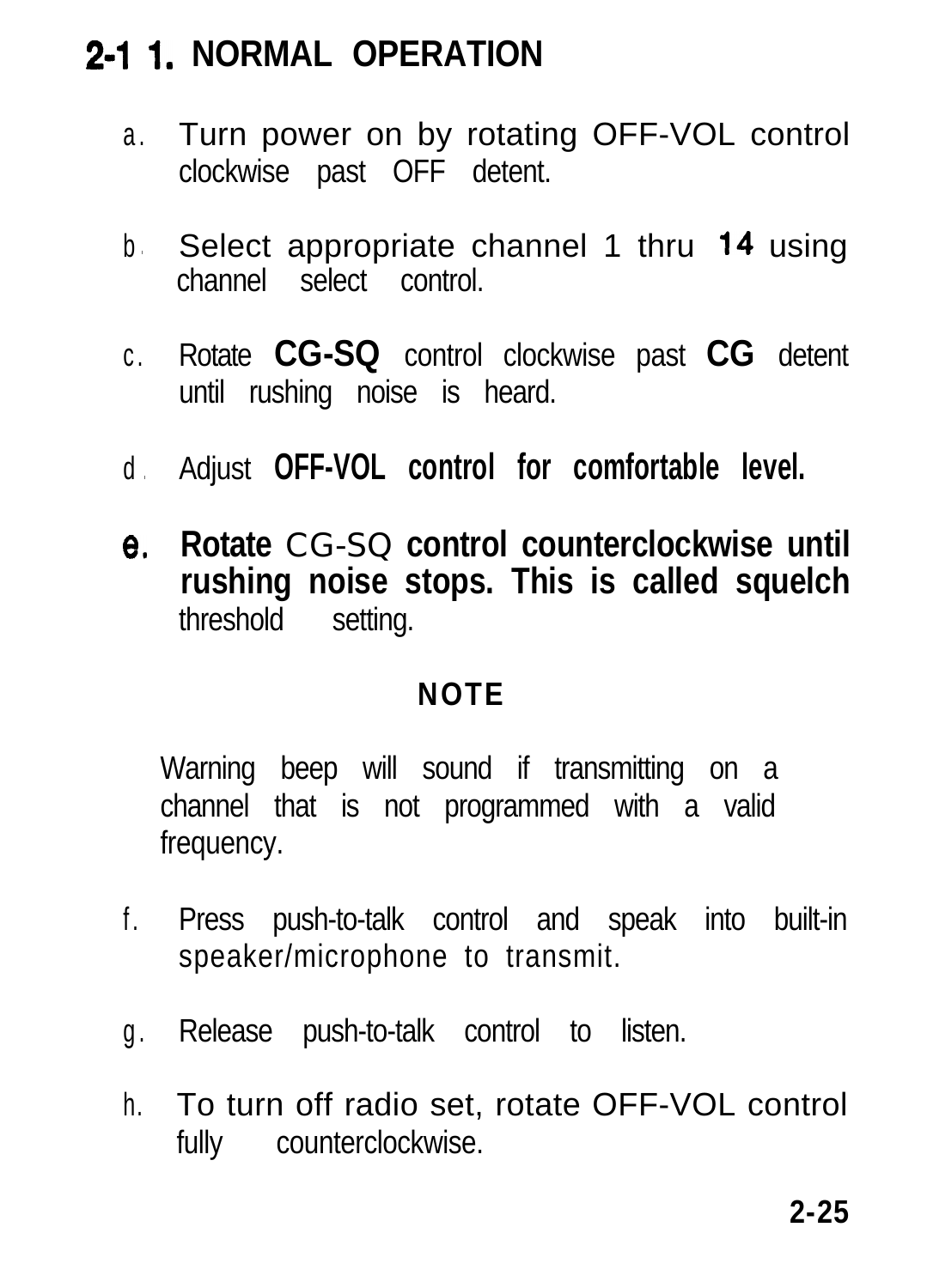### **2-12. BATTERY CHARGER OPERATION**

#### **CAUTION**

- o To prevent damage to battery charger, do not attempt to charge an alkaline battery pack. Only a Ni-Cd battery pack can be recharged.
- o To prevent damage to battery charger, do not connect battery charger to 230 V ac with 1  $15V/230V$  switch set to  $115V$ .

#### **NOTE**

For 230 V ac operation, depending on geographical location, an adapter must be used.

- a. Set 115W23OV switch on bottom of battery charger to applicable position.
- **b.** Connect battery charger to electrical outlet for selected voltage.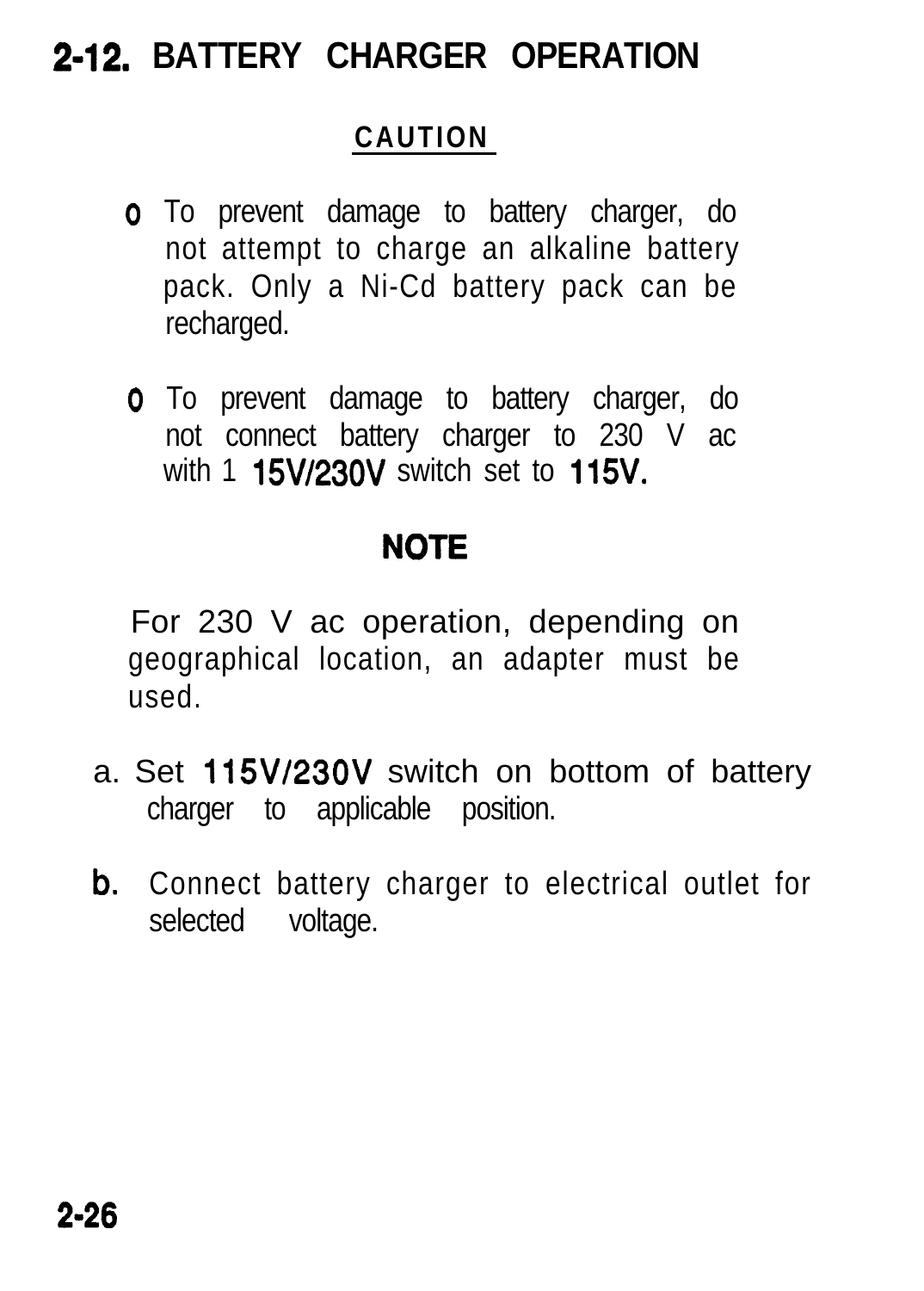c . Place R/T with attached battery pack or battery pack alone into battery charger cradle.

#### **NOTE**

The battery charger is fully automatic and provides the proper charge rate and charge rate indication.

d. Observe LOW and HIGH indicators on battery charger. If battery pack charge is extremely low, HIGH (red) indicator on battery charger will light to indicate maximum charge rate in progress. After battery pack reaches 90% charge, LOW (green) indicator on battery charger will light to indicate minimum rate of charge (trickle charge) in progress.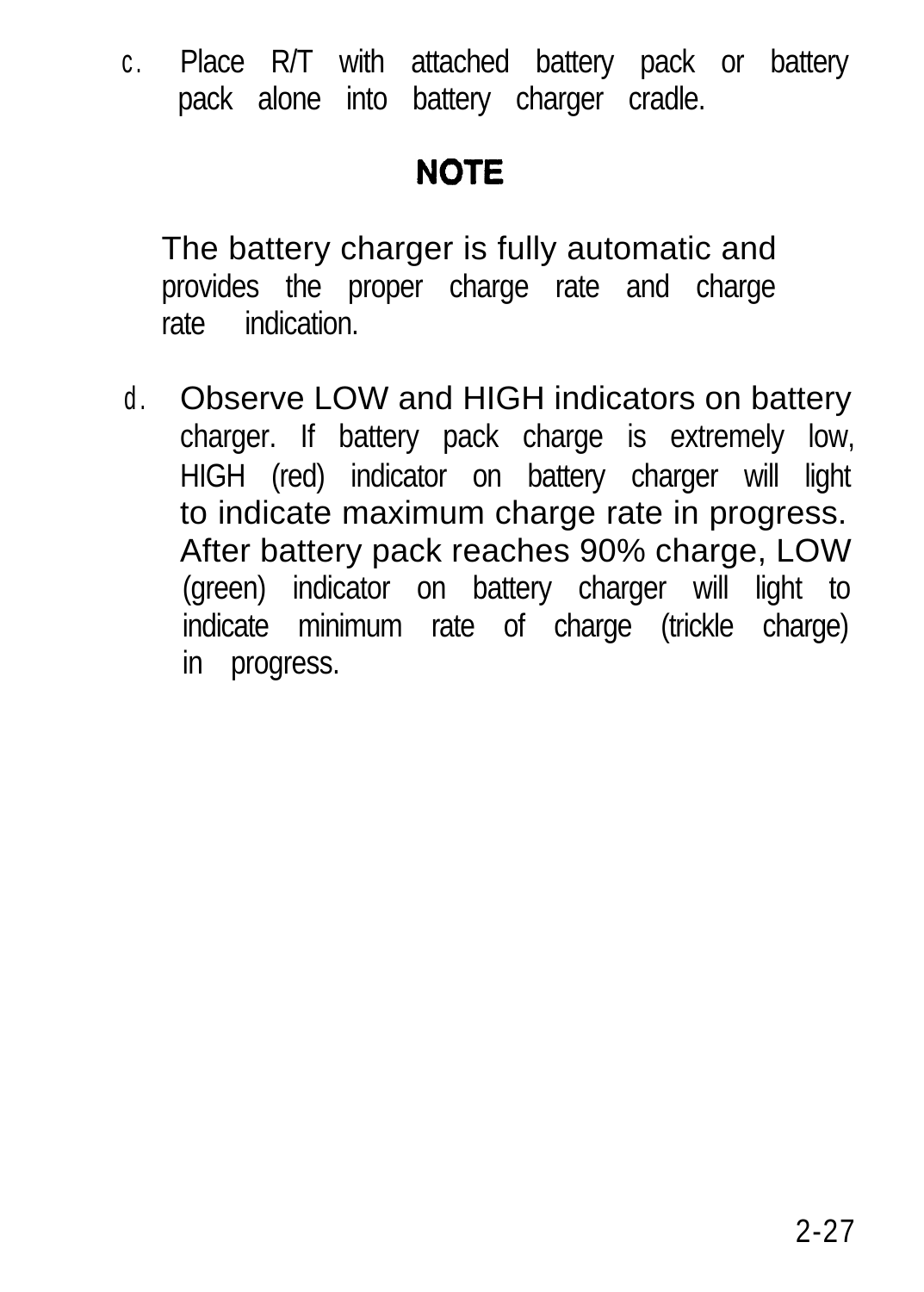### **Section IV. OPERATION UNDER UNUSUAL CONDITIONS**

### **2-13. OPERATION AT LOW TEMPERATURES**

**The radio set can operate to -11 OF (-24OC). However, you must keep the operating controls and connectors free of ice. The same holds true for the antenna as ice on the antenna will reduce or distort the signal. The battery should be kept as warm as possible.**

### **2-14. OPERATION AT HIGH TEMPERATURES**

**This radio set can operate to +ll l°F (+44OC). However; in hot, dry climates, the connectors ahd operating controls are subject to damage from dust and dirt. When not in use, keep the connectors covered with the plug cover. Keep the operating controls as dust-free and dirt-free as possible. Constant exposure to the sun could cause damage, so try to keep the equipment out of the sun as much as possible.**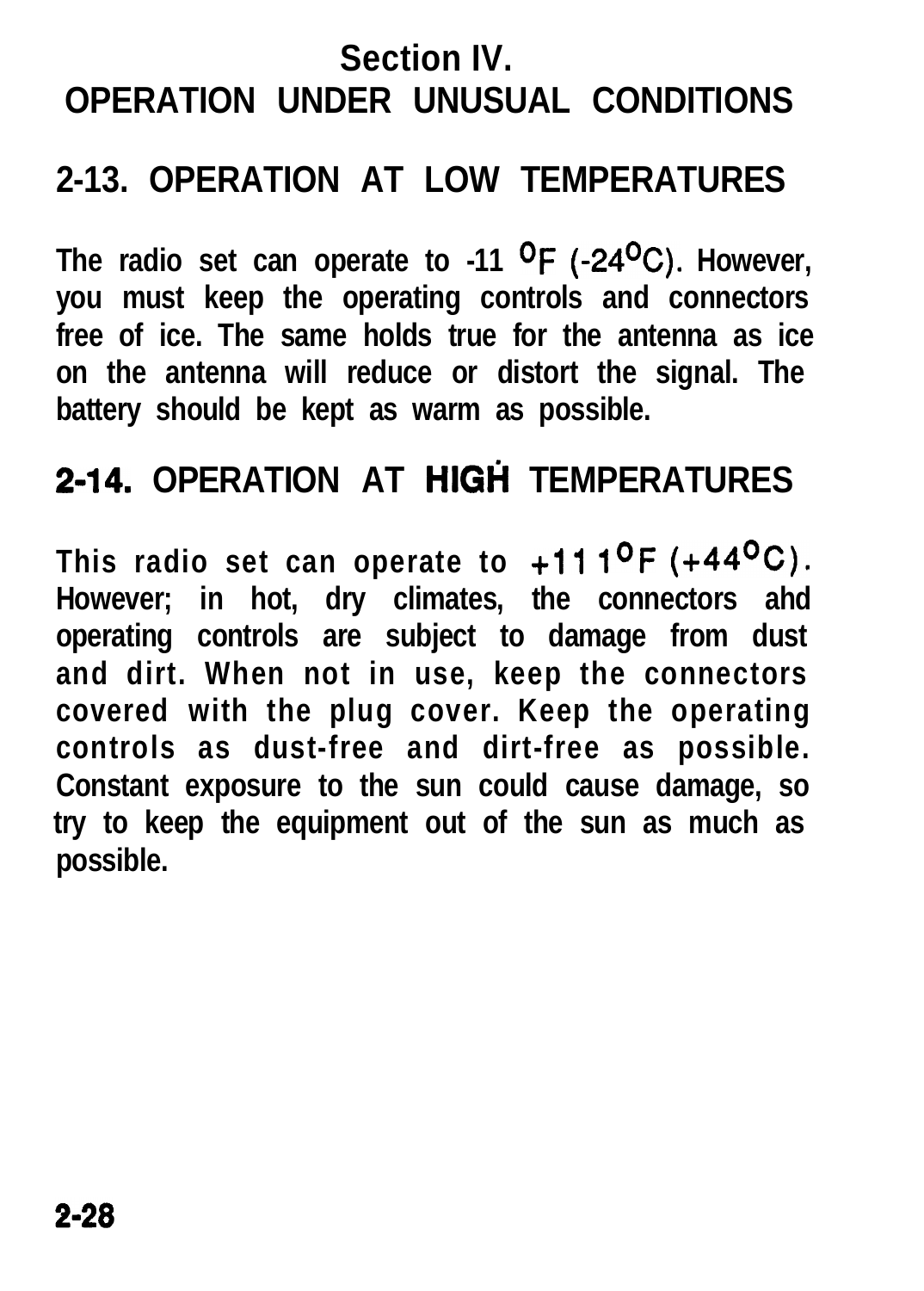### **2-15. OPERATION IN TROPICAL CLIMATES**

In warm, damp climates, the equipment is subject to damage from moisture and fungi. Wipe all moisture and fungi from the equipment with a dry, lint-free cloth.

### **2-l 6. OPERATION DURING JAMMING**

A common jamming procedure is the transmission of a strong or annoying signal on your operating channel, making it difficult or impossible for you to maintain communications. Sometimes this signal may be from a friendly station. It is also possible that the unusual noise or interference may be due to a bad radio set. To check it out, do the following:

a. Disconnect the antenna in accordance with paragraph 2-9.

#### **CAUTION**

Do not key transmitter with antenna connector shorted out to prevent damage to equipment.

b. Short out the antenna connector with available material.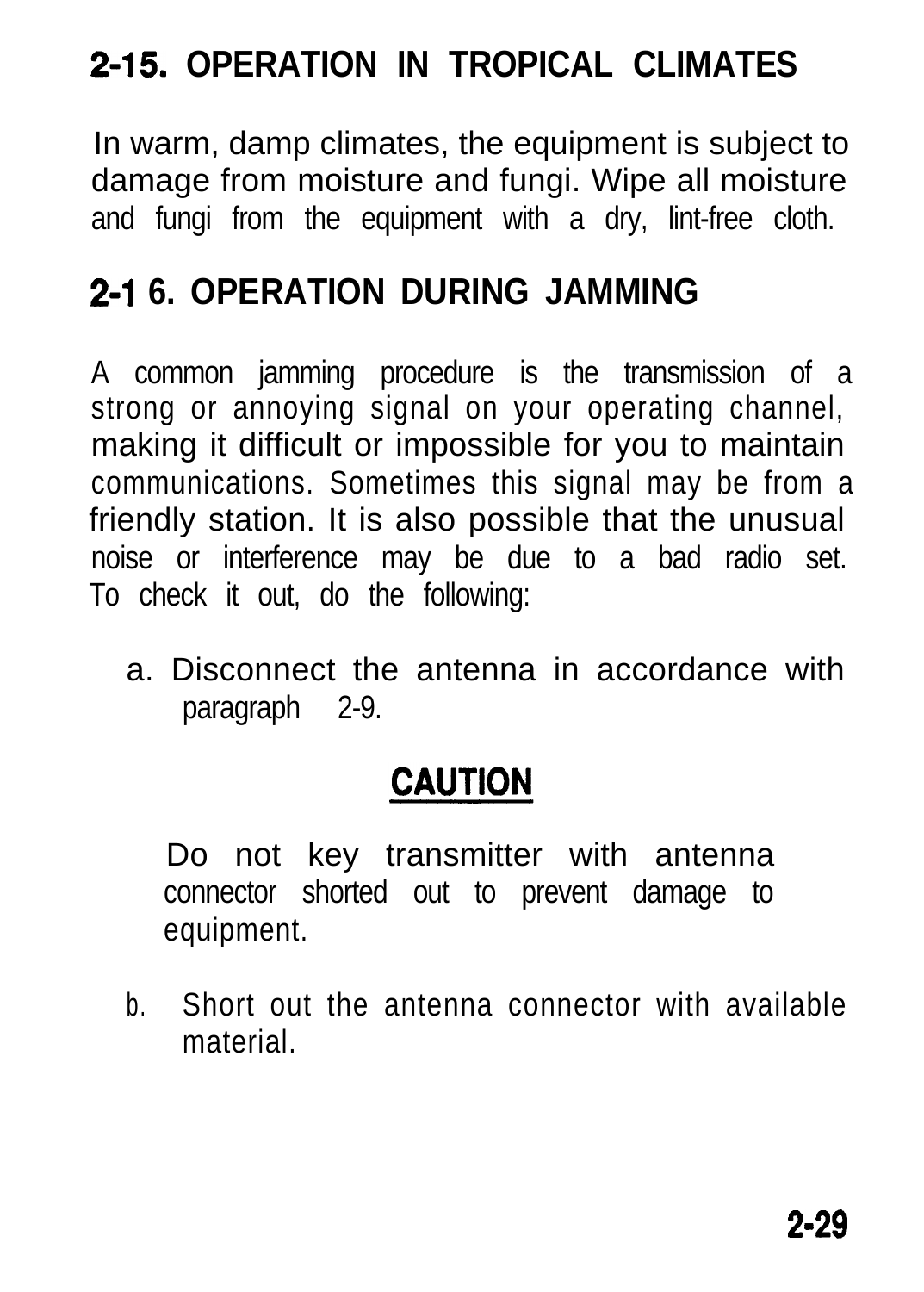- **c. If you still have noise or interferences, you have a bad radio set. If the noise or interference goes away, you are being jammed. Report jamming as soon as possible to officer in charge. One or more of the following antijamming procedures may allow you to continue operating the radio set.**
	- (1) **Try to use a nearby obstruction as a screen. Position yourself so that the obstruction acts as a screen between the radio and the possible source of interference.**
	- (2) **Point your radio in the direction of the distant station you are communicating with. Try several positions.**
	- (3) **Change the setting of the VOL control. This may raise the level of the desired signal enough to be heard over the jamming signal.**
	- (4) **If none of the above works, get permission to change to another channel.**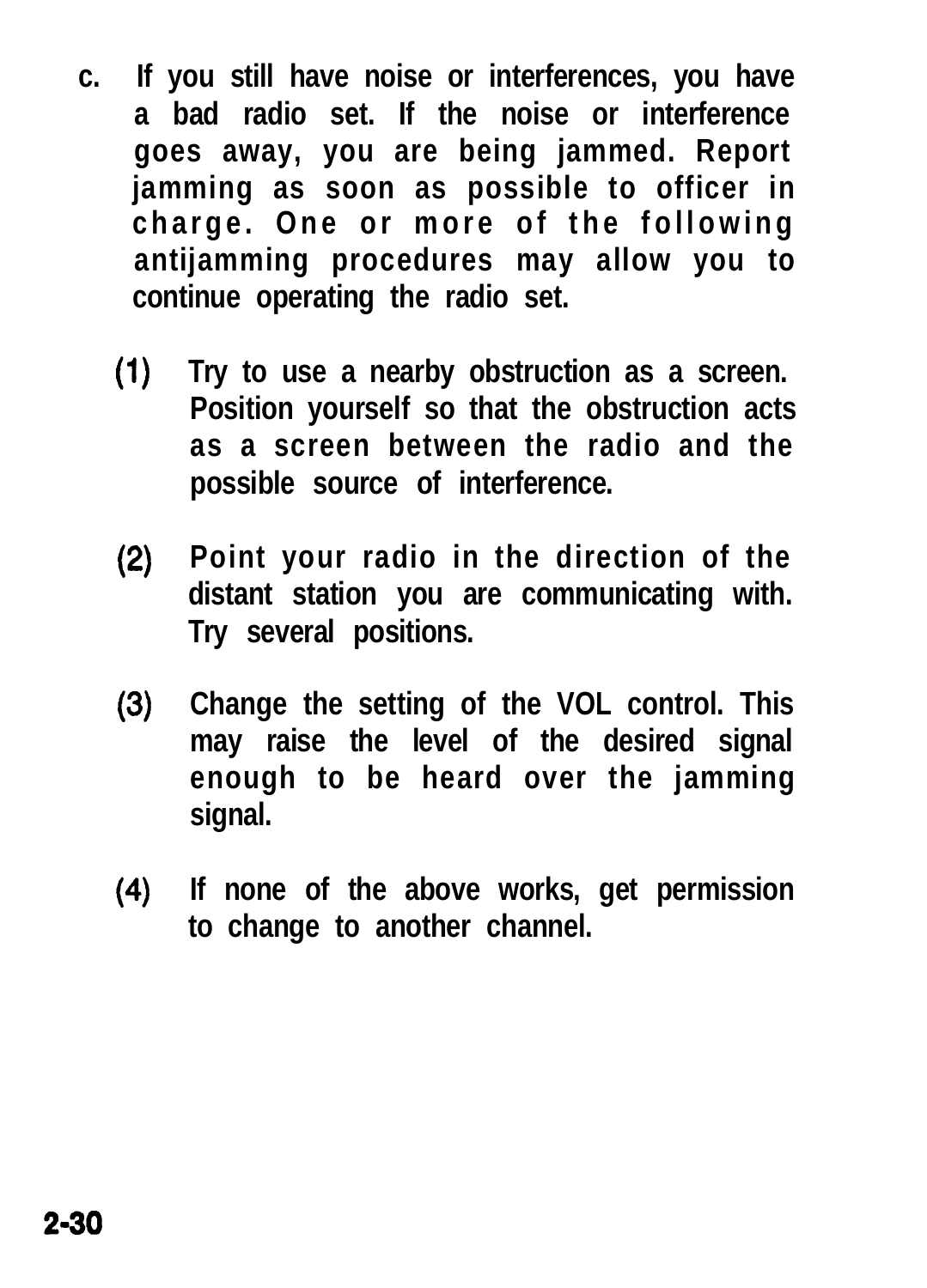# **CHAPTER 3 MAINTENANCE INSTRUCTIONS**

### Section I. **LUBRICATION INSTRUCTIONS**

The radio set does not require any lubrication.

### Section **II. TROUBLESHOOTING PROCEDURES**

Other than replacing a suspected defective battery pack (paragraph 2-6) or replacing alkaline batteries (paragraph 2-7), no operator troubleshooting is authorized for the radio set. Any trouble detected by you is to be reported to unit maintenance personnel.

### Section **Ill. MAINTENANCE PROCEDURES**

Operator maintenance of the radio set and battery charger is limited to keeping it as clean as possible at all times. Use clean, lint-free cloth (item 3, Appx D) to do this.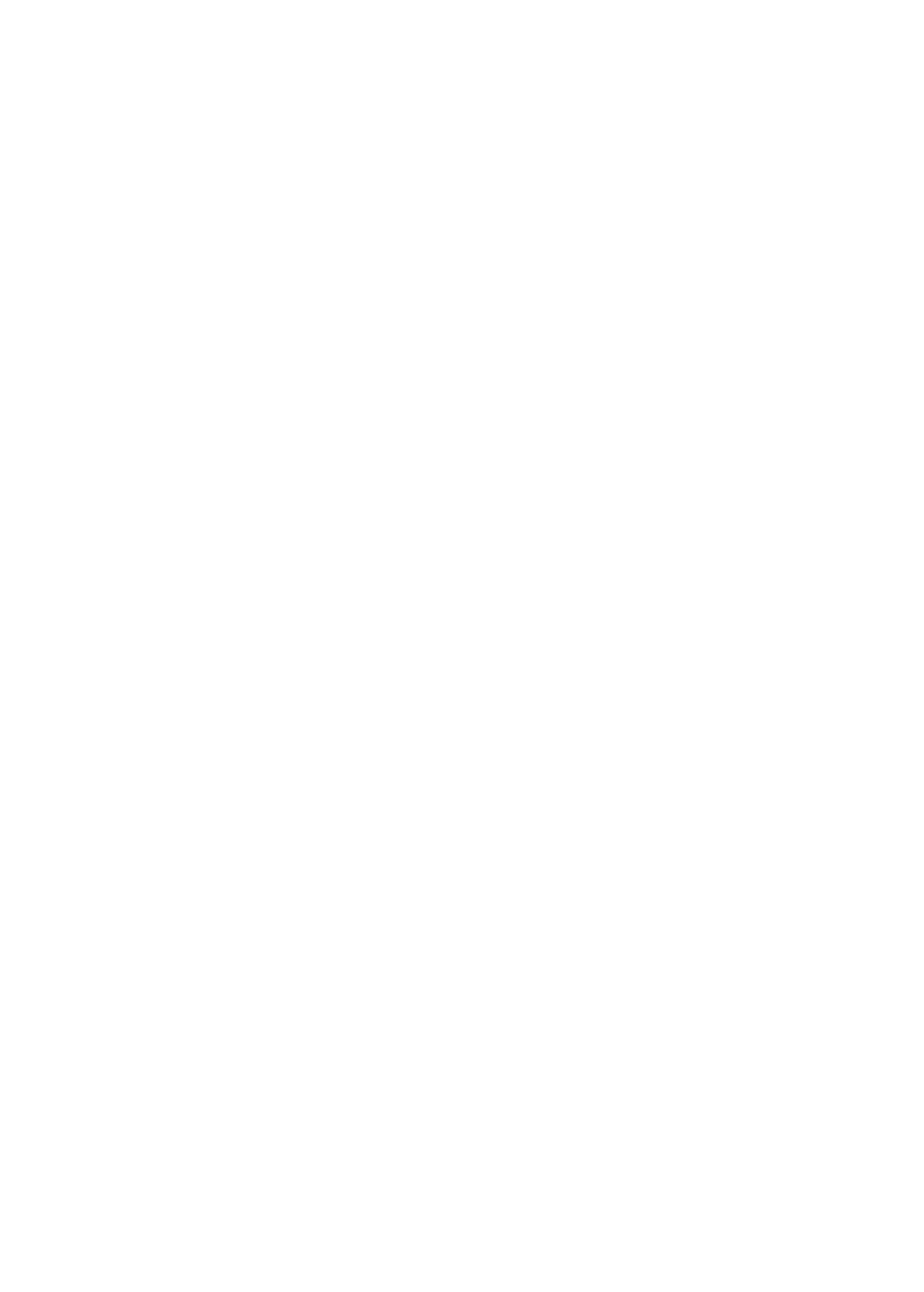# **APPENDIX A REFERENCES**

### A-I . SCOPE

This appendix lists all forms, technical manuals, and miscellaneous publications that are referenced in this manual or that contain information applicable to the operation and maintenance of the radio set.

### **A-2. FORMS**

| Recommended Changes to                                          |             |  |
|-----------------------------------------------------------------|-------------|--|
| Equipment Technical Manuals DA Form 2028-2                      |             |  |
| Equipment Inspection and                                        |             |  |
| Maintenance Worksheet DA Form 2404                              |             |  |
| <b>Transportation Discrepancy</b>                               |             |  |
| Report (TDR) $\ldots \ldots \ldots \ldots \ldots \ldots \ldots$ | Form SF 361 |  |
| Report of Discrepancy $(ROD)$                                   | Form SF 364 |  |
| <b>Product Quality</b><br>Deficiency Report.                    | Form SF 368 |  |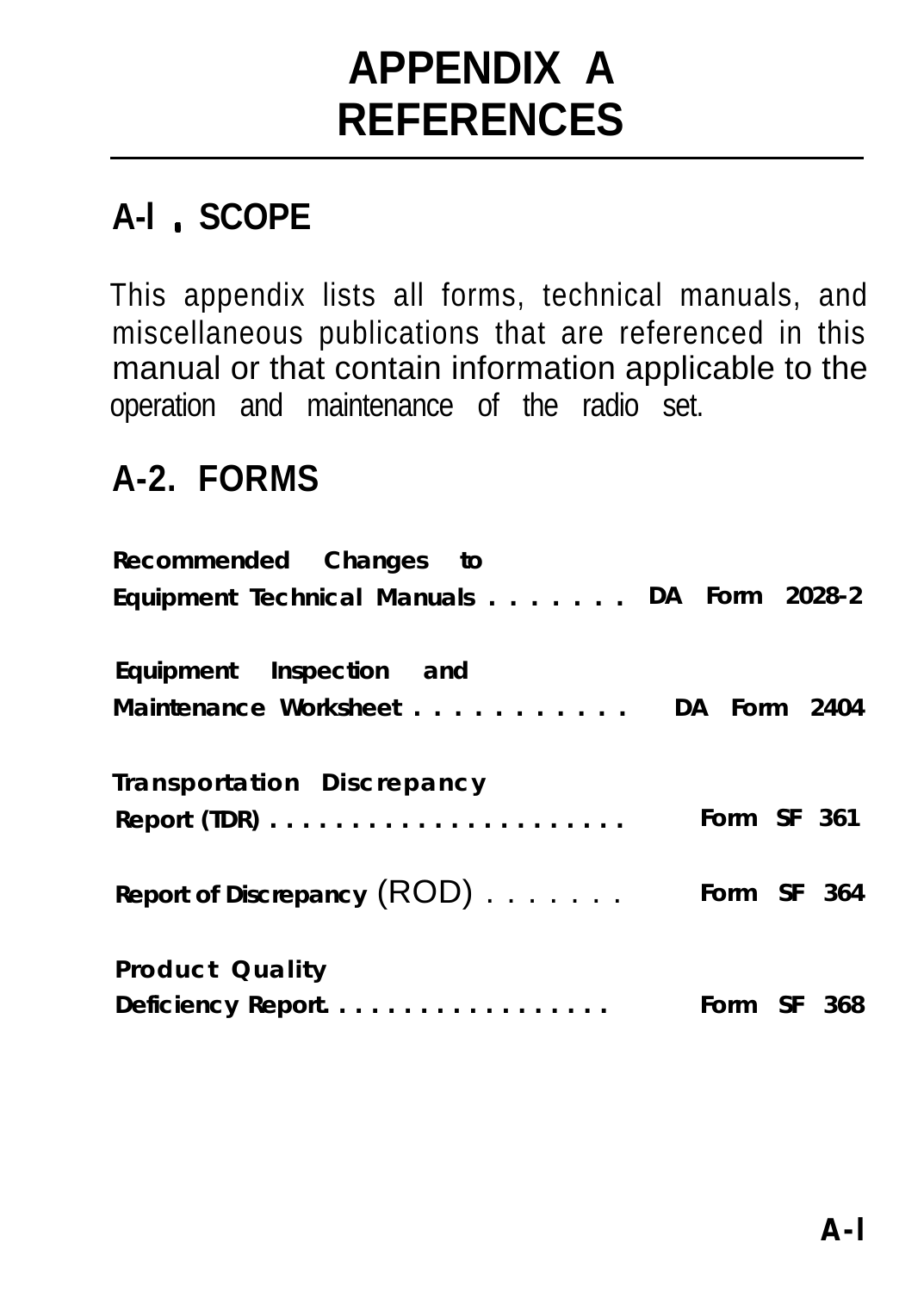## **A-3. TECHNICAL MANUALS**

**Procedure for Destruction of Electronics Materiel to Prevent Enemy Use (Electronics Command) . . . . . . ..TM 750-244-2**

Unit, Direct and General Support Maintenance Manual (Including Repair Parts and Special Tools List)......................TM 11-5820-1048-24&P

### **A-4. MISCELLANEOUS**

**Consolidated Index of Army Publications and Blank Forms . . . . . . . . . . . . . . . . DA Pam 2530 The Army Maintenance Management System (TAMMS) . . . . . . . . . . . . . . . . . . . . . . . DA Pam 738-750** Warranty Program for Radio Set AN/PRC-1267 Receiver/Transmitter RT-1594/PRC-127....................TB 11-5820-1048-35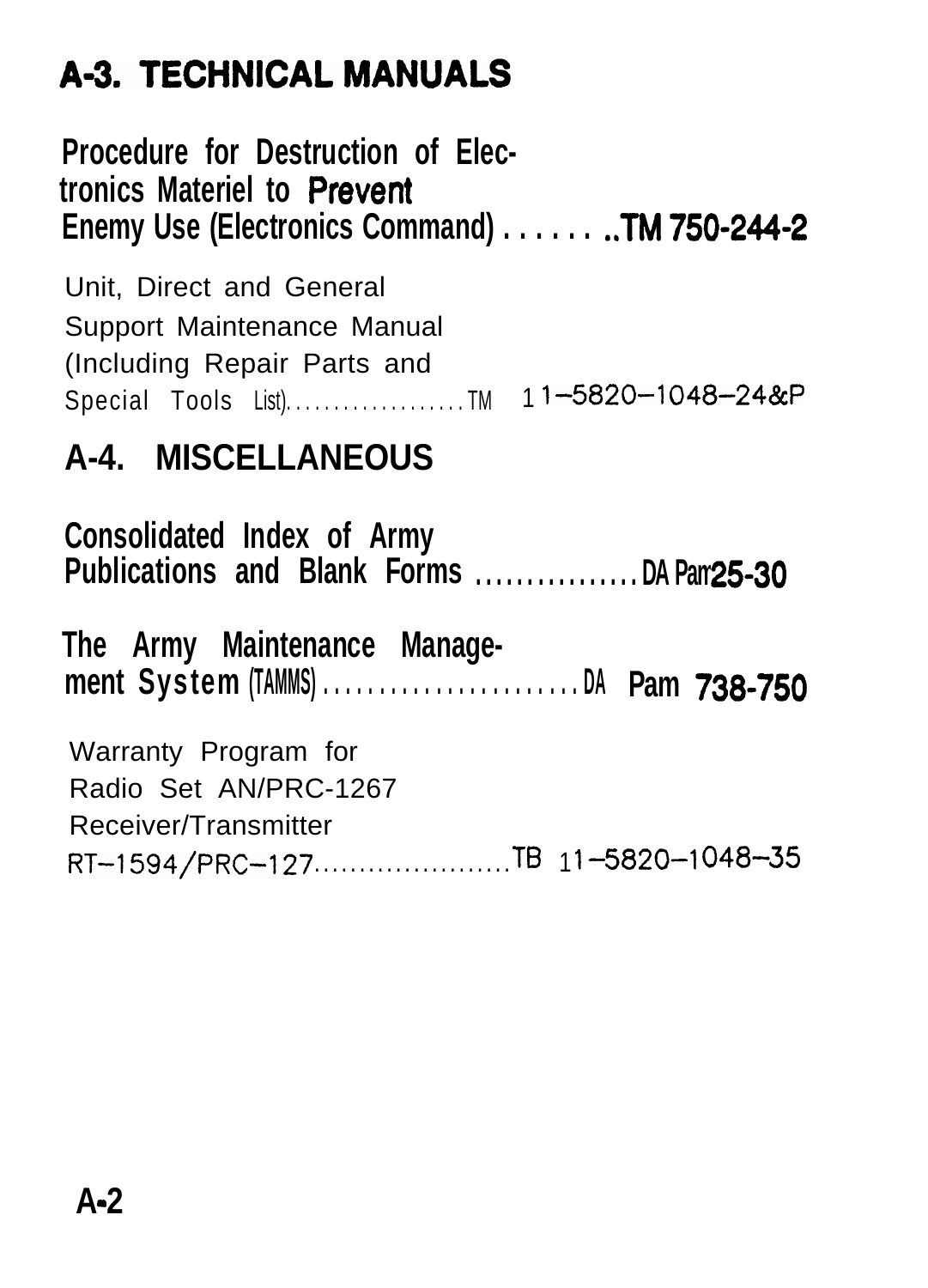# **APPENDIX B COMPONENTS OF END ITEM AND BASIC ISSUE ITEMS LIST**

### **Section I. INTRODUCTION**

### **B-l** l **SCOPE**

**This appendix lists components of end item and basic issue items for the radio set to help you inventory items required for safe and efficient operation.**

### **B-2. GENERAL**

**The Components of End Item and Basic issue Items Lists are divided into the following sections:**

*a. Section Il. Components of End Item.* **This listing is for informational purposes only, and is not authority to requisition replacements. These items are part of the end item, but are removed and separately packaged for transportation or shipment. As part of the end item, these items must be with the end item whenever it is issued or transferred between property accounts. Illustrations are furnished to assist you in identifying the items.**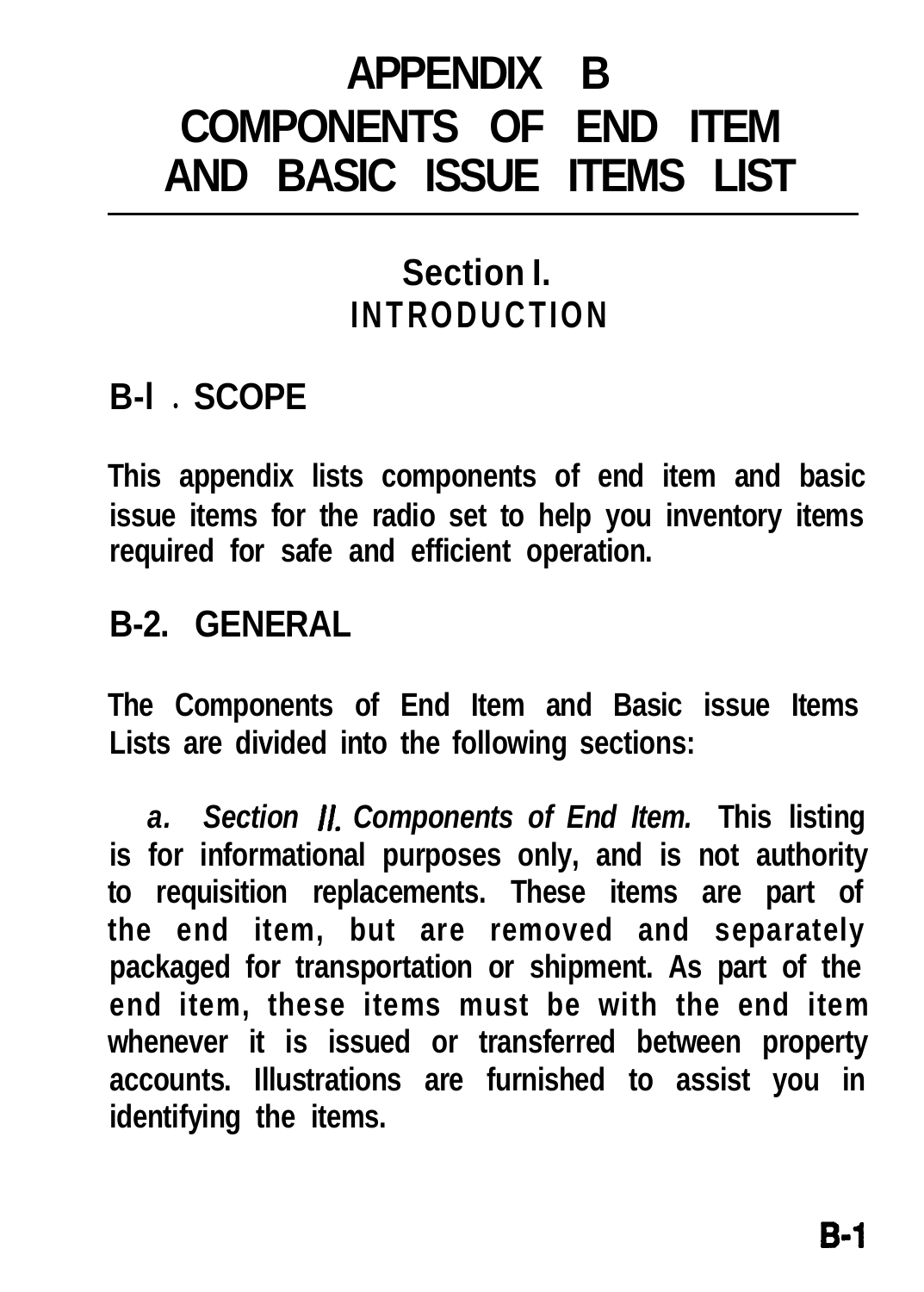*b. Section 111. Basic Issue Items.* These are the minimum essential items required to place the radio set in operation, to operate it, and to perform emergency repairs.

#### **B-3. EXPLANATION OF COLUMNS**

The following provides an explanation of columns found in the tabular listings:

*a. Column (I) - Illustration Number* (Illus No.). This column indicates the reference number of the item as shown on the illustration.

*6. Column* (2) *- National Stock Number.* Indicates the National stock number assigned to the item and will be used for requisitioning purposes.

*c . Column (3) - Description.* Indicates the National item name and, if required, a minimum description to identify and locate the item. The last line for each item indicates the CAGE (in parentheses) followed by the part number.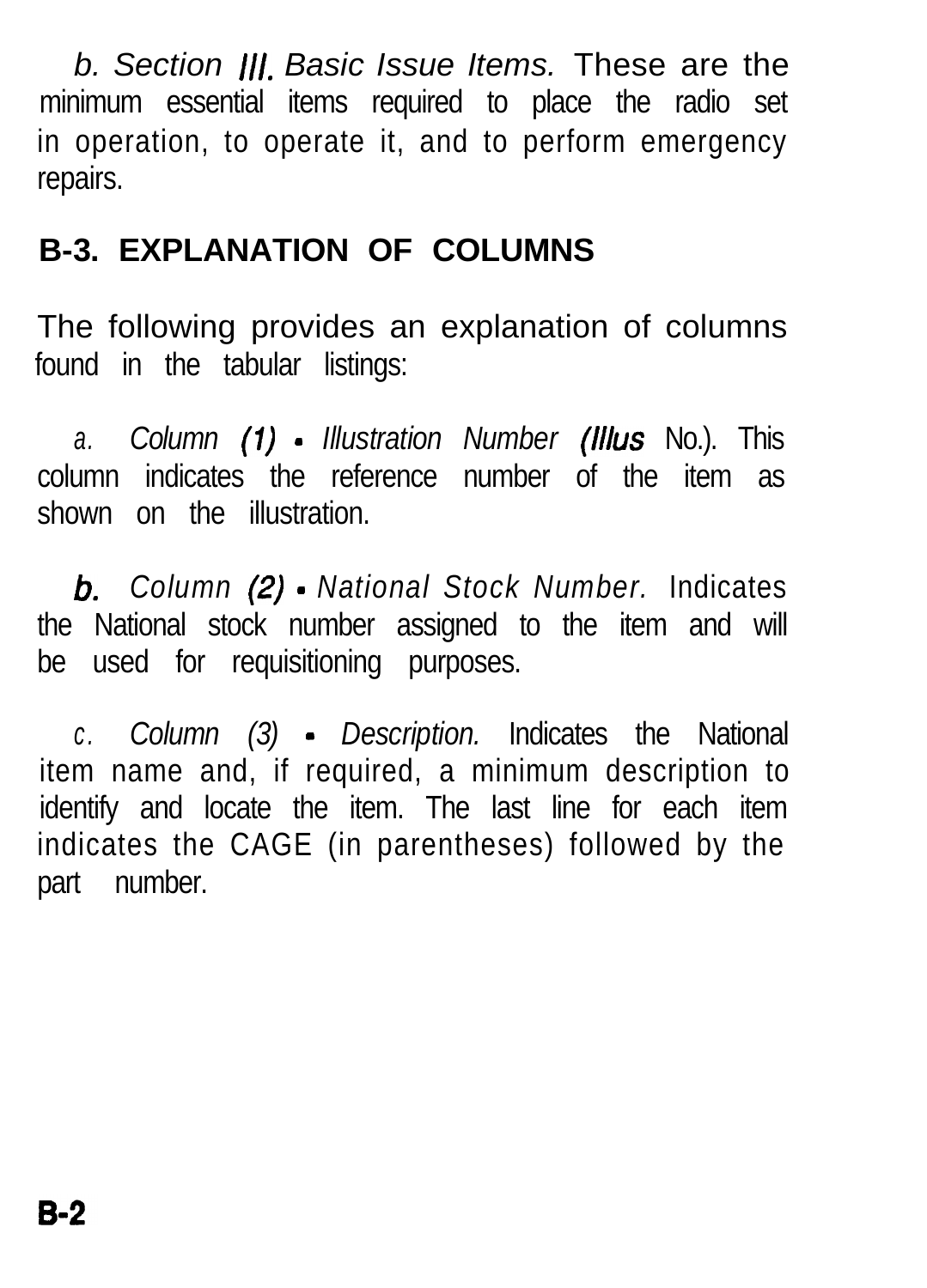*d . Column* (4) - *Unit of Measure (U/M).* Indicates the measure used in performing the actual operation/maintenance function. This measure is expressed by a two-character alphabetical abbreviation; e.g., ea, in., pr.

*e. Column (5) - Quantity Required (Qty Reqd).* Indicates the quantity of the item authorized to be used with/on the equipment.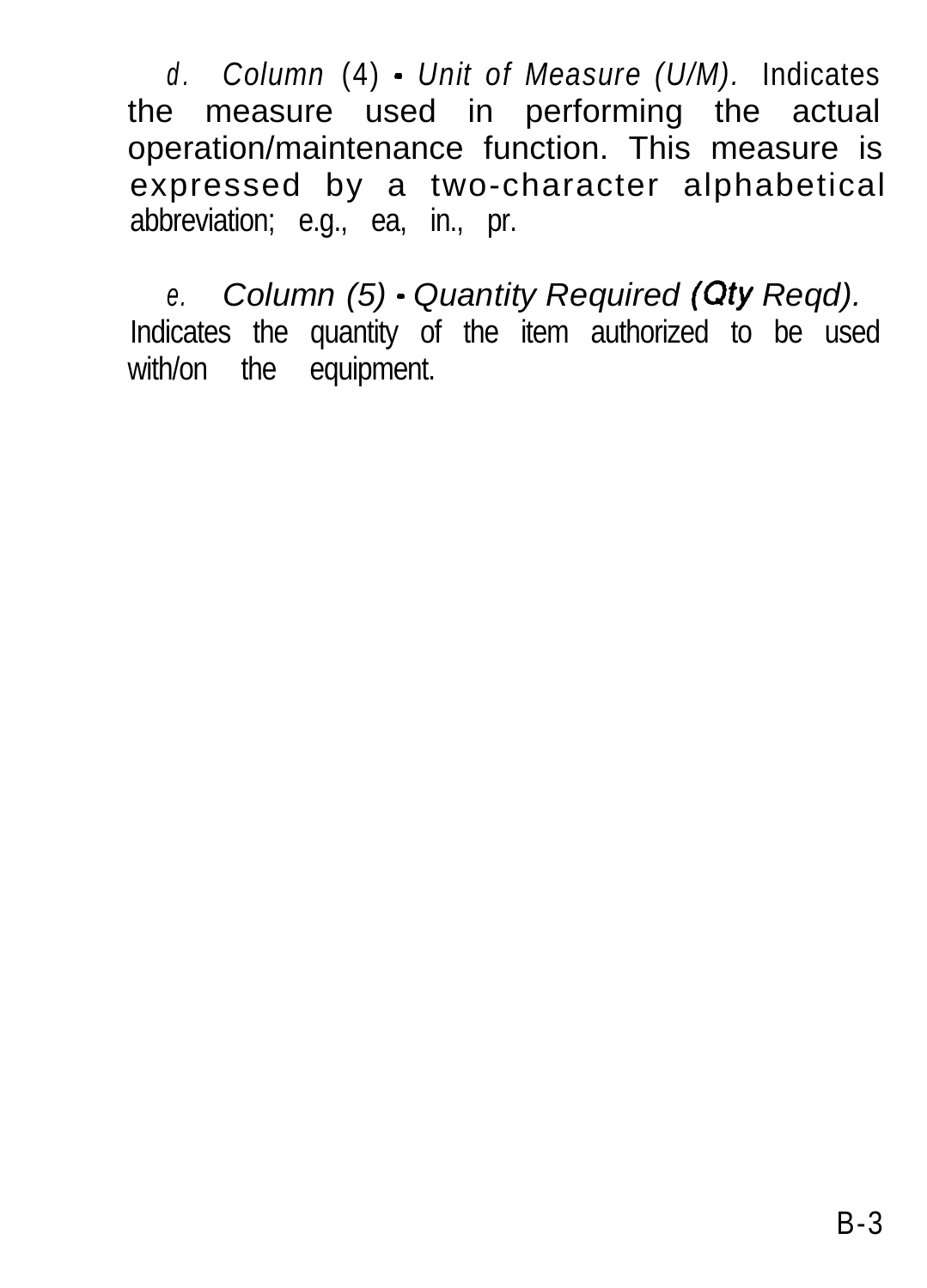

 $B-4$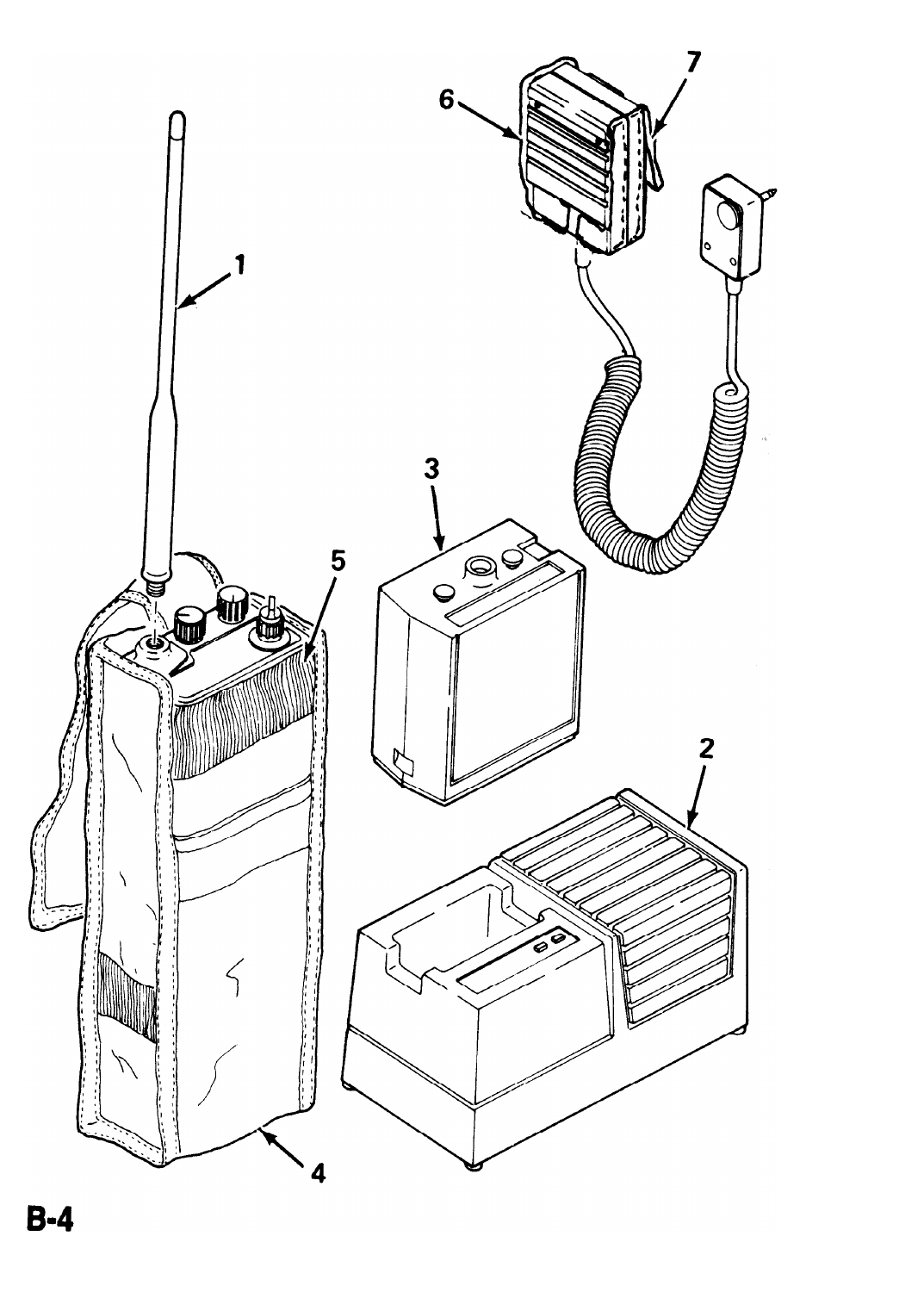#### Section II. COMPONENTS OF END ITEM

| (1)<br><b>ILLUS</b><br>NO. | (2) NATIONAL<br><b>STOCK</b><br><b>NUMBER</b> | <b>DESCRIPTION</b><br>(3)<br><b>CAGE AND PART</b><br><b>NUMBER</b> | (4)<br><b>UM</b> | (5)<br>QTY<br><b>REQD</b> |
|----------------------------|-----------------------------------------------|--------------------------------------------------------------------|------------------|---------------------------|
| 1                          | 5985-01-274-5051                              | Antenna AS-3960/<br><b>PRC-127</b><br>(80058) 071-1 299-30         | EA               |                           |
| $\mathbf{2}$               | 6130-01-274-0839                              | <b>Battery Charger</b><br>(22373) 062-0103-05                      | EA               |                           |
| 3                          | 6135-01-274-5015                              | <b>Battery</b><br>Pack,<br><b>Alkaline</b><br>(22373) 071-0056-02  | EA               |                           |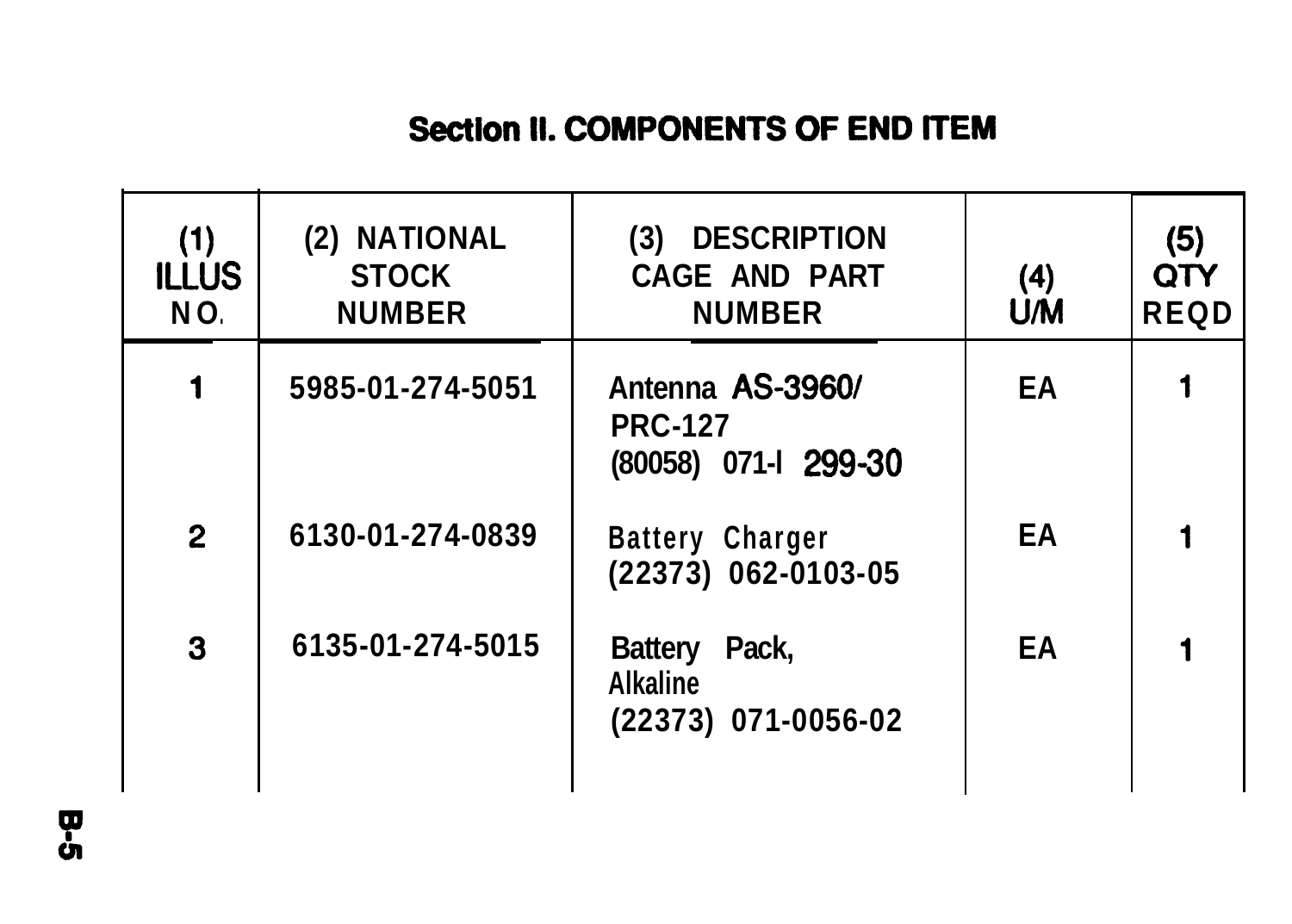Section II. COMPONENTS OF END ITEM . CONT

| (1)<br><b>ILLUS</b><br>NO. | <b>NATIONAL</b><br>(2)<br><b>STOCK</b><br><b>NUMBER</b> | <b>DESCRIPTION</b><br>(3)<br><b>CAGE AND PART</b><br><b>NUMBER</b>          | (4)<br>U/M | (5)<br>OTY<br><b>REQD</b> |
|----------------------------|---------------------------------------------------------|-----------------------------------------------------------------------------|------------|---------------------------|
|                            | 6140-01-274-0835                                        | Battery Pack, Ni-Cd<br>(22373) 200-3224-07                                  | E A        |                           |
| $\overline{4}$             | 8105-01-276-4810                                        | <b>Holster</b><br>RЛ.<br>(22373) 071-0059-00                                | EA         |                           |
| 5                          | 5820-01-274-5063                                        | Receiver/Transmitter<br><b>RT-1594/PRC-127</b><br>$(80058) 062 - 0118 - 00$ | E A        |                           |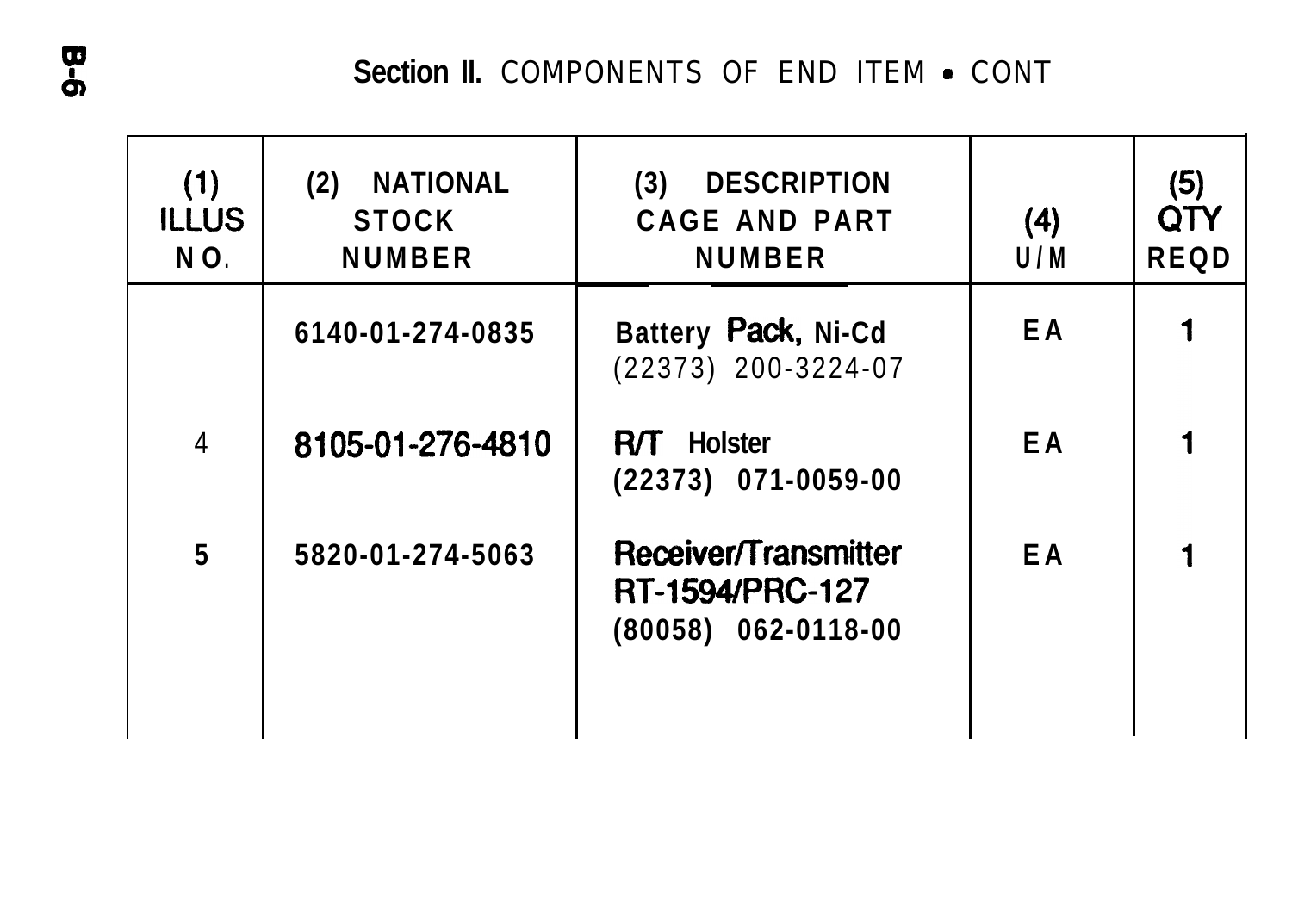#### Section II. COMPONENTS OF END ITEM . CONT

| (1)<br><b>ILLUS</b><br>NO. | NATIONAL<br><b>STOCK</b><br><b>NUMBER</b> | <b>DESCRIPTION</b><br>3)<br>CAGE AND PART<br><b>NUMBER</b> | (4)<br>U/M | (5)<br>QTY<br><b>REQD</b> |
|----------------------------|-------------------------------------------|------------------------------------------------------------|------------|---------------------------|
| 6                          | 5965-01-274-5016                          | Speaker/Microphone<br>(22373) 071-3012-I 0                 | ΕA         |                           |
| 7                          | 5965-01-292-8307                          | Speaker/Microphone<br>Cover                                | ΕA         |                           |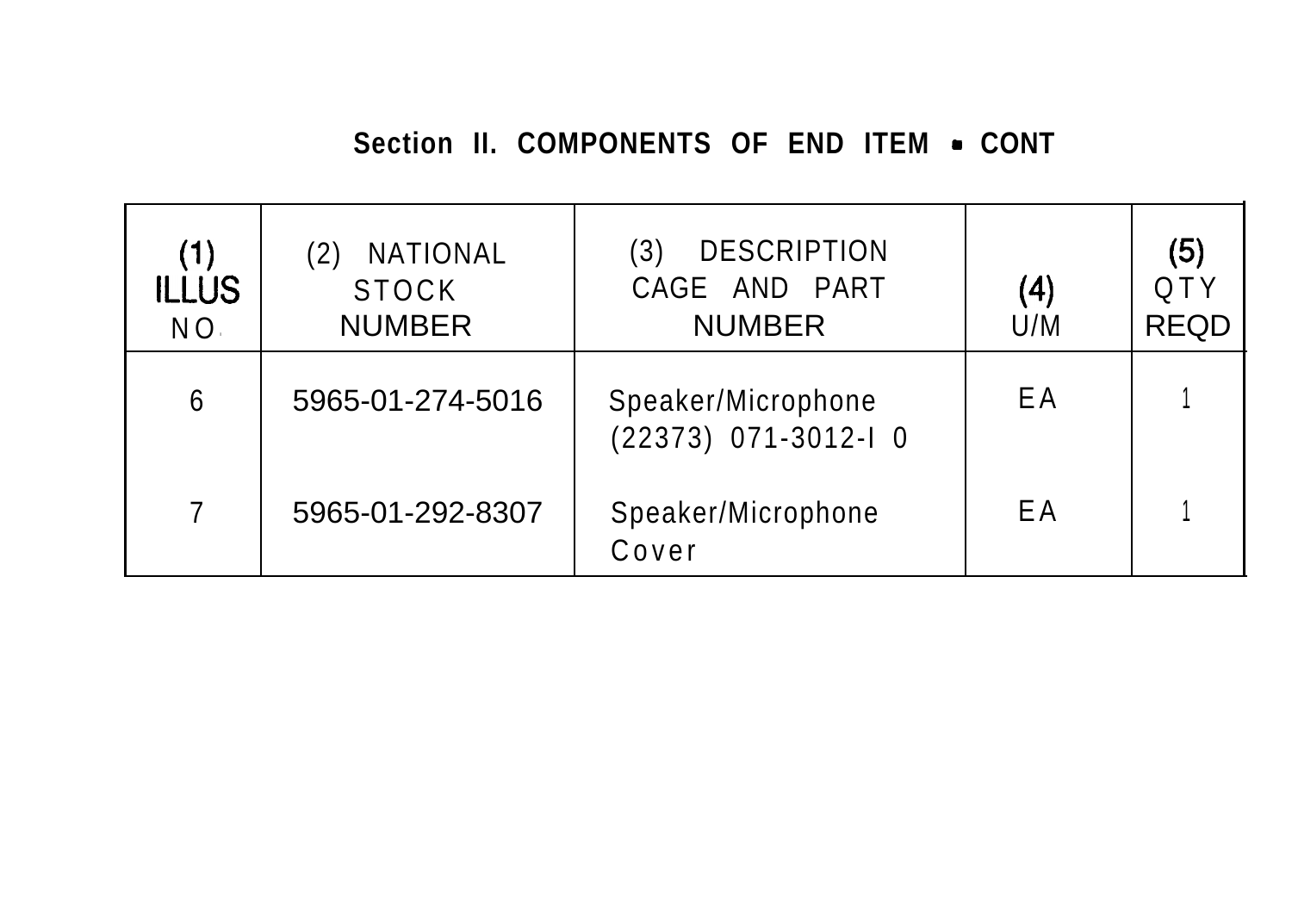| (1)<br><b>ILLUS</b><br>NO. | <b>NATIONAL</b><br><b>STOCK</b><br><b>NUMBER</b> | <b>DESCRIPTION</b><br><b>CAGE AND PART</b><br><b>NUMBER</b> | (4)<br>U/M | (5)<br>QTY<br><b>REQD</b> |
|----------------------------|--------------------------------------------------|-------------------------------------------------------------|------------|---------------------------|
| <b>NA</b>                  | 5826-01-2166-5966                                | <b>Technical Manual</b><br>TM 11-5820-I 048-I 0             | ΕA         |                           |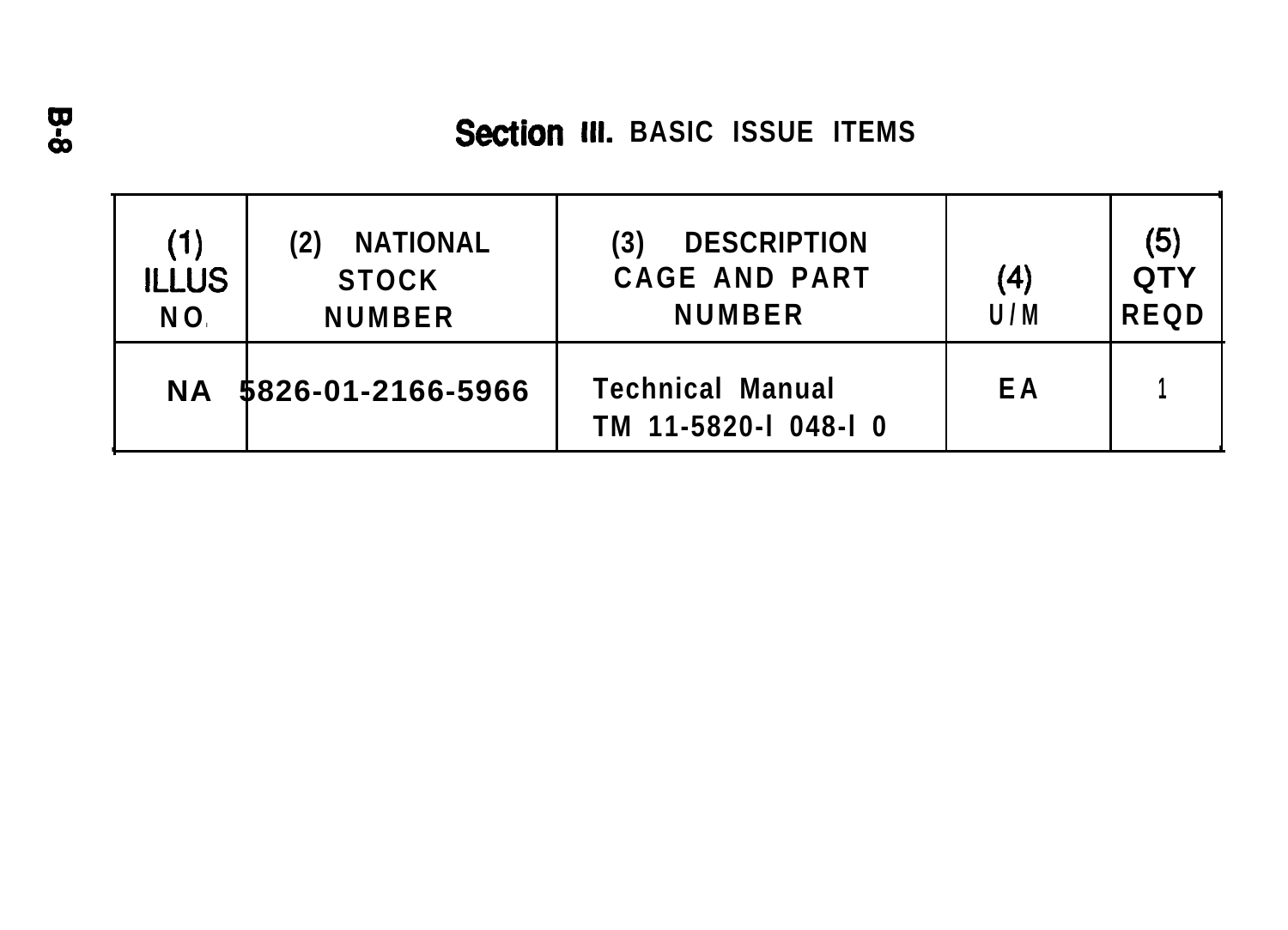# **APPENDIX D EXPENDABLE/DURABLE SUPPLIES AND MATERIALS LIST**

### Section **I. INTRODUCTION**

### **D-l** l **SCOPE**

**This appendix lists expendable supplies and materials you will need to operate and maintain the radio set. These items are authorized to you by CTA-50-970, Expendable Items (Except Medical, Class V, Repair Parts, and Heraldic Items).**

### **D-2. EXPLANATION OF COLUMNS**

**a. Column (7) - /tern Number. This number is assigned to the entry in the listing and is referenced in the narrative instructions to identify the material; e.g., "Use lint-free cloth, item 3, Appx D."**

*b . Column* **(2) - Level. This column identifies the lowest level of maintenance that requires the listed item.**

- C  **Operator/Crew**
- **0 Unit Maintenance**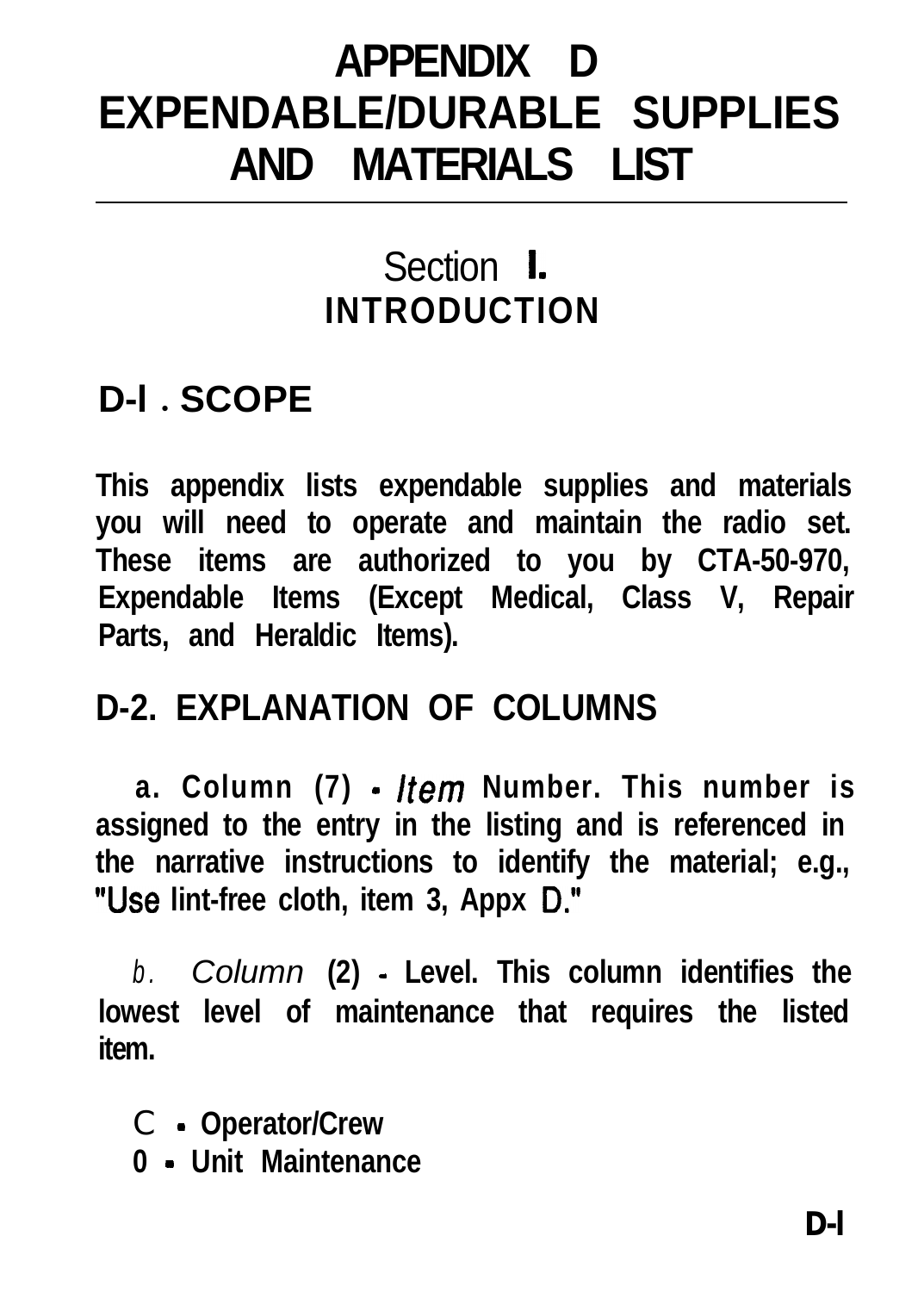*c . Column (3) - National Stock Number.* This **is the National stock number assigned to the item; use it to request or requisition the item.**

*d. Column* (4) *- Description.* **Indicates the Federal item name and, if required, a description to identify the item. The last line for each item indicates the Commercial and Government Entity (CAGE) code in parentheses followed by the part number.**

*e. Column (5) - Unit of Measure (U/M).* **Indicates measure used in performing the actual maintenance function. This measure is expressed by a twocharacter alphabetical abbreviation; e.g., ea, in., pr. If the unit of measure differs from the unit of issue, requisition the lowest unit of issue that will satify your requirements.**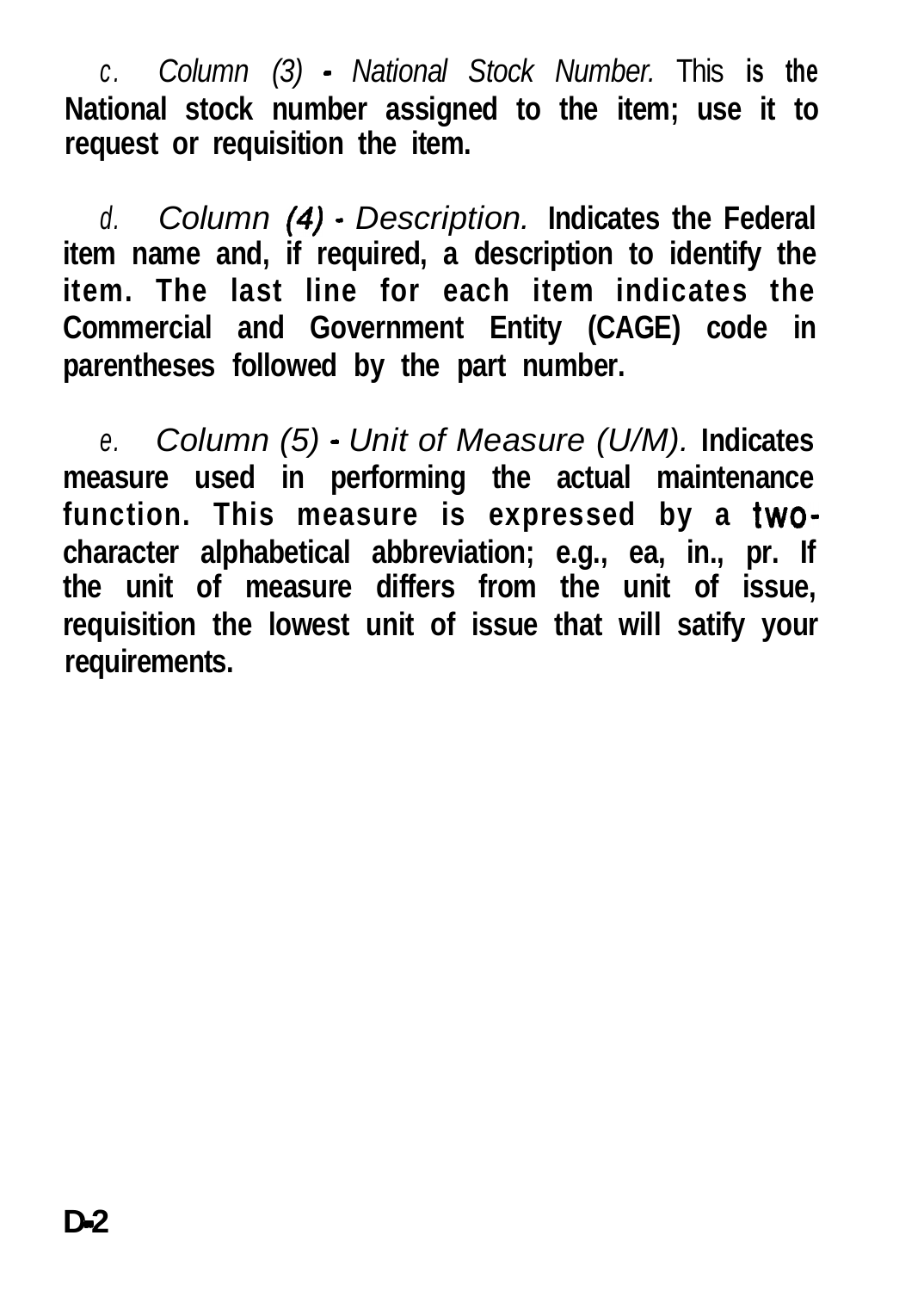### Section II. EXPENDABLE/DURABLE SUPPLIES AND MATERIALS LIST

| (1)<br><b>ITEM</b><br><b>NUMBER</b> | (2)<br>LEVEL     | (3)<br><b>NATIONAL</b><br><b>STOCK</b><br><b>NUMBER</b> | (4)<br><b>DESCRIPTION</b>                     | (5)<br>UM |
|-------------------------------------|------------------|---------------------------------------------------------|-----------------------------------------------|-----------|
|                                     | $\boldsymbol{0}$ | 6135-01-274-5015                                        | Battery Pack, Alkaline<br>(22373) 071-0056-02 | EA        |
| $\overline{2}$                      | $\theta$         | 6140-01-274-0835                                        | Battery Pack, Ni-Cd<br>(22373) 200-3224-07    | E A       |
| 3                                   | $\Omega$         | 7920-00-965-4960                                        | Cloth, Lint-Free<br>(81348) CCC-C-444         | Y D       |